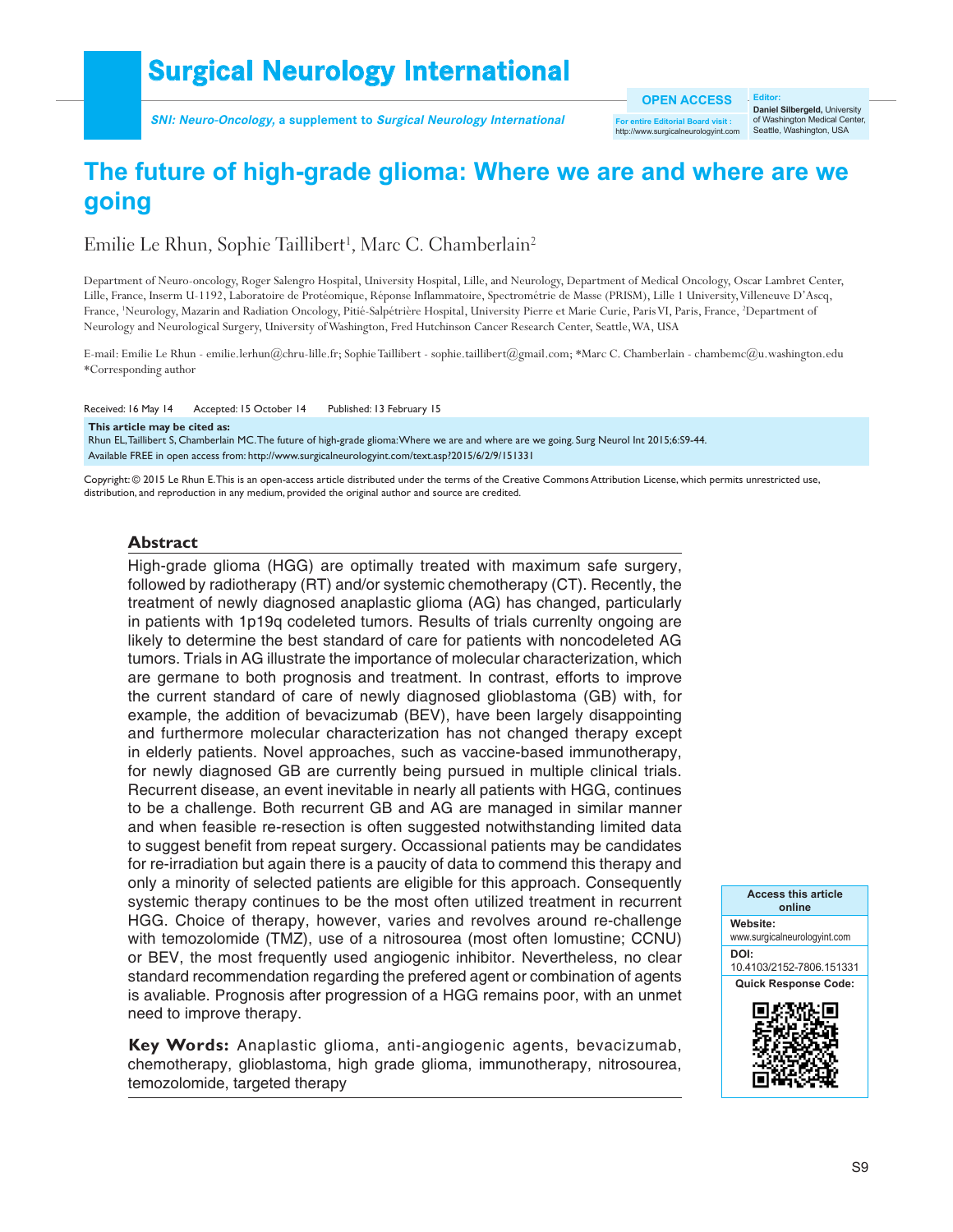## **INTRODUCTION**

High-grade glioma (HGG) are the most frequent malignant primary brain tumor, which account for 80% of all gliomas in the United States, and are encountered with an annual incidence of 5.26 per 100,000 population, or 17,000 new cases diagnosed per year.[82] Despite recent advances in treatment, the prognosis of HGG remains poor with comparatively short overall survival (OS) and importantly profound impact on quality of life  $(QoL)$ . The main objective in the treatment of HGG is twofold: Prolong survival and maintain or improve the QoL that includes elementary neurological function as well as cognitive function. The World Health Organization (WHO) classification of gliomas is used to define the type and grade of tumor, but the prognosis and response to treatment may vary among tumors even in the same subtype of tumor. Molecular characterization and Biomarkers are becoming increasingly important in the management of HGG especially with respect to anaplastic glioma (AG) that have refined prognosis and increasingly are predictive with respect to treatment. Molecular characterization has also defined new driver mutations that represent potential druggable targets. Surgery remains a fundamental treatment both to confirm diagnosis and relieve symptom as as they relate to an intracranial mass. In addition, extent of surgery also appears to have prognostic relevance. The role of combination of radiotherapy (RT) and chemotherapy (CT) is now well established in both codeleted AG (RT preceded or followed by PCV [procarbazine, lomustine, vincristine] CT and in glioblastoma [GB] concomitant temozolomide [TMZ] and TMZ CT followed by adjuvant post‑RT TMZ CT) has become the current standard of care (SOC). Nevertheless many questions remain such as the choice of best treatment of recurrent HGG, best management of noncodeleted AG, the role of bevacizumab (BEV) in HGG and whether new approaches such as vaccine‑based immunotherapy have a role in the management in HGG.

# **ANAPLASTIC GLIOMA**

### **Histological and molecular data**

According to the WHO classification, which is based on morphological criteria, three histological subtypes of AG are described: Anaplastic astrocytoma (AA), anaplastic oligodendroglioma (AO), and anaplastic oligoastrocytoma also called mixed anaplastic glioma (AOA).<sup>[179]</sup> AGs with an oligodendroglial component account for 30–50% of all AG and can be divided into anaplastic AO and AOA.<sup>[82]</sup> The histological classification of AG is limited due to interobserver subjectivity often resulting in inaccurate pathological classification.[101,112,182] Anaplastic mixed glioma (AOA), with both astrocytic and oligodendroglial features, are particularly subject to high interobserver variation.<sup>[161]</sup>

Different molecular subtypes are present within each histologic subtype of AG.[87] AA most often is characterized by nondeletion of 1p/19q, mutation of tumor protein p53 (TP53) and alpha thalassemia mental retardation X‑linked gene (ATRX) and have the poorest prognosis amongst AG. By contrast pure AO typically presents with 1p/19q codeletion and isocitrate dehydrogenase 1 (IDH1) mutation and have the best prognosis amongst AG.[292] The radio‑ and chemosensitivity of AO appears linked to the presence of the 1p/19q deletion.<sup>[25,51,318]</sup>

Molecular markers are becoming increasingly important in the management of AG, and may at times asssit in the determination of diagnosis. Additionally molecular markers have prognostic value and help to resolve the discrepancy between WHO classification and clinical outcomes. Lastly, they may be predictive with response to treatment. The molecular markers that currently are most informative with respect to either treatment or prognosis include 1p19q codeletion status (determined by fluorescence in situ hybridization [FISH]), IDH1/2 mutation (determined by immunohistochemistry [IHC]), O‑6 methylguanine‑DNA‑methyltransferase (MGMT) promoter methylation (determined by polymerase chain reaction [PCR]), and ATRX mutation (determined by IHC).[77,182,326] The frequence and the impact on OS of these markers in Radiation Treatment Oncology Group (RTOG) 9402 trial of anaplastic oligodendroglial tumors are described in Table 1.

In the NOA-4 trial of AG (radiation therapy [RT] vs. CT), 1p/19q codeletion was detected in 40.9% of AG (14.9% of patients with AA, 77.4% of patients with AO, and 58.7% of patients with AOA).[318] In the recent RTOG 9402 and European Organization for the Research and Treatment of Cancer (EORTC) 26951 trials of AO and AOA tumors, 1p/19q codeletion was detected in 48% and 25% of the patients, respectively.<sup>[25,51]</sup> 1p/19q codeletion was more frequent in AO (76%) than AOA (24%) in the RTOG 9402 study.<sup>[51]</sup> The 1p/19q codeletion has been identified as both a strong prognostic and predicitive factor in AG treated with RT, CT (TMZ or PCV), or both.<sup>[22,25,26,30,45,51,52,58,102,112,134,136,271,290,318]</sup> In the RTOG 9402 and EORTC 26951 trials, 1p/19q codeletion was a predictive factor for improved survival in AO or AOA patients treated with PCV and RT compared with RT alone and strongly support the prognostic and predictive roles of the 1p/19q codeletion.<sup>[25,51]</sup> However, 1p/19q codeletion is a marker not a mechanism of sensitivy to treatment.[51]

The IDH1 gene, a cytosolic enzyme, functions as a tumor suppressor that when mutationally inactivated contributes to tumorigenesis in part through induction of the hypoxia inducible factor-1 pathway.<sup>[339]</sup> IDH2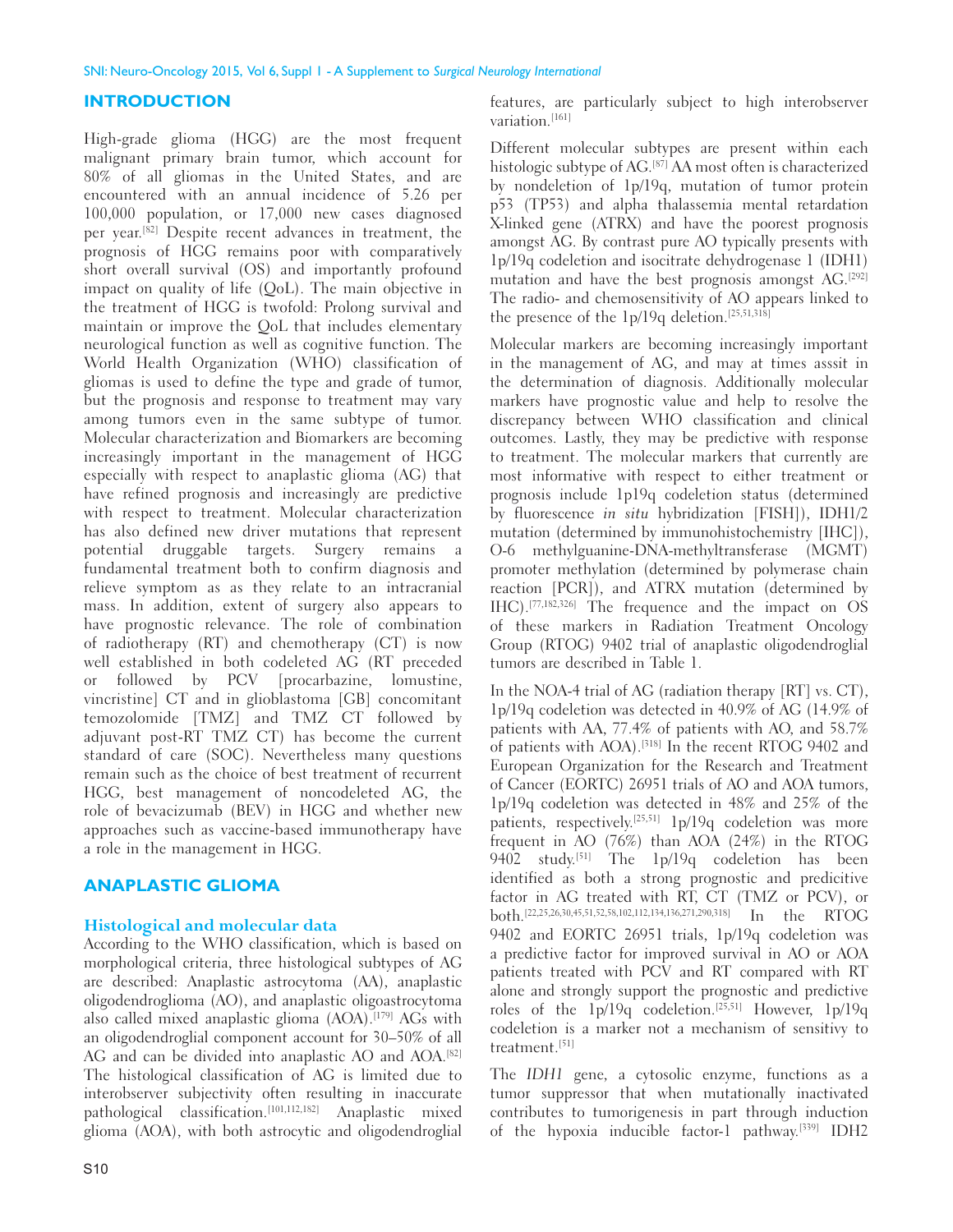**Table 1: Frequence and the impact on overall survival of the different molecular markers in RTOG 9402 (Cairncross 2014)**

| <b>Anaplastic</b><br>oligodendroglial tumors                                                   | <b>Frequency</b><br>(%) | <b>Median overall</b><br>survival (years) |                                          |  |  |
|------------------------------------------------------------------------------------------------|-------------------------|-------------------------------------------|------------------------------------------|--|--|
| <b>A0/A0A</b>                                                                                  |                         |                                           | Radiotherapy Radiotherapy+<br><b>PCV</b> |  |  |
| Molecular signatures                                                                           |                         |                                           |                                          |  |  |
| <b>IDH1</b> mutation                                                                           | 74                      | 5.7                                       | 9.4                                      |  |  |
| <b>IDH</b> wild type                                                                           | 26                      | 1.3                                       | 1.8                                      |  |  |
| $1p/19q$ codeletion + IDH1<br>mutation (90% codeleted<br>tumors with IDH1<br>mutation; 78% AO) | 42                      | 6.8                                       | 14.7                                     |  |  |
| Non deleted + IDH1<br>mutation (64% AOA;<br>72% ATRX mutated)                                  | 32                      | 3.3                                       | 5.5                                      |  |  |
| $+$ ATRX mutation                                                                              |                         | 2.7                                       | 11.0                                     |  |  |
| $+$ ATRX wild type                                                                             |                         | 3.5                                       | 4.4                                      |  |  |
| $Nondeleted + IDH1$<br>wild type                                                               | 21                      | 1.0                                       | 1.3                                      |  |  |
| $1p/19q$ codeletion + IDH1<br>wild type                                                        | 5                       |                                           |                                          |  |  |

AO: Anaplastic glioma, AOA: Anaplastic oligodendroglioma, IDH: Isocitrate dehydrogenase, ATRX: Alpha thalassemia mental retardation X‑linked gene, PCV:Procarbazine, lomustine, vincristine

gene codes for a mitochondrial enzyme with a similar function.[335] More importantly IDH mutations contribute to gliomagenesis by the production of an oncometabolite, d‑2‑hydroxyglutarate, which inhibits deoxy‑oxygeases that in turn modify chromation configuration.[75,291] In the NOA-4 trial, *IDH1* codon 132 mutations were detected in 65.6% of the patients (71% of AO, 73% of AOA, and 57% of AA) and IDH2 mutations were detected in only 3.1% of the patients.[318] In the EORTC 26951 trial, IDH1 mutations were observed in 46% of the patients with a confirmed AO at central review and in 86% of patients with 1p/19q codeletion. IDH2 mutations were rare  $(1/159; < 1\%)$ .<sup>[27]</sup> In the EORTC study, IDH1 mutations were more frequent in younger patients, patients with a prior low‑grade glioma, patients without necrosis, patients with frontal involvement, patients without epidermal growth factor receptor (EGFR) amplification, trisomy 7 or loss of chromosome 10.<sup>[27]</sup> Mutation of IDH1 has been reported as a positive prognostic factor in multiple studies.[25,27,47,51,99,138,318] In the NOA‑4 trial, IDH mutations were associated with response to RT or CT. In the multivariate analysis, IDH1 mutation was the strongest prognostic factor as compared with 1p/19q codeletion, O‑6 methylguanine‑deoxyribonucleic acid (DNA)‑methyltransferase (MGMT) promoter methylation, or histology.[318] In two other studies, a significant co-association was observed between IDH1 and MGMT promoter methylation status. An IDH1 mutation was observed in 58–62% in methylated tumors, as opposed to only 10–26% in unmethylated tumors.[27,259] In the EORTC 26951 study, IDH1 mutations were also associated with  $1p/19q$  codeletion.<sup>[27]</sup> In this study, the presence of IDH1 mutation showed a strong prognostic value but was not a predictive marker for the response to treatment to PCV.[27] There is preclinical data to suggest that IDH1 may represent a druggable target.[36,75,225,249,304]

Expression of the DNA repair protein MGMT results in resistance of gliomas to alkylating and methylating agents.[28,104] Methylation of MGMT promoter methylation can be detected in 55–80% of AO.<sup>[45,47,194]</sup> In the NOA-4 study, methylation of MGMT promoter was detected in 60.9% of the patients with AG and was more common in AO (71%) and AOA (70.7%) than in AA (50%).[318] In the EORTC 26951 study of AO and AOA, MGMT promoter methylation was observed in 80%.[25] A high level of methylation has been observed in AO up to 88% particularly in  $1p/19q$  codeleted tumors.<sup>[44,194]</sup> In the NOA-4 trial, MGMT promoter methylation was associated with 1p/19q loss in AO and AOA but not in AA.[318] In the EORTC 26951 study, the MGMT promoter methylation was also strongly associated with the 1p/19q codeletion.[28] It is generally agreed that MGMT promoter methylation in AG is prognostic but not predictive.[88,214] In the EORTC 26951 trial, the prognostic significance of MGMT promoter methylation was equally strong in the both arms of treatment for progression‑free survival (PFS) and OS. Though MGMT does not play a mechanistic role in the repair of RT‑induced DNA damage, MGMT promoter methylation was correlated with a statistically and clinically significant increased PFS, including the control arm treated with RT only.<sup>[28]</sup> In this study, MGMT promoter methylation had prognostic significance only without any predictive value for response to adjuvant PCV CT.<sup>[28]</sup> Nevertheless, when IDH1 mutation status was added, the independant prognostic significance of MGMT was lost.<sup>[27]</sup> In NOA-4 trial, the prognostic significance of MGMT promoter methylation status was equivalent to 1p/19q codeletion, and the improvement in PFS in methylated patients was similar in patients treated with RT and CT. In this study, the efficacy of RT was improved in methylated tumors. These results suggest MGMT promoter methylation not only is a prognostic marker for good outcome but also may be a predictive factor for response to RT.<sup>[318]</sup> In conclusion, MGMT methylation is of prognostic significance in AG, but there are insufficient data to support a predictive value.[28] In a retrospective study, Wick explored the prognostic and the predictive value for PFS of MGMT promoter methylation in grade III/IV gliomas with or without IDH mutation.[319] In IDH1 mutated tumors, MGMT promoter methylation was associated with improved PFS with CT, combination  $CT + RT$ , or  $RT$  only groups, and thus showed prognostic value. In tumors without IDH1 mutation, MGMT promoter methylation was associated with increased PFS in patients treated with CT, but not in those who received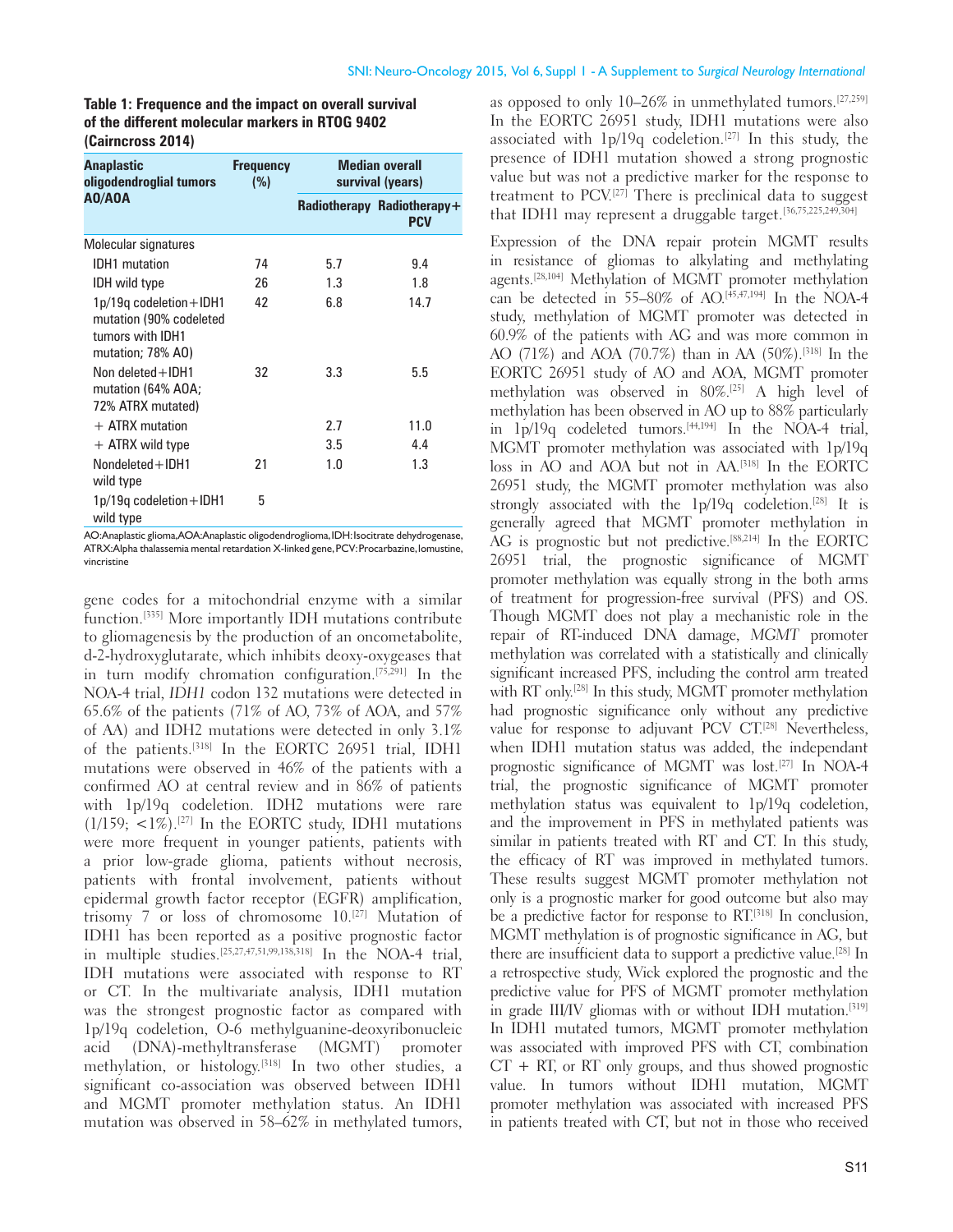RT alone as first-line treatment. This suggested CT was predictive in IDH1 wild-type MGMT promoter methylated HGG [Figure 1].[319]

ATRX loss has been reported to be rare in oligodendroglial tumors<sup>[141,177]</sup> and mutually exclusive with  $1p/19q$ co-deletion.<sup>[139]</sup> ATRX loss has been detected in 40–73% of AA and 25–77% of mixed AOA, but was infrequent (7%) in AO.[139,326] ATRX in conjunction with 1p/19q status may be diagnostically useful to classify mixed gliomas as either astrocytic or oligodendroglial glioma, and may as well be of prognostic value. In the prospective cohort of Wiestler, patients with astrocytic tumors harboring ATRX loss, that is, mutated have a significantly better prognosis than IDH mutant patients with astrocytic tumors who express ATRX, that is, wild type.[326] In the study of Wiestler exploring the distribution of ATRX status, the authors suggested grouping AA and mixed AOA without 1p/19q codeletion but with ATRX loss as "molecular anaplastic astroctymas" and AOA with 1p/19q codeletion and AO as "molecular oligodendroglioma."[326]

Recent studies have evaluated the genetic landscape of AG by exome sequencing and identified frequent markers as IDH1 mutation, ATRX loss, TP53 in addition to mutations in the Notch pathway genes.<sup>[148]</sup> Subgroups of AG can also be identified according to their molecular status using an unsupervised analysis of gene expression profiling.[97,274,293] Intrinsic glioma subtypes (IGS) have been reported to correlate better with outcome as compared with histology.[98,111,171,214,223] Intrinsic glioma subtyping was performed for patients included in the EORTC 26951 study. All previously identified six IGS were observed confirming that different molecular subtypes co‑exist within well‑defined histologic subtypes of AG. After central pathology review, each histologic subtype still contained various IGS. In multivariate analysis, the IGS was a significant prognostic factor that was independent of clinical (age, sex, performance status [PS], tumor location and type of surgery), molecular (IDH1 mutation, MGMT promoter methylation, 1p/19q codeletion), and



**Figure 1: Biomarker interactive model based upon NOA-04. IDH: Isocitrate dehydrogenase MGMT: 0-6 methylguanine DNA methyltransferase**

histologic (local diagnosis or central review diagnosis) parameters both for OS and PFS.<sup>[87]</sup> One subtype, IGS-9, characterized by high percentage of 1p/19q codeletion and IDH1 mutations, significantly benefited from PCV CT. Nevertheless, the prognostic value of IGS was lower than the prognostic values of other markers. Molecular markers such as IDH1 mutation or 1p/19q codeletion may be show a greater predictive value than IGS or histology.<sup>[112]</sup>

The best characterized epigenetic event in cancer is DNA methylation at gene promoter regions. Cancers are frequently characterized by specific methylation patterns. Abberant methylation is usually associated with silencing and loss of function of the concerned genes.[6,88] The prognostic role of DNA methylation at CpG sites (CpG island methylator phenotype;  $CIMP +$ ) has been shown in glioma.<sup>[15,28,164]</sup> A link between CIMP status and genetic status (IDH mutation, 1p/19q codeletion, TP53 mutation) have also been demonstrated.[29,71,85,164,291] Three CIMP groups have been described in oligodendroglial glioma: 1p/19q codeleted CIMP+ tumors that are associated with the best prognosis, CIMP+ tumors usually nondeleted for 1p19q are associated with an intermediate prognosis and CIMP– tumors have by comparison a poor prognosis.[200] Using molecualr subtypes defined by gene expression of Verhaak, AG were preferentially assigned to the proneural, IDH-1 mutant, G-CIMP+ category.<sup>[115]</sup>

In conclusion, molecular classification represents a major advance in prognostication of AG.[112] Histological data, commonly used to enroll AG patients in clinical trials, needs to be complimented by molecular data to insure better categorization of patients in trials. AG may now be classified into: Double positive (1p19q codeleted/IDH1 mutated or ATRX mutated), single positiv (1p19q nondeleted/IDH1 mutated, 1p19q codeleted/IDH1 nonmutated, ATRX mutated/IDH1 nonmutated, ATRX nonmutated/IDH1 mutated), and double negative (1p19q nondeleted/IDH1 nonmutated, ATRX nonmutated/IDH1 nonmutated).

## **Upfront treatment of anaplastic glioma**

Since the early 1990s, initial therapy for newly diagnosed AO was PCV with or without RT.[170] The German randomized phase III trial NOA-4 compared the efficacy and safety of RT alone (A) versus CT with either PCV (B1) or TMZ (B2) as initial therapy in 274 patients with newly diagnosed AG including 130 patients with AO and AOA after initial surgery (resection or biopsy).<sup>[318]</sup> The design and the treatment assigned initially and at progression are detailed in Figure 2. Brief interruption for toxicity were observed in 3% in arm A, and cycles were delayed because of hematotoxicity in 18% of cycles in arm B1 and 6% of cycles in arm B2. The median number of completed cycles was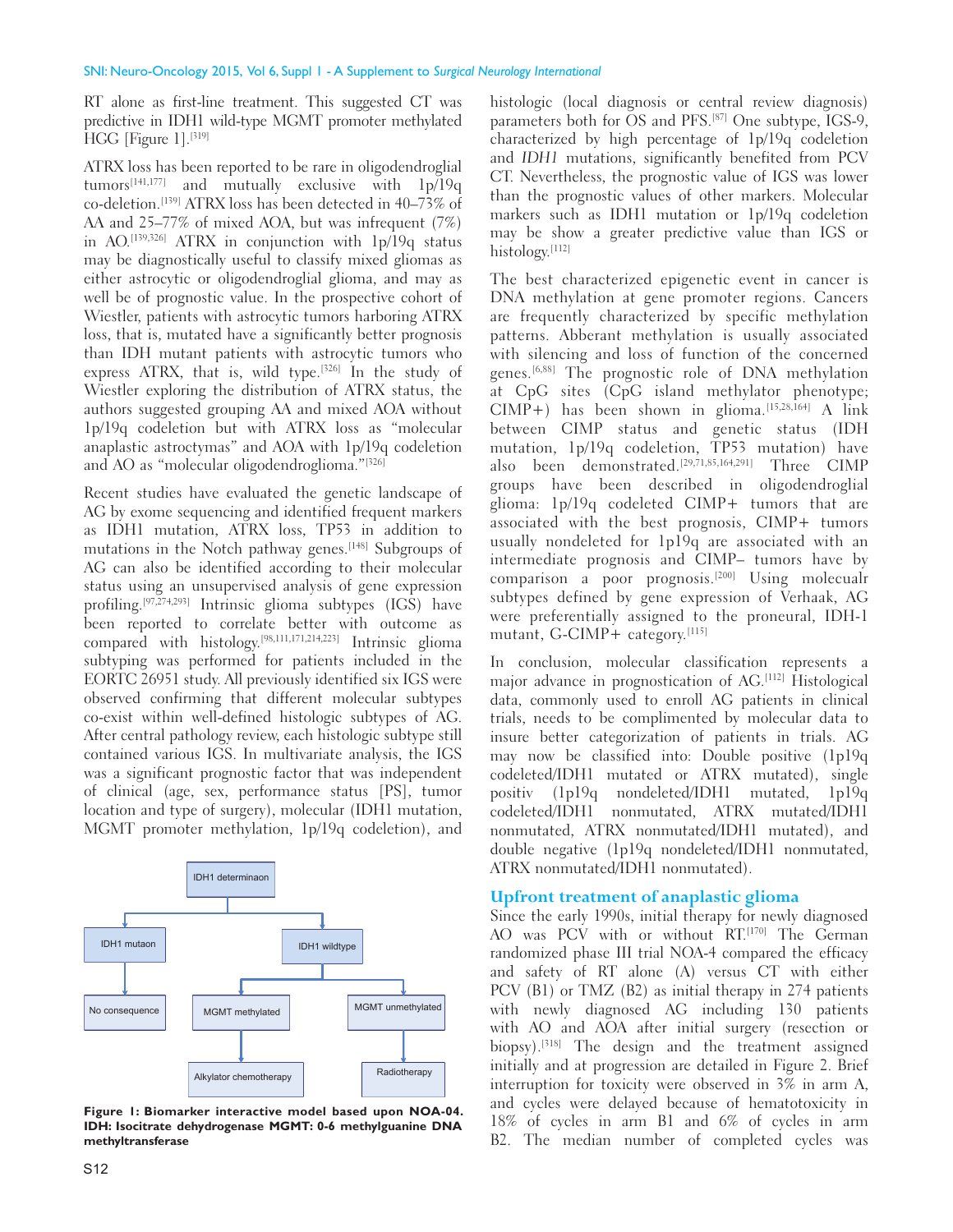four for PCV (range, 1–5 cycles) and eight for TMZ (range, 0–12 cycles). Median time to tumor failure (TTF) was 42.7 months in arm A versus 43.8 months in arm  $B$  ( $P = 0.28$ ). Median PFS was 30.6 months in arm A and 31.9 months in arm B  $(P = 0.87)$ . Median OS was 72.1 months in arm A and 82.6 months in arm B. No difference was observed between patients treated with PCV or TMZ, in median TTF, PFS, and OS. Multivariate analysis showed that extent of resection  $(P = 0.0006)$ , age less than 50 years ( $P = 0.0004$ ), histology ( $P = 0.0237$ ), IDH1 mutation  $(P = 0.0128)$ , and MGMT promoter methylation status ( $P = 0.0172$ ) were associated with TTF. AO and AOA share a similar and better prognosis compared with AA. In this study, initial RT or CT achieved comparable results in terms of PFS or OS. No difference in PFS between patients treated with PCV versus TMZ was observed, however, TMZ was much better tolerated.

The long-term results of the two randomized phase III studies (RTOG 9402 and EORTC 26951) changed the managment of newly diagnosed anaplastic oligodendroglial tumors. The aim of both studies was to determine the role of the addition of neoadjuvant or adjuvant CT with PCV to RT in the initial treatment as compared with RT only. In the RTOG 9402 trial, patients with newly diagnosed AO or AOA were randomly assigned to 4 cycles of neoadjuvant intensive PCV plus RT versus RT only.[134] The design is detailed in Figure 3. The median number of neoadjuvant PCV cycles was 4 and only 46% of the patients received the 4 full cycles of PCV. PCV was stopped for toxicity in 20%, tumor progression in 17%. Ninety‑five patients (64%) had a grade III or higher toxicity. RT was stopped in 10% of the PCV/RT arm and 5% of the RT arm. The most frequent and serious toxicities were myelosuppression, cognitive or mood change, neuropathy, vomiting,



**Figure 2: NO 04-design. n Number of patients, R: Randomization; PD: Progression disease; TMZ: Temozolomide; PCV: Lomustine, vincristine,**  procarbazine. PCV: Lomustine 110 mg/m<sup>2</sup> on day1, vincristine 2 mg on days 8 and 29, and procarbazine 60 mg/m<sup>2</sup> on days 8 through 21 **TMZ: 200 mg/m2 on days 1 through 5, every 28 days**



**Figure 3: RTOG 94-02 and EORTC 26951 trial design. AO: Anaplastic oligodendroglioma; AOA: Anaplastic oligoastrocytoma; n: Number of patients; PCV: Lomustine, vincristine, procarbazine**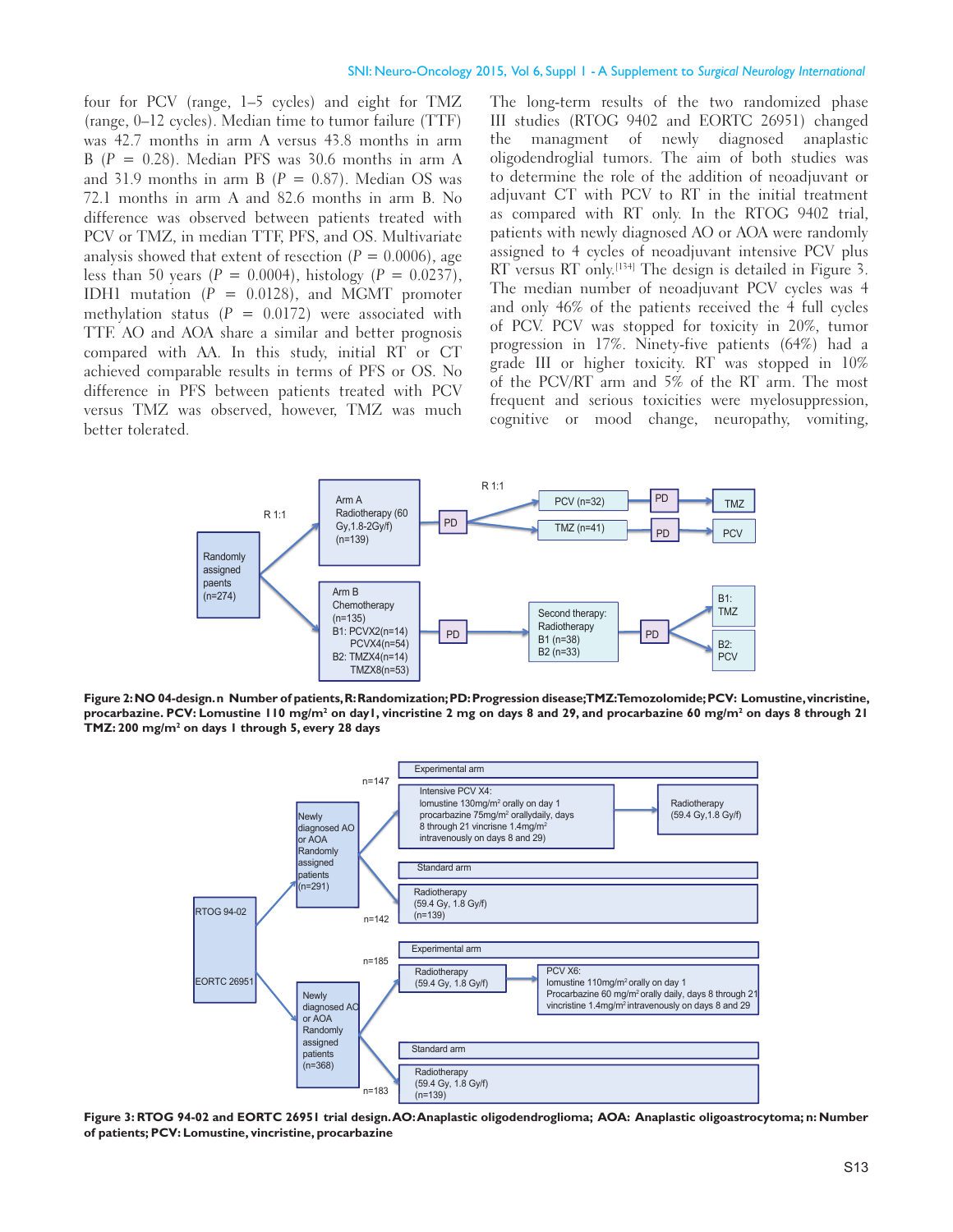hepatic dysfunction, and allergic rash.<sup>[134]</sup> At progression, surgery rates were similar between the treatment arms (43% after PCV/RT vs. 56% after RT alone). Salvage CT rates differed between groups: 41% after PCV/RT arm versus 79% after RT alone  $(P < 0.001)$ .<sup>[51]</sup> Early results from RTOG 9402, published in 2006 when 55% of the patients had died after a median follow‑up of 38 months, showed that PFS was prolonged in the PCV/RT arm compared with the RT alone arm, and that patients with codeleted tumors lived longer. No difference was observed in terms of OS.[134] In the subsequent publication in 2013, after a median follow‑up of 186 months, 72% of the patients had died, there was no difference for the entire cohort in median survival by treatment (4.6 years for PCV plus RT vs. 4.7 years for RT;  $P = 0.1$ ). In patients with 1p/19q codeletion, OS was significanlty prolonged in the PCV/RT arm versus RT only arm (14.7 years vs. 7.3 years,  $P = 0.03$ ). The results are shown in Table 2.<sup>[51]</sup>

In the EORTC 26951 trial, patients with newly diagnosed AO or AOA were randomly assigned to either RT or RT followed by 6 cycles of adjuvant PCV [Figure 3]. PCV CT was started within 4 weeks after the completion of RT. The median number of PCV cycles was three; only 30% of the patients completed the intended six cycles. Most patients discontinued PCV prematurely for hematologic toxicity  $(33\%)$  or tumor progression  $(24\%)$ .<sup>[26]</sup> The OoL analysis showed that patients in the RT/PCV arm had more frequent nausea/vomiting, loss of appetite, and drowsiness during and shortly after PCV CT.[289] At progression, surgery rates were 25% in the RT/PCV arm and 18% in the RT arm. Salvage CT was administrated in 52.5% (PCV,  $n = 18\%$  or TMZ,  $n = 76\%$ ) in the RT/PCV arm and in 74.5% (PCV,  $n = 75%$  or TMZ,  $n = 54%$ ) in the RT arm.[25,26] Initial results of EORTC 26951 were published in 2006, when 217 (59%) of the patients had died.<sup>[26]</sup> In the first publication, after a median follow-up of 62.6 months in the RT/PCV arm and 59 months in the RT arm, 55.7% patients of the RT/PCV and 62.3% of the patients in the RT arm had died. An increase was observed in PFS in adjuvant treated patients without any significant difference in OS. In the publication of 2013, after a median follow‑up of 140 months, 81% of the patients had been diagnosed with progression and 76.4% had died. Median PFS  $(24.3 \text{ vs. } 13.2 \text{ months}, P = 0.003)$ and OS (42.3 vs. 30.6 months,  $P = 0.018$ ) were both significantly longer in the RT/PCV arm [Table 2]. The correlation between survival and the 1p/19q codeletion,

|                                                                    | <b>PFS</b>   | <b>HR</b>                         | <b>OS</b>    | <b>HR</b>                         |
|--------------------------------------------------------------------|--------------|-----------------------------------|--------------|-----------------------------------|
|                                                                    |              | 95% CI                            |              | 95% CI                            |
|                                                                    |              | P value                           |              | P value                           |
| <b>RTOG 9402</b>                                                   |              |                                   |              |                                   |
| Whole population $(n=291)$                                         |              |                                   |              |                                   |
| RT alone arm $(n=143)$                                             | <b>NS</b>    | HR: 0.68                          | 4.7 years    | HR: 0.79                          |
| PCV/RT arm $(n=148)$                                               | <b>NS</b>    | 95% CI: 0.53-0.88<br>$P = 0.003$  | 4.6 years    | 95% CI: 0.60-1.04<br>$P = 0.1$    |
| 1p/19q codeleted patients ( $n=126$ )                              |              |                                   |              |                                   |
| RT alone arm $(n=67)$                                              | 2.9 years    | HR: 0.47<br>95% CI: 0.30-0.72     | 7.3 years    | HR: 0.59<br>95% CI 0.37-0.95      |
| PCV/RT arm $(n=59)$                                                | 8.4 years    | P < 0.001                         | 14.7 years   | $P = 0.03$                        |
| Non 1p/19q codeleted patients $(n=137)$ (50% of the entire cohort) |              |                                   |              |                                   |
| RT alone arm $(n=61)$                                              | 1.0 years    | HR: 0.81                          | 2.7 years    | HR: 0.85;                         |
| PCV/RT arm $(n=76)$                                                | 1.2 years    | 95%CI: 0.56-1.16<br>$P = 0.24$    | 2.6 years    | 95% CI: 0.58-1.23<br>$P = 0.39$   |
| <b>EORTC 26951</b>                                                 |              |                                   |              |                                   |
| Whole population $(n=368)$                                         |              |                                   |              |                                   |
| RT alone arm $(n=183)$                                             | 13.2 months  | HR: 0.66;                         | 30.6 months  | HR: 0.75;                         |
| RT/PCV arm $(n=185)$                                               | 24.3 months  | 95% CI: 0.52-0.83;<br>$P = 0.003$ | 42.3 months  | 95% CI: 0.60-0.95;<br>$P = 0.018$ |
| 1p/19q codeleted patients ( $n=80$ ) (25% of the entire cohort)    |              |                                   |              |                                   |
| RT alone arm $(n=37)$                                              | 49.9 months  | HR: 0.42;                         | 111.8 months | HR: 0.56;                         |
| RT/PCV arm $(n=43)$                                                | 156.8 months | 95% CI: 0.24-0.74<br>$P = 0.002$  | Not reached  | 95% CI: 0.31-1.03;<br>$P = 0.069$ |
| Non 1p/19q codeleted patients ( $n=236$ )                          |              |                                   |              |                                   |
| RT alone arm $(n=122)$                                             | 8.7 months   | HR: 0.73;                         | 21.1 months  | HR: 0.83;                         |
| RT/PCV arm $(n=114)$                                               | 14.8 months  | 95% CI: 0.56-0.97<br>$P = 0.026$  | 25 months    | 95% CI: 0.62-1.10<br>$P = 0.195$  |

PFS: Progression-free survival, OS: Overall survival, HR: Hazard ratio, *n*: Number of patients, RT: Radiotherapy, PCV: Procarbazine, lomustine, vincristine, HR: Hazard ratio, NS: Not stated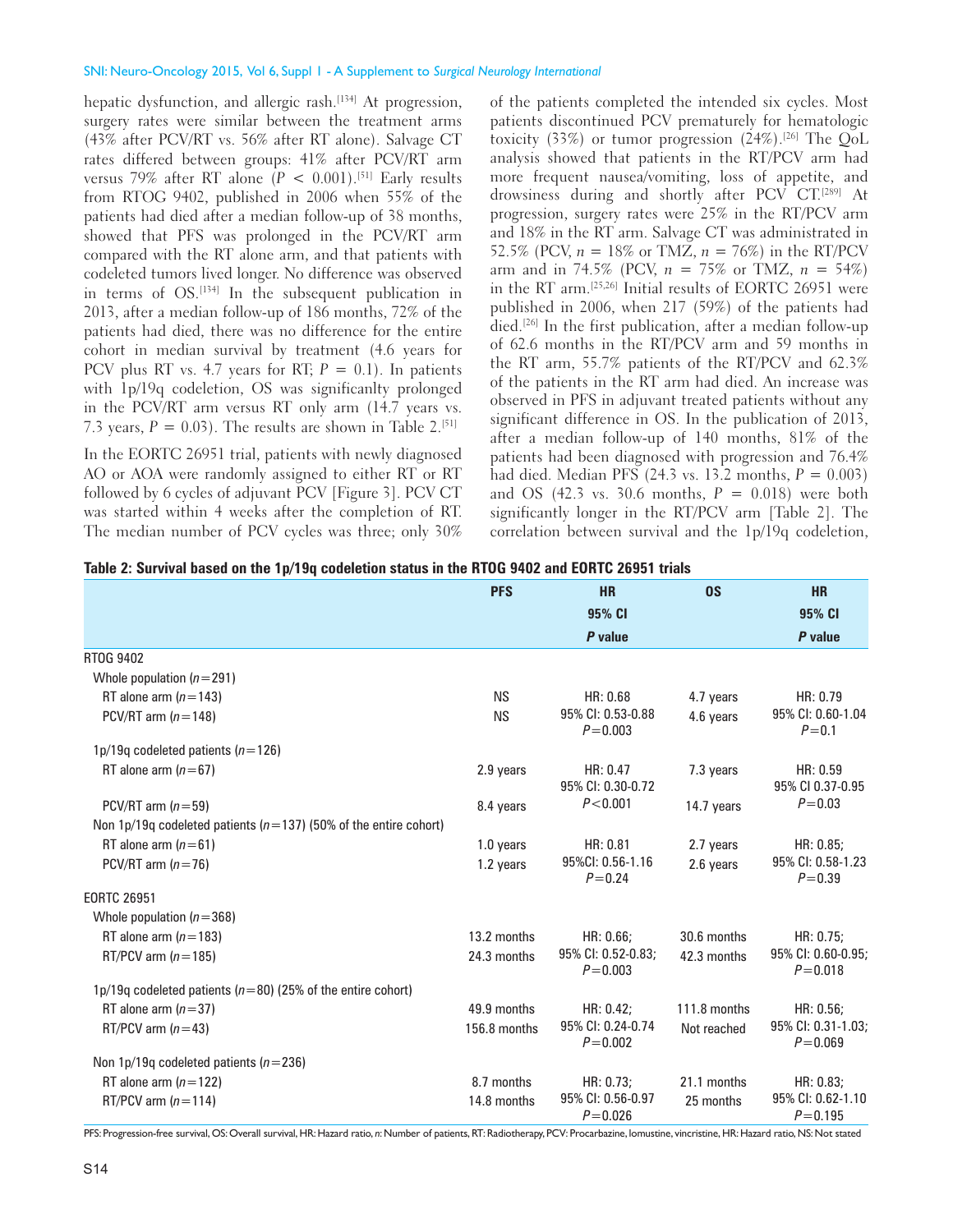the mutational status of IDH, and the methylation status of the MGMT was retrospectively determined. In patients with a 1p/19q codeletion, OS was increased with a trend toward more benefit from adjuvant PCV (OS not reached in the RT/PCV group vs. 112 months in the RT group) [Table 2]. A total of 81 of 178 patients tested were IDH1 mutated and a total of 136 of 183 patients tested were MGMT methylated. In a multivariate prognostic model with these three factors, IDH1 and 1p/19q were independently significant but not MGMT. In this study, the addition of six cycles of PCV after RT increased both PFS and OS in anaplastic oligodendroglial tumors irrespective of 1p19q deletion status. Tumors with 1p/19q‑codeletion and IDH1 mutations were the only group to derive significant benefit from adjuvant PCV.[25]

In both the RTOG and EORTC trials, the addition of PCV to RT significantly improved the survival, especially in the population of 1p/19q codeleted anaplastic oligodendroglial tumors and currently represents the SOC. The results of both studies suggest that neither the timing of PCV administration (immediatly before or after RT) nor the dose‑intensity of the PCV schedule matter.<sup>[25]</sup> The phase III intergroup CODEL (N0577 EORTC 26081) study initially was designed to compare in newly diagnosed 1p/19q codeleted AG the efficacy of RT alone versus TMZ alone versus RT with concomitant and adjuvant TMZ. Enrollment had started across North America and in Europe. This trial was temporarily suspended in December 2011 and was revised as a result of the findings from the EORTC 26951 and RTOG 9402. The new design of CODEL compares RT + PCV to RT + TMZ (concurrent and adjuvant) with a small exploratory arm assessing TMZ only. The primary endpoint is PFS and enrollment commenced in 2013. This trial is of practical importance as currently it is unclear if  $RT$  + PCV is equivalent or superior to  $RT$  + TMZ and consequently its results may be practice changing. In the codeleted population, the prolonged OS in the recent updated RTOG and EORTC phase III trials (14.7 years in the the RTOG study and median OS not reached after a median follow‑up of 11 years in the EORTC trial) led to a new French multicenter randomized phase III trial, POLCA. This trial is designed to determine whether treating newly diagnosed 1p19q codeleted AG with PCV alone (and delay of RT until recurence) versus RT + PCV can spare potential RT‑related cognitive deterioration and achive similar results with respect to PFS and OS.

An important question regarding QoL is the respective roles of TMZ and PCV as they impact QoL in the initial treatment of AG. PCV CT has been reported as being more effective than TMZ in a large retrospective study,[168] but in several small single institution studies TMZ alone or in association with RT result in excellent response rates and an apparent survival benefit but with less toxicity than seen with PCV.[84,102,191,288,318] In many centers, TMZ is used as first‑line CT in 1p/19q codeleted AOs notwithstanding lack of evidence that this approach is comparable to  $RT + PCV<sup>[1,83]</sup>$  Furthermore, TMZ has been reported as the most frequently used CT in AO and often substitutes for PCV among patients receiving CT alone or with RT (87% vs. 2% in 2005–2007).[1,219] The main cohort or phase II studies evaluating TMZ in newly diagnosed AG are described in Table 3. An important question is to determine whether the safety and the eficacy of RT‑TMZ and RT‑PCV regimen are equivalent as will be determined by the CODEL trial. The results of concurrent RT and TMZ have been reported in four series of patients: Two with pre-RT-TMZ followed by concurrent RT-TMZ,<sup>[191,299]</sup> two with concurrent RT-TMZ followed by TMZ alone (up to  $12$  cyles).<sup>[149,192]</sup> Two other cohorts have also reported the role of RT and CT in AG.[168,267] The results are reported in Table 4.

Until now, limited data regarding best upfront treatment is avaliable in uni‑ or nondeleted AG. In the cohort of AO or AOA, Lassman reported a longer median time to progression (TTP) following  $CT + RT$  (concurrent CT‑RT, RT followed by CT or CT followed by RT) (3.1 years) than CT alone (TMZ or PCV) (0.9 years,  $P = 0.0124$  or RT (1.1 years,  $P < 0.0001$ ). OS was also better in the  $CT + RT$  group of patients (5.0 years) than CT (2.2 years,  $P = 0.02$ ) or RT (1.9 years,  $P < 0.0001$ ).<sup>[168]</sup> In the NOA4 trial, no difference was observed in time to second disease progression, the primary study endpoint, according to treatment allocation (CT alone vs. RT alone followed by crossover at time of first disease progression).[318] Both the EORTC and RTOG trials suggest that there was no benefit with addition of PCV to RT in noncodeleted AG.<sup>[25,51]</sup> The only exception may be in IDH1 and ATRX mutated tumors. Consequently in uni‑ or nondeleted AG, no SOC is curently defined and there are no prospective data suggesting  $RT + TMZ$ should be recommended for these patients.

The CATNON trial (concurrent and adjuvant TMZ CT in non‑1p/19q codeleted AG; EORTC 26053‑22054) is an ongoing phase III multicenter trial (Europe, Australia, and North America), which will inform as to the contribution of TMZ and RT in patients with nondeleted AG tumors. This study is comparing the efficacy of OS of RT only to RT + TMZ (concomitant and adjuvant) to RT followed by adjuvant TMZ to RT with concomitant TMZ in patients with non‑1p/19q deleted newly diagnosed AG. The design of CATNON is detailed in Figure 4.

In conclusion, in the population of newly diagnosed AG and in patients with 1p/19q codeletion, the SOC is currently  $RT$  +  $PCV$ <sup>[25,51]</sup> The role of TMZ remains to be determined. In the 1p/19q noncodeleted population of AG, there does not appear to be benefit with addition of PCV to RT and there is insufficient data to recommend concomitant RT and TMZ. In this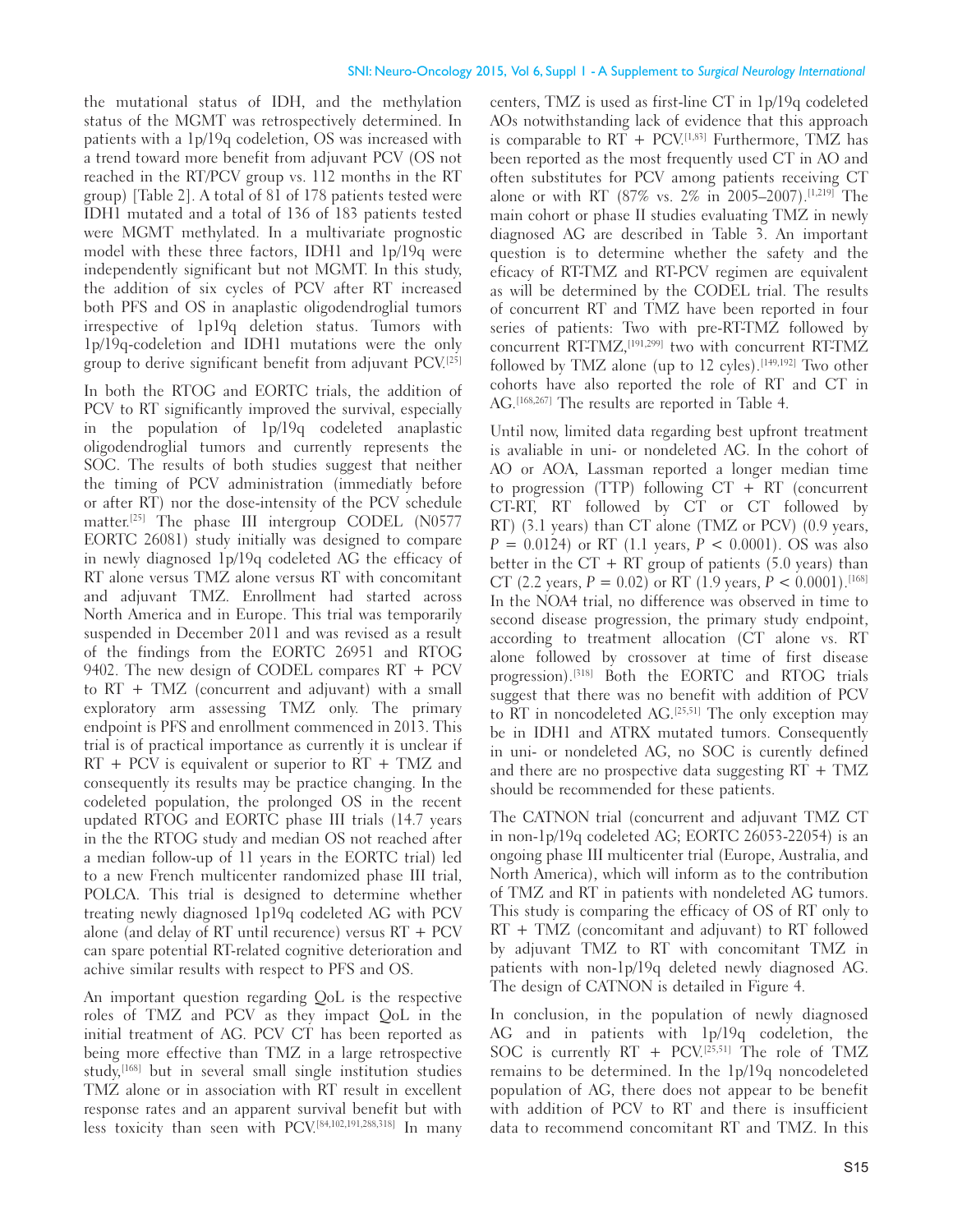| <b>Authors</b>                      | <b>Patients and tumor's characteristics</b>                                                                                                             | <b>Chemotherapy</b><br>regimen                                                                        | Response of the whole cohort and according to the<br>molecular status                                                                                                                                                                                                                                      |
|-------------------------------------|---------------------------------------------------------------------------------------------------------------------------------------------------------|-------------------------------------------------------------------------------------------------------|------------------------------------------------------------------------------------------------------------------------------------------------------------------------------------------------------------------------------------------------------------------------------------------------------------|
| Taliansky-<br>Aronov<br>2006        | 20 patients with AO<br>Median age: 47 years (26-65)<br>Median KPS: 70%<br>Resection: 9<br>Biopsy: 11                                                    | TMZ 200 mg/m <sup>2</sup> /<br>day 5 days/28<br>up to 24 cycles<br>Median $#$ of<br>cycles: 14 (3-24) | Whole cohort<br>Clinical improvment: 12 pts (60%), stabilization: 5 pts,<br>progression: 9 pts<br>Objective response rate: 15 pts (75%)<br>Median TTP: 24 months (3-34)                                                                                                                                    |
|                                     | Newly diagnosed AO: 20 pts<br>Secondary AO: 10 pts                                                                                                      |                                                                                                       | According to the molecular data<br>24 months PFS: 1p LOH group=100%; 1p intact=20%;<br>$P = 0.057$                                                                                                                                                                                                         |
|                                     | 1p deletion: 58% (7/12)<br>19q deletion: 83% (10/12)<br>1p/19q codeletion: Not detailed                                                                 |                                                                                                       | TTP not reached for the 1p del, 8 months for pts with no del 1p                                                                                                                                                                                                                                            |
| Mikkelsen 2009                      | 36 patients with 1p/19q codeletion                                                                                                                      | TMZ alone 150-<br>200 mg/m <sup>2</sup> /day                                                          | Whole cohort<br>TTP: 28.7 months                                                                                                                                                                                                                                                                           |
| Description of the<br>cases with CT | Median age: 46.5 years (22-68)<br>Median KPS 90 (60-100)<br>Gross total resection: 8 (22.2%)                                                            | for 5 days every<br>28 days                                                                           | CR: 3 (8.6%), PR: 18 pts (51.4%), stabilization: 2 pts (20%),<br>progression: 2 pts (20%)                                                                                                                                                                                                                  |
|                                     | Subtotal resection: 22 (61.1%)<br>Biopsy: 6 (16.7%)                                                                                                     | Median $#$<br>of completed<br>cycles: 12 (2-24)                                                       | 6 mo PFS: 94.3% (95% CI 79.0-98.6)<br>12 mo PFS: 76.7% (95% CI 58.7-87.6)<br>OS 12 mo: 97.2% (95% CI 81.9-99.6)                                                                                                                                                                                            |
|                                     | A0: 5 pts (13.9%)<br>AOA: 30 pts (83.3%)<br>Anaplastic mixed: 1 pt (2.8%)                                                                               |                                                                                                       | OS 24: 90.1% (95% CI 72.2-96.7)                                                                                                                                                                                                                                                                            |
| Gan 2010                            | 40 patients (2203-2006)<br>Median age: 43 years (18-71)<br>ECOG PS: $0=14$ (35%); $1=23$ (58%);<br>$2=3(7%)$                                            | TMZ 200mg/<br>m2, d1-d5, every<br>4 weeks X6                                                          | Whole cohort<br>Complete response: 15 (38%), Partial response: 6 (15%),<br>Stable disease: 9 (23%)                                                                                                                                                                                                         |
|                                     | Total macroscopic resection: 9 pts (22%)<br>Subtotal resection: 27 pts (68%)<br>Biopsy only: 4 pts (10%)                                                |                                                                                                       | 6-mo PFS: 77% (95% CI 64.5-79.3%)<br>Median PFS: 21 mo (95% CI 3-39 mo)<br>Median OS: 43 mo (95% CI, 20-66 mo)                                                                                                                                                                                             |
|                                     | 1p/19q codel: 47% (18/38)<br>methylation MGMTP: 48% (10/21)                                                                                             |                                                                                                       | According to the molecular status<br><b>RR</b>                                                                                                                                                                                                                                                             |
|                                     | A0 $(n=11)$<br>(1p/19q codel: 71%; MGMTP methyl 100%)                                                                                                   |                                                                                                       | 1p/19q codeletion: RR was significantly increased<br>$(72\% \text{ vs. } 37\%, P=0.049)$<br>MGMTP methylation: RR was significantly increased<br>$(70\% \text{ vs. } 27\%, P=0.086)$                                                                                                                       |
|                                     | AOA $(n=29)$<br>(1p/19q codel: 31%; MGMTP methyl 23%)                                                                                                   |                                                                                                       | PFS and OS<br>The presence of either 1p/19q codeletion or MGMT<br>methylation did not improved PFS or OS                                                                                                                                                                                                   |
| Ducray 2011                         | 41 patients (2000-2005)<br>Median age: 74 years (70-90)<br>Median KPS: 60 (30-100)<br>Complete resection: 2 pts (11%)<br>Partial resection: 9 pts (14%) | TMZ alone 150<br>mg/m2/day for<br>5 days every<br>28 days                                             | Whole cohort<br>PR: 13 pts (32%), SD: 17 pts (41%), PD: 11 pts (27%)<br>Median PFS: 6.9 months<br>Median OS: 12.4 months                                                                                                                                                                                   |
|                                     | Biopsy: 33 pts (75%)                                                                                                                                    | Median #<br>of completed                                                                              | According to the molecular status<br>MGMTP associated with both longer PFS (8.7 vs. 5.7 months,                                                                                                                                                                                                            |
|                                     | MGMTP methylation: 50% (/38)<br>1p/19q codeletion: 7% (1/14)                                                                                            | cycles: 5 (1-13)                                                                                      | $P=0.01$ ) and longer OS (16.1 vs. 12.4 months, $P=0.05$ )<br>Rate of responders to chemotherapy similar in<br>MGMTP-methylated (38%) and in MGMTP-unmethylated<br>patients (31%)<br>Duration of response significantly longer in responders with<br>methylated MGMTP than in responders with unmethylated |

## **Table 3: Phase II studies of newly diagnosed anaplastic oligodendroglioma and oligoastrocytoma treated with Temozolomide**

Pts: Patients, KPS: Karnofsky Performance status, ECOG PS: Eastern Cooperative Oncology Group Performance Status, nb: Number, AO: Anaplastic oligodendroglioma, AOA:Anaplastic oligoastrocytoma, del: Deletion, TMZ: Temozolomide, PFS: Progression‑free survival, OS: Overall survival, TTP: Time to progression, mo: Months, RR: Response rate, CR: Complete response, PR: Partial response, SD: Stable disease, PD: Progressive disease, MGMTP: O‑6‑methylguanine‑DNA methyltransferase promoter, methyl: Methylation,codel: Codeletion, #: Number

MGMTP (16.1 vs. 9.6 months, *P*=0.0004)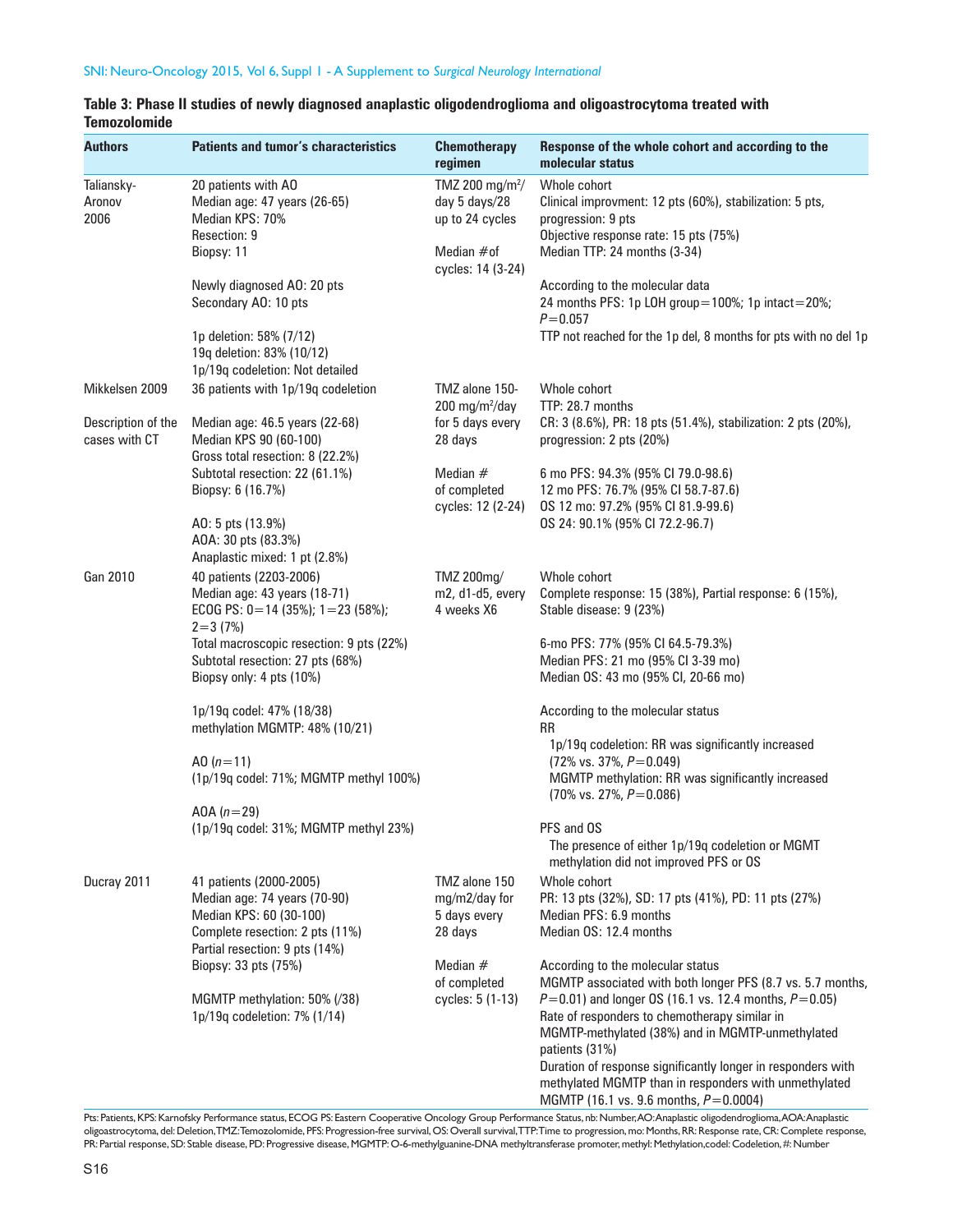| <b>Authors</b>                                                       | <b>Patient and tumor's characteristics</b>                                                                                                                                                     | <b>Regimen</b>                                                                                                                                                                                                  | Response of the whole cohort and<br>according to the molecular status                                                                                                                                                                                                                                                                                                                         |
|----------------------------------------------------------------------|------------------------------------------------------------------------------------------------------------------------------------------------------------------------------------------------|-----------------------------------------------------------------------------------------------------------------------------------------------------------------------------------------------------------------|-----------------------------------------------------------------------------------------------------------------------------------------------------------------------------------------------------------------------------------------------------------------------------------------------------------------------------------------------------------------------------------------------|
| Vogelbaum 2009                                                       | 39 patients (2002-2004)<br>Median age: 45 (18-71)<br>Zubrod $PS = 0: 27$<br>A0: 13 pts<br>Mixed glioma oligo-dominant: 13 pts<br>Mixed glioma, oligo = astro: 10 pts                           | <b>Preradiation TMZ</b><br>(150 mg/m <sup>2</sup> /day, 7 on/off)<br>$\times$ 6 cycles followed by RT<br>$(59.4 \text{ Gy}) + \text{concomitant}$<br>TMZ (75 mg/m <sup>2</sup> /day)<br>32 pts completed RT-TMZ | Whole cohort<br>Pre-RT response rate: 32% (CR: 6%; PR: 26%)<br>Pre-RT progression rate: 10%<br>Only and 13 pts had progressed and 8 pts<br>have died at the time of the analysis<br>According to the molecular data                                                                                                                                                                           |
|                                                                      | Mixed glioma, astro-dominant: 1 pt<br>Mixed glioma, not specified: 2 pts<br>1p/19q codeletion: 60.7% (23/36)<br>MGMT methylation: 80% (16/20)                                                  |                                                                                                                                                                                                                 | All pts with 1p/19q codeletion free of PD at<br>6 mo<br>All pts with MGMTpromoter methylation free<br>of PD at 6 mo                                                                                                                                                                                                                                                                           |
| Mikkelsen 2009<br>Description of the<br>cases with $CT + RT$<br>only | 12 patients without 1p/19q codeletion<br>Median age: 32 (18-81)<br>Median KPS: 90 (60-100)<br>Gross total resection: 3 pts (25%)<br>Subtotal resection: 8 pts (66.7%)                          | <b>Pre-radiation TMZ</b><br>$(150-200 \text{ mg/m}^2/\text{day})$<br>$\times$ 2-4 cycles<br>followed by chemo-radiation<br>$(RT 60 Gy) + concomitant$                                                           | Whole cohort<br>PFS: 13.5 months<br>PFS 6 months: 75% (95% CI 40.8-91.2)<br>PFS 12 months: 58.3% (95% CI 27.0-80.1)                                                                                                                                                                                                                                                                           |
|                                                                      | Biopsy: 1 pt (8.3%)<br>A0: 3 pts (25%)<br>AOA: 9 pts (75%)                                                                                                                                     | TMZ (75 mg/m <sup>2</sup> /day)                                                                                                                                                                                 | Median PFS: 13.5 months (95% CI 10.6-39.9)<br>OS 12 months: 83.3% (95% CI 48.2-95.6)<br>OS 24 months: 83.3% (95% CI 48.2-95.6)                                                                                                                                                                                                                                                                |
| <b>Kim 2011</b>                                                      | 33 patients (2003-2008)<br>Median age=41 years (17-60)<br>$KPS \ge 70: 88\%$<br>>75% tumor resection: 58%                                                                                      | RT (59.4 Gy) + concomitant<br>TMZ (75 mg/m <sup>2</sup> , 7 days/week)<br>followed by adjuvant TMZ<br>(150-200 mg/m <sup>2</sup> 5 days/28)<br>cycles                                                           | Whole cohort<br>Response rate: 61%<br>Mean PFS: 48.7 mo (95% CI 36-61.4)<br>Mean OS: 66.4 mo (95% CI 0.02-0.73)                                                                                                                                                                                                                                                                               |
|                                                                      | AA: 21 pts (64%)<br>A0: 12 pts (36%)                                                                                                                                                           | Median $#$ of completed cycles of<br>adjuvant TMZ: 6.2 (2-12)                                                                                                                                                   | According to the molecular data<br>Not done because of the small number of<br>patients                                                                                                                                                                                                                                                                                                        |
|                                                                      | 1p/19q codeletion: 53% (8/15)<br>MGMT promoter methylation: 55% (11/20)                                                                                                                        |                                                                                                                                                                                                                 |                                                                                                                                                                                                                                                                                                                                                                                               |
| Minniti 2013<br>Minniti 2014                                         | 84 patients (2004-2011)<br>Median age: 44 years (22-67)<br>Complete/subtotal resection: 47 pts (56%)<br>Incomplete resection: 29 pts (33%)<br>Biopsies: 8 pts (11%)<br>Median KPS: 90 (60-100) | RT (59.4 Gy) + concomitant<br>TMZ (75 mg/m <sup>2</sup> 7 days/week)<br>followed by adjuvant TMZ<br>$(150-200$ mg/m <sup>2</sup> 5 days every<br>28 days) (up to 12 cycles)                                     | Whole cohort<br>Response rate: 49% (CR: 14%, PR 25%,<br>stabilization 40%)<br>Median OS 55.6 mo (95% Cl 37-76)<br>5 year survival: 48% (95% CI 35-65)<br>Median PFS: 45.2 mo (95% CI 25.5-66.5)<br>5 year PFS rate: 41% (95% CI 31-53%)                                                                                                                                                       |
|                                                                      | A0: 59 pts (70%)<br>A0A: 25 pts (30%)<br>Initial grade 2: 24 pts (28.5%)                                                                                                                       |                                                                                                                                                                                                                 | According to the molecular data<br>Median OS<br>1p/19q codel: Not reached versus 1p/19q<br>noncodel: 34 mo $(P=0.0001)$                                                                                                                                                                                                                                                                       |
|                                                                      | 1p/19q codel: 57% (48/84)<br>IDH1 mutation: 63% (52/82)<br>MGMT promoter methylation: 74% (57/77)                                                                                              |                                                                                                                                                                                                                 | IDH1 mutated: Not reached versus IDH1<br>nonmutated: 31 mo ( $P = 0.0001$ )<br>MGMT promoter methylation: 78 mo versus<br>MGMTP unmethylated promoter: 30 mo<br>$(P=0.0001)$<br><b>Median PFS</b><br>1p/19q codel: Not reached versus 1p/19q<br>noncodel: 16 mo ( $P = 0.0001$ )<br>IDH1 mutated: 76 mo versus IDH1<br>nonmutated: 23 mo $(P=0.0001)$<br>MGMTP methylated: 65 mo versus MGMTP |

## **Table 4: Main cohorts and phase II studies of newly diagnosed anaplastic glioma treated with radiotheray and chemotherapy**

*Table Contd...*

unmethylated: 16 mo ( $P=0.0001$ )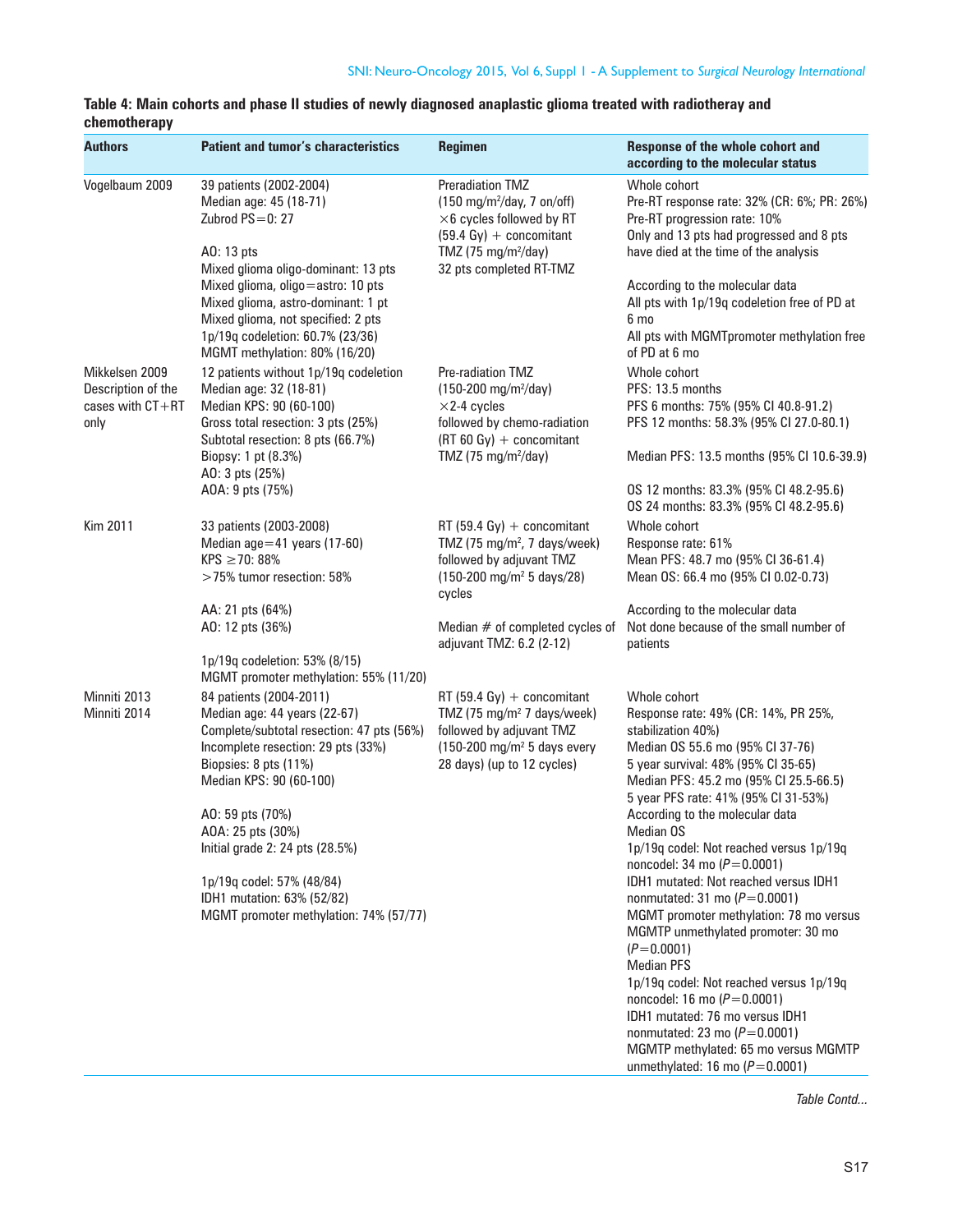|--|

| <b>Authors</b>       | <b>Patient and tumor's characteristics</b> | <b>Regimen</b>                  | Response of the whole cohort and<br>according to the molecular status |
|----------------------|--------------------------------------------|---------------------------------|-----------------------------------------------------------------------|
| Lassman 2011*        | 528 patients (1981-2007)                   | $CT + RT (n = 528)$             | Whole cohort                                                          |
| Description of the   | Median age: 43 years (20-83)               | CT followed by RT $(n=132)$     | Median OS: 7.3 years (95% CI: 5.9-8.4)                                |
| cases with $CT + RT$ | $KPS \ge 70$ : 453 (86%)                   | $RT$ +concurrent CT ( $n$ =112) | Median TTP: 4.1 years (95% CI: 3.5-5.4)                               |
| only                 | Resection: 466 (88%)                       | RT followed by CT ( $n=281$ )   |                                                                       |
|                      |                                            |                                 | According to the molecular data                                       |
|                      | A0: 262 pts (50%)                          | Doses not detailed              | 1p/19q codeletion: Median OS: 8.4                                     |
|                      | AOA: 266 pts (50%)                         |                                 | (7.1-16.1) - Median TTP: 7.2 (5.2-8.1)                                |
|                      | Prior LGG: $64 = 12\%$                     |                                 | 1p/19q noncodeletion: Median OS: 5                                    |
|                      |                                            |                                 | (3.8-6.7) - Median TTP 3.1 (2.5-4.3)                                  |
|                      | 1p19q codeletion: 40% (133/334)            |                                 |                                                                       |
| Shonka 2013          | 52 patients AA (2003-2009)                 | $RT(60 Gv) +$                   | Whole cohort                                                          |
| Description of       | Median age: 42 years (18-69)               | Concurrent CT drug:             | Median PFS: 1.5 years                                                 |
| the cases with       | Median KPS: 90 (60-100)                    | BCNU: 3 (5.8%)                  | 3 years estimated PFS: 0.37 (0.24, 0.50)                              |
| concomitant RT-CT    | Biopsy: 17 (36.2%)                         | TMZ: 49 (94.2%)                 |                                                                       |
| only                 | Resection: 30 (63.8%)                      |                                 | Median OS: 4.8 years                                                  |
|                      | Unknow: 5                                  |                                 | 3 years estimated OS: 0.68 (0.53, 0.79)                               |

AO: Anaplastic glioma, AOA: Anaplastic oligoastrocytoma, AA: Anaplastic astrocytoma, LGG: Low-grade glioma, codel: Codeletion, IDH: Isocitrate dehydrogenase, MGMTP: O-6methylguanine‑DNA methyltransferase, pts: Patients, PS: Performance status, KPS: Karnofsky performance status, CR: Complete response; RR: Response rate, PD: progressive disease, PFS: Progression-free survival, OS: Overall survival, TTP: Time to progression, RT: Radiotherapy, CT: Chemotherapy, TMZ: Temozolomide, #: Number

![](_page_9_Figure_4.jpeg)

**Figure 4: CATNON trial design. R: Randomization; RT: Radiotherapy, TMZ: Temozolomide**

population, the standard initial treatment remains RT or CT alone.[25,51,318]

### *Treatment of recurrent anaplastic glioma*

The treatment of recurrent AG requires a consideration of patient age and PS, the magnetic resonance imaging (MRI) characteristic of the glioma at progression (local, diffuse, eloquent location or not), response to initial treatment, and time between initial treatment and first progression. When feasible re‑resection is often suggested notwithstanding limited data to suggest benefit from repeat surgery. Occasional patients may be candidates for re-irradiation but again there is a paucity of data to commend this therapy and only a minority of selected patients are eligible for this approach. Consequently systemic therapy continues to be the most often utilized treatment in recurrent HGG.

No SOC regarding choice of CT is universally agreed upon for the treatment of recurrent AG. In NOA‑4, patients initially treated with TMZ or PCV received RT at first progression. In patients initially treated with RT, at first progression patients were treated with either TMZ or PCV.[317] In the EORTC 26951 and RTOG 9402, different CT regimens (TMZ or PCV depending upon initial treatment) were used at progression. In general, a similar CT philosophy (rechallenge with TMZ, lomustine or PCV, or BEV) is used for recurrent AG as is used for recurrent GB as is discussed below.[25,51]

In the EORTC 26972, a phase II prospective nonrandomized trial, the role of TMZ in recurrent AO and AOA after prior PCV CT and RT was investigated. Twenty‑eight evaluable patients, enrolled following first recurrence after prior adjuvant RT + PCV or adjuvant RT followed by PCV administered at first recurrence, received TMZ for 12 cycles. In patients with proven anaplastic oligodendroglial pathology, the response rate was 25% (7/28; 95% CI 11–45%). Median time to progression for responding patients was 8.0 months. Of the 24 patients evaluable for response to prior PCV CT, 12 (50%) had initially responded to PCV (5 complete response and 7 partial responses). No difference was observed in response rate to TMZ regardless of prior PCV response.<sup>[24]</sup>

The role of BEV in the treatment of recurrent AG remains to be determined. The available data for patients with AG treated with BEV are derived primarily from retrospective studies that demonstrate response rates from 15% to 79%, median PFS from 5.0 to 13.4 months, and median OS from 6.8 to 12.6 months<sup>[63,64,80,105,128,160,195,211,226,236,262,266,287,341]</sup> [Table 5]. Interpretation of these data is difficult because the studies often combined WHO grade III and IV tumors and described a variety of combinations of BEV with other cytotoxic drugs such as irinotecan (IRI), carboplatin, and TMZ. In a phase II trial, Kreisl assessed the activity of BEV as single agent in 31 patients with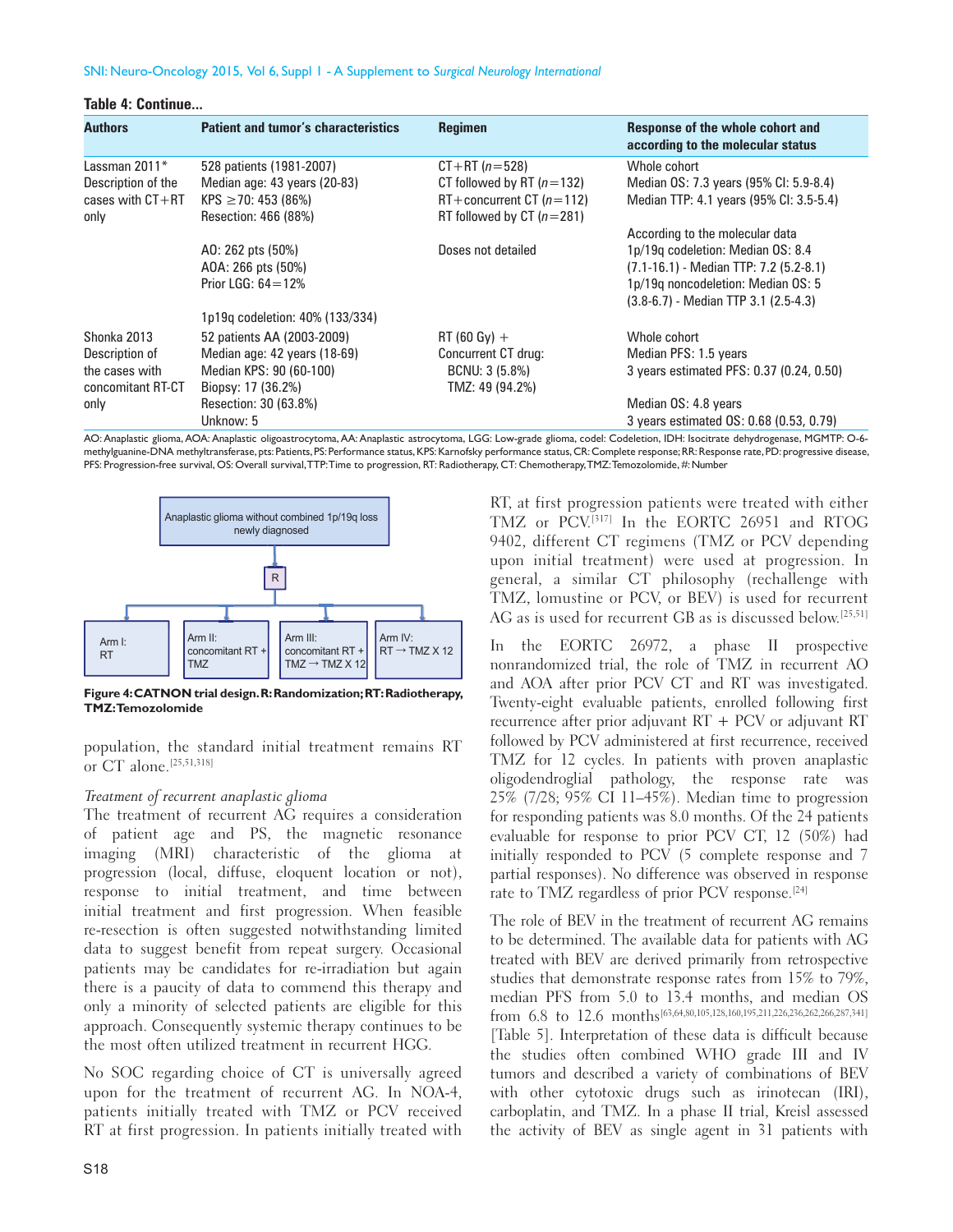recurrent AG. Patients received a median of two prior CT regimens before treatment with BEV (range 0–7). At study entry, 58% of patients were on steroids. Thirteen (43%) patients achieved a partial response. Median PFS was 2.93 months (95% CI: 2.01–4.93), 6‑month PFS was 20.9%, and median OS was 12 months. Of the 31 patients in this study, 6 had an OS greater than 24 months. The most common grade  $\geq$ 3 treatment-related toxicities were hypertension, hypophosphatemia, and thromboembolism. [160] In historical controls, patients with recurrent AG have a median survival of 9–11.8 months and a median PFS 2–6 months.[167,332] Ongoing trials will help to determine the role of BEV in recurrent AG. The EORTC 26091 randomized trial, TAVAREC (NCT01164189), will determine whether TMZ is more effective when given with or without BEV at first recurrence in tumors that demonstrate contrast enhancement by MRI, in patients with either initial grade II or III noncodeleted glioma. In this study, TMZ will be administered orally on day 1–5, 150–200 mg/m², and will be repeated every 4 weeks up to 12 cycles. BEV will be administrated at a dose of 10 mg/ kg bodyweight on day 1 and day 14 of a 4‑week cycle and administered up to 12 cycles. The aim is to establish the activity of TMZ alone or when combined with BEV in patients with recurrent grade II or grade III glioma without 1p/19q co‑deletion. The primary objective is OS at 1 year. Secondary objectives include safety, QoL, and cognition.

## **GLIOBLASTOMA**

## **Histological data and molecular data**

GB is considered by the WHO classification as a single histological entity including described variants such as gliosarcoma, GB with oligodendroglial features, and

|  |  |  | Table 5: Bevacizumab in recurrent anaplastic glioma |  |  |
|--|--|--|-----------------------------------------------------|--|--|
|  |  |  |                                                     |  |  |

small cell GB. Nonetheless considerable variability in the response to treatment and in prognosis is observed.<sup>[187,306]</sup> Molecular markers and gene expression profile now compliment the WHO classification and assist with respect to prognostication. Two molecular markers are of particular interest: The MGMT promoter methylation status and the presence or absence of the IDH 1 mutation.

MGMT is a single enzyme DNA repair protein that removes alkylation or methylation adducts from the O6 position of guanine, a cytotoxic lesion induced by alkylating agents. Methylation of the MGMT gene promoter results in epigenetic translational silencing of the methyltransferase, resulting in increased tumor senstivity to alkylator-induced genotoxic injury. MGMT promoter is methylated in 32–45% in newly diagnosed GB.[69,107,109,121] Additionally, MGMT status appears to be retained in recurrent GB.[92,110,307] Various methods for MGMT testing have been evaluated.[31,78,227,228,232] Methylation‑specific PCR is recognized as the method of choice for the evaluation of the MGMT status.[130,307,308] The prognostic role of the MGMT promoter methylation status in GB is now well established.[129,130,281] The predictive role of MGMT promoter methylation and response to TMZ has also been established in several studies.<sup>[109,121,246,308]</sup> Nevertheless and despite its prognostic and predictive value, the clinical utility of MGMT remains poor primarily because of the lack of therapeutic options for patients with unmethylated GB. The only exception regarding the clinical utility of MGMT determination is in the management of elderly patients with GB. Indeed, two randomized trials in newly diagnosed elderly GB patients demonstrated that a methylated MGMT promoter is predictive for benefit

| <b>Author</b>                    | <b>Trial design</b> | nb pts           | <b>Regimen</b>        | <b>Median PFS</b><br>(months)       | 6 months<br><b>PFS</b> | <b>Median OS</b><br>(months)         |
|----------------------------------|---------------------|------------------|-----------------------|-------------------------------------|------------------------|--------------------------------------|
| Desjardin 2008                   | Prospective         | AG: $n = 33$     | $BFV + IRI$           | 7.5                                 | 55%                    | 16.2                                 |
| Norden 2008                      | Retrospective       | AG: $n = 21$     | $BEV + \nu$ arious CT | 6 for the entire<br>cohort with GBM | 32%                    | 9.1 for the entire<br>cohort with GB |
| Chamberlain JNO 2009             | Retrospective       | AA: $n = 31$     | <b>BEV</b>            |                                     | 60%                    | 9                                    |
| Chamberlain Johnston Cancer 2009 | Retrospective       | A0: $n = 22$     | <b>BEV</b>            | 8                                   | 68%                    | 8                                    |
| Taillibert 2009                  | Retrospective       | A0/A0A: $n = 25$ | $BFV + IRI$           | 4.6                                 | 42%                    | <b>ND</b>                            |
| Reardon 2009                     | Prospective         | AG: $n = 32$     | $BEV + VP16$          | 6                                   | 41%                    | 15.7                                 |
| Zuniga, 2009                     | Retrospective       | AG: $n = 13$     | $BFV + IRI$           | 13.4                                | 78.6%                  | <b>ND</b>                            |
| Poulsen 2009                     | Retrospective       | AG: $n = 47$     | $BEV + IRI$           | 5.5                                 | 32%                    | 8                                    |
| Sathmonsumetee 2010              | Prospective         | AG: $n = 32$     | $BEV + erlotinib$     | 5.4                                 | 44%                    | 10.1                                 |
| <b>Hofer 2011</b>                | Retrospective       | AG: $n = 49$     | $BEV + \nu$ arious CT | <b>ND</b>                           | <b>ND</b>              | 9.1                                  |
| Kreisl 2011                      | Prospective         | AG: $n = 31$     | <b>BEV</b>            | 2.9                                 | 20.9%                  | 12                                   |
| Moller 2012                      | Prospective         | AG: $n = 33$     | $BEV + IRI$           | 3.7                                 | 30%                    | 6.9                                  |
| Gil 2012                         | Retrospective       | AG: $n = 36$     | $BEV + IRI$           | 4.6                                 | 43%                    | 11.2                                 |
| Seystahi 2013                    | Retrospective       | AG: $n = 13$     | BEV or BEV+IRI        | 3.3/8.1                             | 25/60%                 | 7.4/18.5                             |

Nb pts: Number of patients, PFS: Progression‑free survival, OS: Overall survival, GB: Glioblastoma, AG: Anaplastic glioma, AA: Anaplastic astrocytoma, AO: Anaplastic oligodendroglioma, AOA: Anaplastic oligoastrocytoma, BEV: Bevacizumab, IRI: Irinotecan, CT: Chemotherapies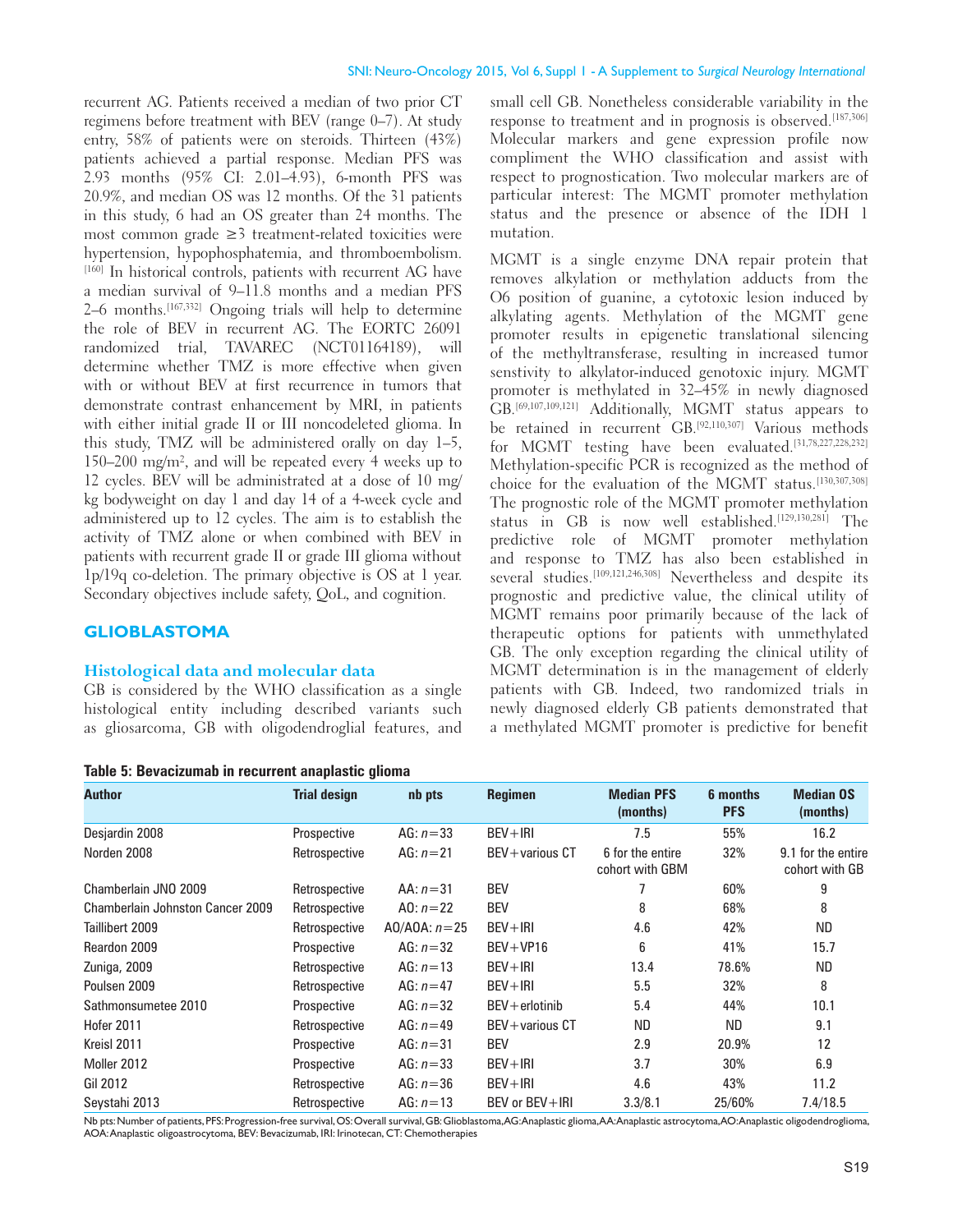from TMZ alone compared with RT alone.<sup>[181,321]</sup> In elderly patients considered for treatment with RT or TMZ alone, MGMT testing should be determined to assist in treatment decision making.<sup>[307]</sup>

Although primary and secondary GBs are histomorphologically identical, these tumors develop though different genetic pathways. The status of the IDH 1/2 (mutation or wild type) distinguish between primary (IDH wild type) and secondary GB (IDH mutated). Point mutations at codon 132 of IDH1 and codon 172 of the IDH2 gene occur in more than 80% of low‑grade gliomas and secondary GB, which represent a minority of all GB (<8%).<sup>[115,130,209,259,335]</sup> IDH1/2 mutations result in the production of d-2-hydroxyglutarate, a oncometabolite, instead of α‑ketoglutarate.[75,291] Furthermore the IDH status does not appear to change during the progression from lower grade glioma to secondary GB.[130] Mutated IDH can easily be detected by IHC or PCR/sequencing, and magnetic resonance spectroscopy may also detect d‑2‑hydroxyglutarate associated with IDH1/2 mutant tumors.[55,70,130,307] IDH1 mutations, or less frequently IDH2 mutations, have been shown to be a prognostic marker in HGG.[130,209,259,335,340] Mutations in the telomerase reverse transcriptase (TERT) promoter occur in 74.2% of all GB. Patients with TERT promoter mutations are predominately primary GB and are associated with a poor OS (11.5 months). Patients with IDH1/2 mutations and therefore secondary GB are associated with an intermediate survival (57 month OS). Patients with GB manifesting both TERT promoter and IDH1/2 mutations predominately exhibit GB with oligodendroglial features and exhibit the longest survival (median OS of 125 months).[147] However, no predictive role of IDH1 status has been determined and consequently treatment of a secondary GB is similar to that of a primary GB.<sup>[130,307]</sup> IDH1/2 wild‑type GB by contrast undergo further genomic changes at recurrence.[246] Importantly, IDH mutations are expressed only in tumor cells and appear to be a druggable target. There is currently a single drug that targets mutated IDH1 (AG‑210) and new trials with this agent are just commencing.[36,75,225,249,304]

Other markers are of interest in GB include the ATRX mutation, which is observed in 57% of the secondary GB.<sup>[139]</sup> The tumor-specific epidermal growth factor receptor variant III (EGFRvIII), present in 20% of primary GB, is another potential druggable target. Expression of EGFRvIII results in constitutive activation of the receptor's tyrosine kinase activity and is the antigen target of the peptide vaccine rindopepimut.[14,124,130,331] BRAF mutations, another druggable target, have been found especially in the epitheloid variant of primary GB (a rare and uniform morphologic subtype of GB).[130,154,206] The genetic alterations in primary and secondary GB are outlined in Table 6.

Verhaak et al. using The Cancer Genome Atlas (TCGA) data, defined a novel gene‑expression‑based molecular classification of GB that includes classical, mesenchymal, proneural, and neural subtypes. Aberrations and gene expression of EGFR, Neurofibromin 1 gene (NF1), and platelet‑derived growth factor receptor A (PDGFR‑A)/ IDH1 each define the classical, mesenchymal, and proneural subtypes, respectively. The classical subtype is characterized by EGFR amplification and the absence of p53 mutations and PDGFR‑A amplification. The mesenchymal subtype is characterized by deletions or mutation of NF1. The proneural subtype is characterized by IDH1 and p53 mutations and PDGFRA amplification. The neural subtype was typified by the expression of neuronal markers. The molecular subtypes have been shown to be associated with differing survival and varying response to therapy with the best outcome seen in the proneural subtype.<sup>[50,174,294]</sup> In a recent cohort of 941 HGG, 32.73% were proneural, 15.09% neural, 19.77% classical, and 32.41% *mesenchymal*.[174] Proteomic analysis have also revealed three subtypes of expression and activation of proteins in glioma‑relevant signaling pathways associated with EGFR activation, PDGFR activation and loss of the RAS regulator NF1 [Table 7].[49]

## **Upfront treatment of glioblastoma**

#### *Standard of care*

The current SOC for patients with newly diagnosed GB is maximum safe surgical resection followed by concurrent TMZ (75 mg/m2 /day for 6 weeks) and RT (60 Gy in 30 fractions) and then 6 maintenance cycles of post-RT adjuvant TMZ (150–200 mg/m<sup>2</sup>/day for consecutive 5 days therapy every 28 days, standard 5/28 TMZ [sdTMZ]) according to the results of the pivotal trial by the EORTC/National Cancer Institute

#### **Table 6: Genetic alterations in primary and secondary glioblastoma**

|                           |           | <b>Primary</b><br>qlioblastoma (%)                                             | <b>Secondary</b><br>glioblastoma (%) |                     |  |
|---------------------------|-----------|--------------------------------------------------------------------------------|--------------------------------------|---------------------|--|
|                           | criteria  | Clinical Genetic criteria: Clinical Genetic criteria:<br><b>IDH1</b> wild type | criteria                             | <b>IDH1</b> mutated |  |
| <b>IDH1</b> mutations     | 4-7       | 0                                                                              | 73-88                                | 100                 |  |
| TP53 mutations            | 17-35     | 19-27                                                                          | 60-88                                | 76-81               |  |
| <b>ATRX</b> mutations     | 4-7       |                                                                                | 57-80                                |                     |  |
| <b>EGFR</b> amplification | 36-45     | 35-39                                                                          | $0-8$                                | $0 - 6.5$           |  |
| <b>CDKN2A</b> deletion    | $31 - 52$ | 30-45                                                                          | 19-20                                | $7-22$              |  |
| <b>PTEN</b> mutations     | 23-25     | 24-26                                                                          | $4 - 12$                             | $0-8$               |  |
| 19g loss                  | 6         | 4                                                                              | 54                                   | 32                  |  |
| 1p/19q loss               | $2 - 8$   |                                                                                | $0 - 13$                             |                     |  |
| 10p loss                  | 47        |                                                                                | 8                                    |                     |  |
| 10q loss                  | 70        | 67                                                                             | 63                                   | 73                  |  |

IDH: Isocitrate dehydrogenase, EGFR: Epidermal growth factor receptor, ATRX: Alphathalassemia/mental retardation syndrome X‑linked, PTEN: Phosphatase and tensin homolog, CDKN2A: Cyclin-dependent kinase inhibitor 2A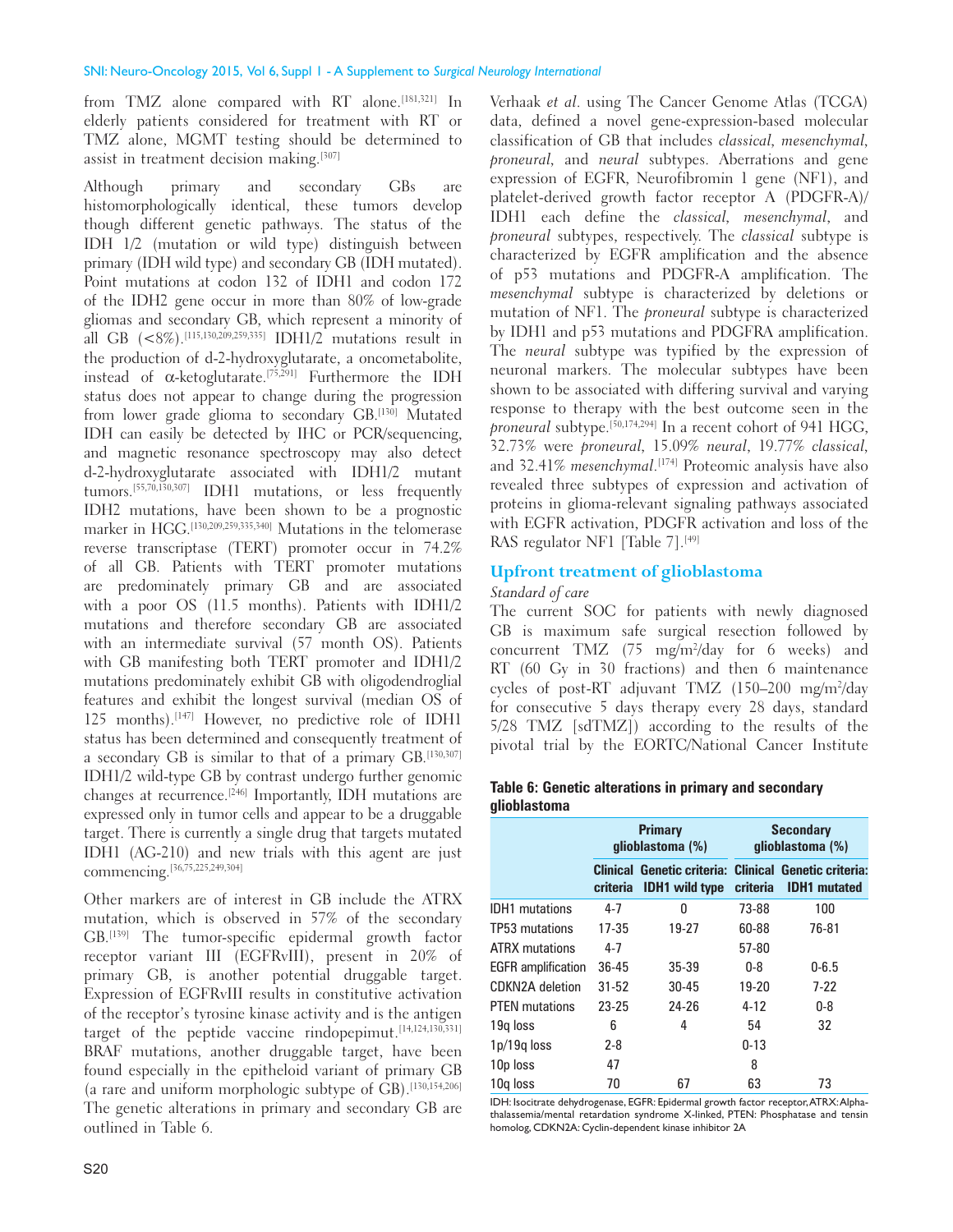of Canada (NCIC) Clinical Trials Group, in which both PFS and OS were improved with combination therapy  $(RT + TMZ)$  relative to RT only.<sup>[281]</sup> Furthermore this trial in a retrospective analysis seggregated outcome of GB by MGMT methylation and showed improved outcome in the subset with methylated MGMT promoter regardless of treatment (RT or RT + TMZ) and as well, markedly improved outcome in this cohort with combination therapy.[121] This improvement in methylated tumors with receipt of RT + TMZ was recapitulated in the RTOG 0525 study.[109] Notwithstanding these findings all new GB continue to be treated with combination therapy  $(RT + TMZ)$  despite the limited if any benefit of this therapy  $(RT + TMZ)$  in the larger cohort of GB patients with unmethylayed MGMT tumors.

## *Elderly glioblatoma*

The elderly, defined as individuals aged >65 years, comprise at least 20% of newly diagnosed GB patients.[60] In a retrospective cohort of 293 patients older than 65 years, multivariate analysis revealed a benefit for the RT+ concomitant and adjuvant CT (TMZ) treatment.[23]

Importantly this group of patients were not evaluated in the above‑mentioned EORTC/NCIC trial as inclusion criteria mandated age to be <71 years, consequently the value of  $RT + TMZ$  has never been prospectively evaluated.<sup>[133]</sup> Two randomized studies in elderly patients first demonstrated that involved-field fractionated RT (50 Gy in 28 fractions) is superior to supportive care only (median survival: 7 vs. 4 months) and that conventional fractioned RT (total dose 60 Gy in 30 fractions) is comparable to hypofractionated RT (40 Gy in 15 fractions).[144,248] The German NOA‑08 study demonstrated that upfront dose dense TMZ (TMZ 100 mg/m2 /day for 7 consecutive days every 14 days, dose dense temozolomide [ddTMZ]) was noninferior to conventional fractioned RT (60 Gy in 30 fractions) alone in elderly patients with HGG (defined as age >65 years, Karnofsky performance status [KPS]  $\geq 60$ ), with median survival of 8.6 vs. 9.6 months.<sup>[321]</sup> As, the RTOG 0525 and Medical Reseach Council studies demonstrated

|  |  |  | Table 7: Molecular classification of glioblastoma |  |  |
|--|--|--|---------------------------------------------------|--|--|
|--|--|--|---------------------------------------------------|--|--|

| <b>GB</b>                                        |   | Genetic/epigenetic profile |                                                       |              |                                                  |
|--------------------------------------------------|---|----------------------------|-------------------------------------------------------|--------------|--------------------------------------------------|
| <b>DNA</b><br>methylation expression<br>(G-CIMP) |   | Gene                       | <b>Characteristic Proportion</b><br>qene<br>mutations | all GB $(%)$ | <b>Median</b><br>overall<br>survival<br>(months) |
|                                                  |   | Proneural                  | IDH1                                                  | $6-10$       | 36-48                                            |
| 2                                                | ٠ | Mesenchymal NF-1           |                                                       | 30           | 12                                               |
| 3                                                |   | Others                     | FGFR                                                  | 60           | 15                                               |

GB: Glioblastoma, IDH: Isocitrate dehydrogenase, NF‑1: Neurofibromin 1, EGFR: Epidermal growth factor receptor; CIMP: CpG island methylator phenotype no survival benefit to post-RT ddTMZ<sup>[38,109]</sup> and noted the increased toxicity of ddTMZ regimens compared with sdTMZ,<sup>[60,305]</sup> there is now general agreement that sdTMZ is the preferrable and equivalent TMZ drug schedule. The randomized Nordic trial compared sdTMZ to standard dose RT (60 Gy in 30 fractions) to hypofractionated RT (30 Gy in 10 fractions) in elderly GB patients (defined as age  $>60$  years and PS  $\geq 50$ ) and demonstrated that TMZ and hypofractionated RT were superior to standard dose RT (median survival 8.3 vs. 7.5 vs. 6 months) and should be considered as standard treatment options in these patients.[181] Based on these prospective studies, it would appear that treatment with either sdTMZ or hypofractionated RT is equivalent for elderly GB patients. Both studies suggested that TMZ is particularly beneficial in the MGMT-methylated tumour subset, and consequently MGMT promoter methylation status in elderly patients is recommended as it determines treatment allocation (hypofractionated RT only for unmethylated tumors; TMZ only for methylated tumors). The currently open and randomized NCIC/ EORTC (NCT00482677) phase III study of TMZ and short-course (hypofractioned) RT versus short-course RT alone in the treatment of newly diagnosed GB in elderly patients (>65 years of age, PS 0–2) is exploring the role of combination treatment in this population.

Two French studies evaluated treatment options in elderly GB patients with a poor PS. In the first single arm multi-institutional phase 2 study, patients with GB, age >70 years, 90% biopsy only and KPS <70, sdTMZ only treatment resulted in a median OS of 6 months.[220] In another study, no benefit of adding BEV to sdTMZ upfront was found.<sup>[244]</sup> The role of BEV and TMZ in elderly patients  $(\geq 70)$  with a newly diagnosed GB and a  $\geq 60$  PS score is currently ongoing in a USA phase II study (NCT01149850). Another randomized study (NCT01443676) is exploring the efficacy of BEV combined with RT compared with RT alone in the treatment of newly diagnosed GB in the elderly (age  $\geq$  65 years) with a  $>$  60 PS status. The different treatment options in elderly GB patients and treatment results are outlined in Table 8. Importantly in this population, treatment should be adapted according to the general status of the patients with consideration of PS and co-existing medical comorbidities.

### *Dose of temozolomide*

Dose dense schedules of TMZ (ddTMZ; alternating 7‑days‑on, 7‑days‑off [7/14] and 21‑days on 7 off [21/28]) have been designed to deplete tumor MGMT levels and thereby improve activity of TMZ particularly in the MGMT unmethylated GB cohort. Nonrandomized studies in progressive or recurrent disease first reported treatment efficacy that compared favorably with the established sdTMZ schedule without an increase in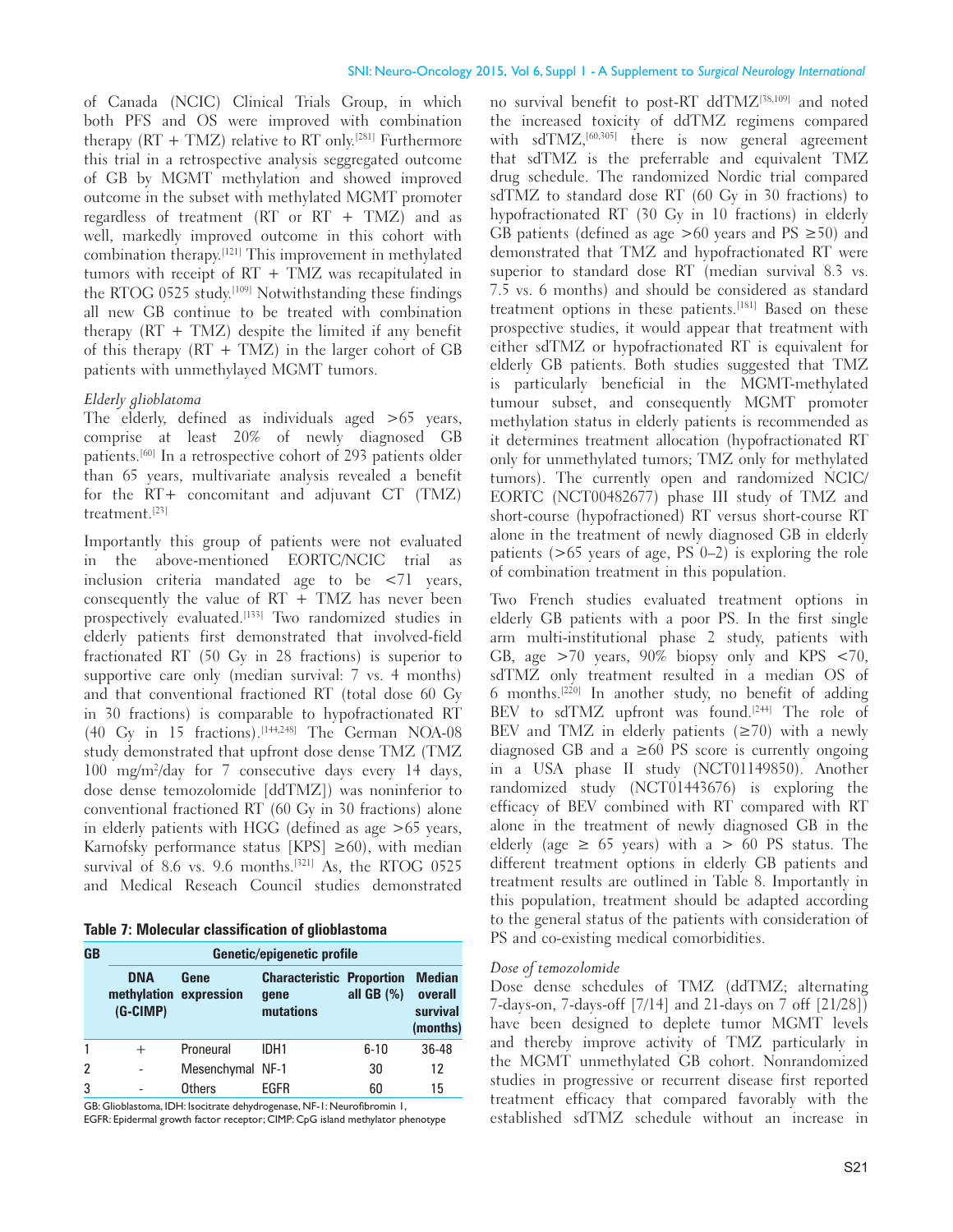| Author           | Age<br>(years)             | <b>KPS</b> | Number of pts | <b>RT60</b>    | <b>Treatment</b><br><b>RT50</b> | <b>RT40</b>   | <b>RT34</b>   | $RT40+TMZ$  | <b>TMZ</b>     |   | RT40+BEV Supportive care alone                                                                                                                                | Median suvival |
|------------------|----------------------------|------------|---------------|----------------|---------------------------------|---------------|---------------|-------------|----------------|---|---------------------------------------------------------------------------------------------------------------------------------------------------------------|----------------|
| Roa 2004         |                            |            |               |                |                                 |               |               |             |                |   |                                                                                                                                                               |                |
|                  | $\geq 60$ $\geq 50$        |            | 100           | X<br>$(n=51)$  |                                 | X<br>$(n=49)$ |               |             |                |   |                                                                                                                                                               | 5.1/5.6        |
|                  | Keime Guibert 2007         |            |               |                |                                 |               |               |             |                |   |                                                                                                                                                               |                |
|                  | $\geq 70$ $\geq 70$        |            | 85            |                | X<br>$(n=38)$                   |               |               |             |                |   | X<br>$(n=42)$                                                                                                                                                 | 29.1 w/16.9 w  |
| <b>Wick 2013</b> |                            |            |               |                |                                 |               |               |             |                |   |                                                                                                                                                               |                |
|                  | >65                        | $\geq 60$  | 373           | X<br>$(n=178)$ |                                 |               |               |             | Χ<br>$(n=195)$ |   |                                                                                                                                                               | 9.6/8.6        |
|                  | Malmström 2013             |            |               |                |                                 |               |               |             |                |   |                                                                                                                                                               |                |
|                  | 60-69                      |            | 100           | X<br>$(n=59)$  |                                 |               | X<br>$(n=58)$ |             | X<br>$(n=51)$  |   |                                                                                                                                                               | 7.5/7/7.9      |
|                  | $70+$                      |            | 191           | X<br>$(n=41)$  |                                 |               | X<br>$(n=40)$ |             | X<br>$(n=42)$  |   |                                                                                                                                                               | 5.2/7.1/9      |
|                  | Gallego Perez-Larraya 2011 |            |               |                |                                 |               |               |             |                |   |                                                                                                                                                               |                |
|                  | $70 + < 70$                |            | 70            |                |                                 |               |               |             | Χ              |   |                                                                                                                                                               | 6<br>(25 w)    |
|                  | Reyes-Botero 2013          |            |               |                |                                 |               |               |             |                |   |                                                                                                                                                               |                |
|                  | $\geq 70$ <70              |            | 66            |                |                                 |               |               |             | $+$ BEV        |   |                                                                                                                                                               | 24 w           |
|                  | <b>NCIC - NCT00482677</b>  |            |               |                |                                 |               |               |             |                |   |                                                                                                                                                               |                |
|                  | $\geq 65$ $\geq 70$        |            | 562           |                |                                 | X             |               | $\mathsf X$ |                |   |                                                                                                                                                               | Ongoing        |
|                  | NCT01443676                |            |               |                |                                 |               |               |             |                |   |                                                                                                                                                               |                |
|                  | $>65$ $\geq 60$            |            |               |                |                                 | X             |               |             |                | X |                                                                                                                                                               | Ongoing        |
|                  | NCT01149850                |            |               |                |                                 |               |               |             |                |   |                                                                                                                                                               |                |
|                  | $\geq 70$ $\geq 60$        |            |               |                |                                 |               |               |             | $+$ BEV        |   |                                                                                                                                                               | Ongoing        |
|                  |                            |            |               |                |                                 |               |               |             |                |   | KBC, Kamafelar Benformaanaa Ceserra in Number of sationen BT, Bediatheman BEV, Bernaimmehr TM7; Tamagalamidar un Noalco Vuo Vaam sen Betianea BT, Bediatheman |                |

**Table 8: Elderly glioblastoma trials**

KPS: Karnofsky Performance Status; n: Number of patients; RT: Radiotherapy; BEV: Bevacizumab; TMZ: Temozolomide; w: Weeks; Yrs: Years, pts: Patients, RT: Radiotherapy, TMZ: Temozolomide, BEV: Bevacizumab, NCIC: National Cancer Institute, Canada

treatment-related toxicity.<sup>[38,314]</sup> sdTMZ  $(n = 112)$ was then compared in a randomized study to ddTMZ  $(n = 111)$  or PCV  $(n = 224)$  in first recurrence after RT only in CT-naive HGG.<sup>[38]</sup> Toxicities were similar between the three groups. Survival was not different between PCV and TMZ. Three‑month PFS were similar while comparing sdTMZ and ddTMZ  $(P = 0.745)$ , but sdTMZ improved overal PFS  $(P = 0.023)$  and global  $QoL$  (C30 EORTC  $QoL$  questionnaire) ( $P = 0.005$ ).

The RTOG 0525 phase III trial prospectively compared the sdTMZ schedule and the ddTMZ schedules in the post‑RT adjuvant setting. A total of 833 patients were initially treated with RT (60 Gy administered in 2 Gy fractions) and concomitant TMZ. After completion of concomitant chemoradiotherapy, patients were randomly assigned to sdTMZ  $(n = 411)$  or ddTMZ  $(75-100 \text{ mg/m2}$  days 1 through 21 of a 28-day cycle)  $(n = 422)$  for 6–12 cycles. The median OS (16.6 vs. 14.9 months,  $P = 0.63$ ) and the median PFS (5.5 vs. 6.7 months,  $P = 0.06$ ) were not significantly different between the two arms of treatment. As mentioned above, patients with a MGMT promoter methylated tumor had improved OS  $(21.2 \text{ vs } 14 \text{ months}, P < 0.001)$  and PFS (8.7 vs. 5.7 months,  $P < 0.001$ ), but without any significant difference between the two post-RT TMZ treatment arms. Treatment was interrupted for toxicity or intercurrent illness in 49 patients (12%) on the sdTMZ and 94 patients (22%) on the ddTMZ arm. There was increased grade  $\geq$ 3 toxicity in ddTMZ arm (34% vs. 53%,  $P < 0.001$ ).<sup>[109]</sup> Moreover, a greater deterioration was observed in the dose-dense arm from baseline to cycle 4 in the Global Health and Motor Function subscales (EORTC QLQ-C30/BN20) as well as in overall symptom burden, overall symptom interference, and activity-related symptom interference subscales (MDASI-BT).<sup>[10]</sup> These results were practice changing as now the sdTMZ regimen is recommended in essentially all glioma treatment scenarios.[305]

### *Length of post‑RT TMZ treatment*

The defined length of the TMZ adjuvant phase is 6 months based on the results of the EORTC/NCICC trial wherein only 47% of patients were able to complete the prescribed 6-month post-RT TMZ treatment.<sup>[281]</sup> However and despite no data to support longer post-RT TMZ treatment, 12‑month adjuvant treatment is often employed particularly in the USA. Currently no trial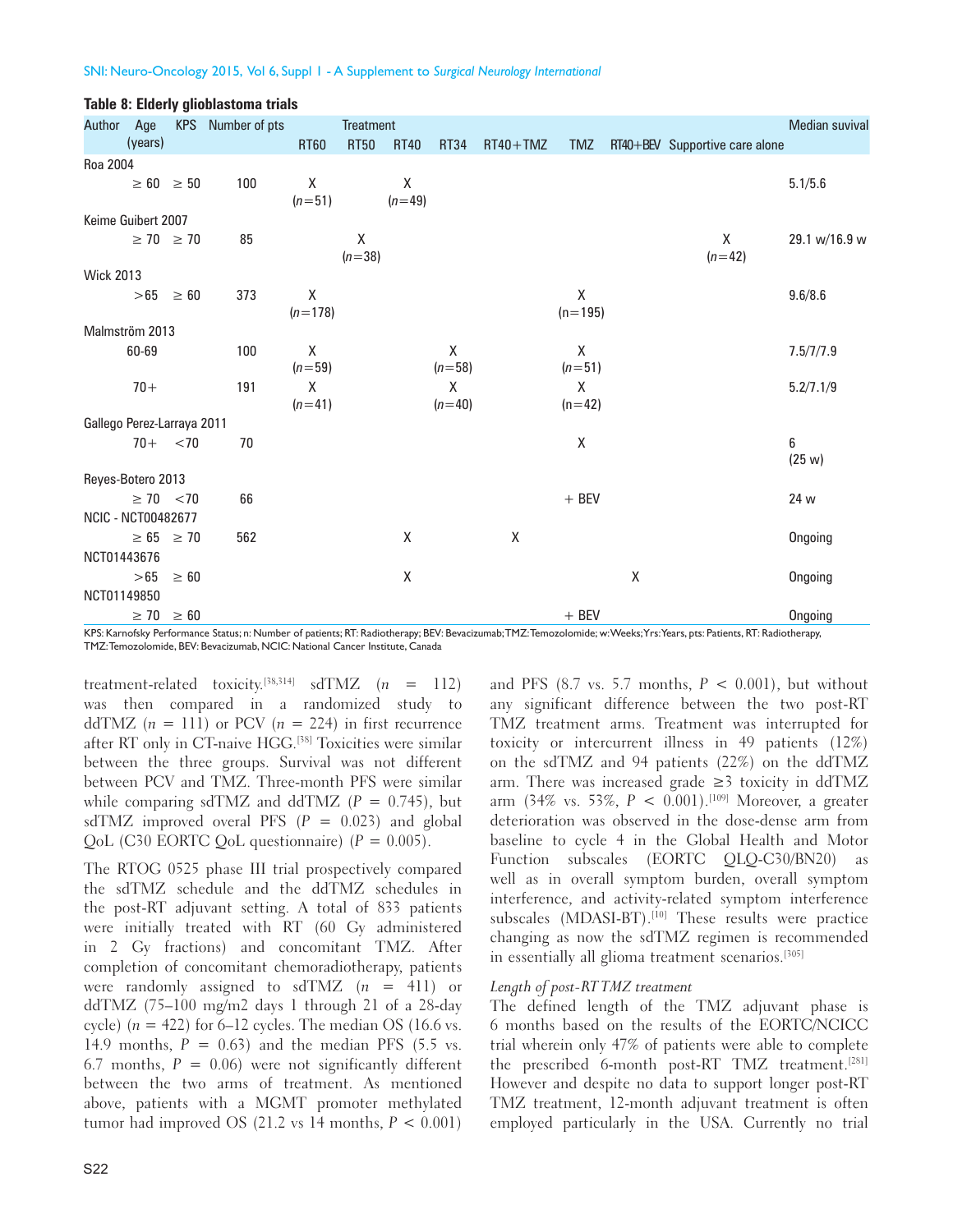has yet to compare differing durations of post-RT TMZ in a randomized fashion and only several retrospective cohorts have assessed the role of additional cycles of TMZ with respect to survival. Reportedly good tolerance without significant toxicity following prolonged adminsitration of TMZ (12 months) was reported in a cohort of 46 patients. Similar findings were seen in a small cohort of three patients treated with 90 months of post‑RT TMZ.[146,180] Severe hematological toxicity due to TMZ when seen occurs early as with most cytotoxic systemic chemotherapies.[265,296] In series of small case reports, prolonged administration of adjuvant TMZ was reported in newly diagnosed GB.[76,120,250,265] The median PFS ranged from 7 to 28.4 months.<sup>[76,120,250,265]</sup> In another retrospective study, a total of 114 patients with newly diagnosed GB were treated with chemoradiotherapy followed by adjuvant TMZ until progression or toxicity. A median of 6 cycles (range, 1–57) of adjuvant TMZ was administered. PFS and OS directly correlated with the amount of TMZ cycles (each  $P < 0.0001$ ).<sup>[265]</sup> In another retrospective cohort evaluating 52 patients with newly diagnosed GB, TMZ for more than 6 cycles was an independent prognostic factor for both PFS and OS.<sup>[250]</sup> In a French retrospective study, the PFS in patients receving 6 cycles of TMZ  $(n = 38)$  and in patients receiving at least 9 cycles  $(n = 20)$  were 82.9% versus 100% at 12 months, 52.5% versus 73.3% at 18 months, 25.7% versus 65.9% at 24 months, and 11.0% versus 43.5% at 36 months, respectively. Prolonged treatment improved PFS ( $P = 0.03$ ) and OS ( $P = 0.01$ ) in multivariate analysis without a significant increase in toxicity.<sup>[76]</sup> Nevertheless, numerous bias are inherent in these nonrandomized cohorts as, for example, only patients with a response or a stable disease at the end of the sixth cycle of TMZ were selected for prolonged TMZ treatment, whereas in the initial trial of Stupp, 53% of patients did not complete the planned 6 cycle of post‑RT TMZ (with 22% of them never starting on adjuvant TMZ).[281] In addition data on other prognostic factors (age, extent of resection, PS) are often not avaliable.

## *Gliadel (carmustine) implantable wafers*

Biodegradable carmustine (BCNU) wafers, implanted into the tumor bed after near or complete tumor resection, has been approved by the US Food and Drug Administration (FDA) for first-line treatment of GB and AG. Nevertheless, the use of carmustine wafers remains controversial due to the questionable survival benefit and potential adverse events.[46] The role of the carmustine wafers was explored in a single phase III trial in patients with newly diagnosed GB. A total of 240 patients were randomly assigned to either BCNU or placebo wafers at the time of primary surgical resection. All patients were treated with RT only after surgery. The median OS were 13.9 vs. 11.6 months  $(P = 0.03)$  in the BCNU wafer and the placebo group, respectively. A 29% absolute reduction in the risk of death was seen in the treatment group. In multivariate analysis, the carmustine wafer treatment effect remained positive with a risk of reduction of 28% ( $P = 0.03$ ). Time to decline in KPS and neurocognitive measures (determined by mini‑mental status examination) were statistically prolonged in the BCNU wafer treated group ( $P \le 0.05$ ). Cerebrospinal fluid leak and intracranial hypertension were more frequent in the BCNU wafers groupe (5% vs.  $0.8\%$  and  $9.1\%$  vs. 1.7%, respectively).<sup>[312]</sup> However, this study had several methodological problems and the frequency of adverse events such as brain edema, infection, and seizures, precluded wide adoption of this treatment.[217] Furthermore, when central pathology review was performed and patients were excluded if non-GB histology was determined, the OS benefit between the two arms disappeared suggesting little benefit to BCNU wafer implanation. In addition, the study was designed before the adoption of the now standard RT and TMZ treatment for newly diagnosed GB. A randomized study comparing the RT + TMZ with or without carmustine wafers has never been performed although numerous retrospective and prospective single arm studies have evaluated the combination carmustine wafers, TMZ and RT.[4,13,33,35,59,11 6,153,169,184,185,190,210,218,257,258,311] Several reviews have also been published.[46,81,117,221,255,256]

In a review of the literature by Bregy, 19 studies with 795 patients were evaluated in whom carmustine wafters were used in conjunction with RT + TMZ. Survival appeared modestly improved and varied from 8.7 to 22.8 months, with a mean of 16.2 months. An adverse event ratio was calculated by computing the number of adverse events in the study per patient receiving carmustine wafers. In this review, the rate of complications was 42.7% suggesting that Gliadel wafers should be used with caution.<sup>[46]</sup> A decision to combine Gliadel with RT + TMZ should be determined on a case by case basis recognizing there is no defined sub‑group of patients that benefit from such an approach. It is highly unlikely a randomized trial will be conducted to determine the utility of this approach.

### *Bevacizumab in newly diagnosed GB*

BEV, a monoclonal antibody that targets vascular endothelial growth factor (VEGF) when used for recurrent GB, has resulted in the best response and 6-month PFS (PFS-6) rates when compared with previously used therapies as discussed below.[107,305] Consequently it was rationale to assess BEV in the upfront setting of newly diagnosed GB.

Two single institution phase II trials evaluated the role of BEV in newly diagnosed GB. In the study by Lai (concomitant RT, TMZ, and BEV followed by adjuvant TMZ and BEV) the median PFS was 13.6 months and the median OS was 19.6 months. In the study by Vredenburgh (concomitant RT, TMZ,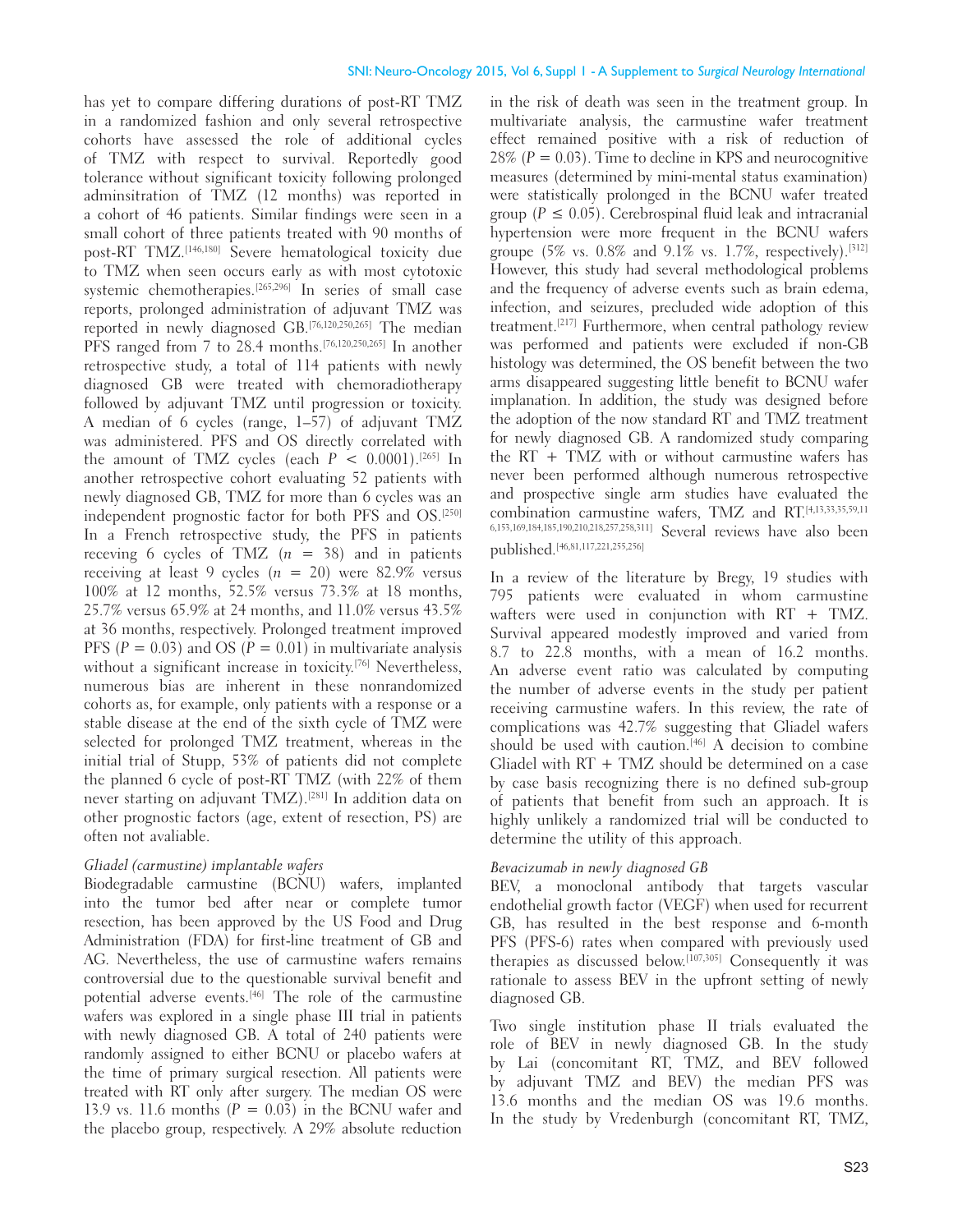and BEV followed by adjuvant TMZ, BEV, and IRI), the median PFS was 14.2 months and the median OS was 21.2 months.<sup>[165,302]</sup> In both studies, comparison with contemporary institutional historical controls demonstrated an improvement in PFS but not in OS.

Three prospective randomized trials of upfront BEV have been completed and replicate the findings of the above‑mentioned single arm phase II trials [Table 9]. The upfront GLARIUS study was designed based on the results of the study by Friedman in recurrent GB that showed promising efficacy of the combination of BEV plus IRI (BEV/ IRI) with a PFS-6 of  $50\%$ <sup>[100]</sup> The randomized  $(2:1)$ phase II GLARIUS study compared the combination of BEV/IRI versus TMZ as first‑line therapy in MGMT nonmethylated GB.[127] Patients were randomly assigned to BEV 10 mg/kg q2w and concomitant RT (60 Gy, in 2 Gy fractions) followed by BEV 10 mg/kg q2w and concomitant IRI  $125-340$  mg/m<sup>2</sup> q2w (BEV/IRI) until progression  $(n = 119$  patients) or standard treatment with TMZ  $75 \, \text{mg/m}^2/\text{day}$  and concomitant RT (60 Gy, in 2 Gy fractions) followed by sdTMZ for 6 cycles ( $n = 66$ ). The PFS-6 was significantly higher in BEV/IRI arm (79.8% vs. 41.3%, P < 0.0001). Median PFS were 9.74 versus 5.99 months, respectively, in the BEV/ IRI group and the TMZ group,  $P < 0.0001$ . The mean daily steroid dose was lower in BEV/IRI arm than in TMZ arm. The preliminary data on OS showed a median of OS 16.6 months in 49.1% of patients in the BEV/IRI arm and 14.8 months in 49.1% of patients in the TMZ arm,  $P = 0.031$ . A higher rate of severe vascular events was observed in the BEV/IRI group and a higher rate of severe hematotoxicity was observed in the TMZ arm. In this study, BEV/IRI was superior to sdTMZ in newly diagnosed patients with MGMT nonmethylated GB.<sup>[127]</sup>

The RTOG 0825 study was a randomized phase III double‑blind placebo‑controlled trial evaluating BEV with or without SOC in patients with newly diagnosed GB. The co-primary objectives were OS and PFS. The secondary objectives included a comparison of toxicity, symptom burden, health-related  $(QoL)$  and neurocognitive function. The study design is detailed in Figure 5. A total of 637 patients were randomly assigned to receive either placebo (317 patients) or BEV (320 patients). At progression, salvage treatment was administrated in 56.1% of the patients in the BEV arm and in 71.9% in the placebo arm. Among these patients, BEV was continued in 25.5% in the BEV group and was administered in 48.3% of the control group. A trend for longer PFS was observed in the BEV group (10.7 vs. 7.3 months,  $P = 0.07$ ). The median OS were similar in both groups (median, 15.7 and 16.1 months,  $P = 0.21$ ). MGMT promoter methylation status was prognostic regardless of the treatment assignment. The nine‑gene assay, designed in the RTOG 0525 trial and believed to profile the mesenchymal molecular subtype of GB, was not prognostic in either treatment arm. The significant prognostic value of the RTOG Recursive Partitioning Analysis (RPA) class was confirmed in this study both with respect to OS and PFS. The most common serious adverse events observed with BEV arm were hypertension, thromboembolic events, wound dehiscence, serious hemorrhage, intestinal perforation, and neutropenia. Importantly in this study, an increased symptom burden (MD Anderson Symptom Inventory–Brain Tumor Module [MDASI‑BT]), a worse QoL, (EORTC QLQ‑C30/BN20), and a decline in neurocognitive function (Hopkins Verbal Learning Test‑Revised [HVLT‑R], Trail Making Test [TMT], and Controlled Oral Word Association [COWA]) were significantly more frequent over time in the BEV treated group. These analyses were restricted to patients who were deemed to be progression-free at the time of the assessment. The study concluded that OS was not improved by upfront use of BEV and PFS though prolonged in the BEV group did not reach the prespecified improvement target. Thus, the use of BEV as first-line or as salvage therapy were equivalent in OS, and no clear benefit of initial treatment with BEV was demonstrated.<sup>[107]</sup>

|                              | <b>Regimen</b>                                                    | <b>Number of</b><br>patients $(n)$ | PFS-6                       | <b>Median</b><br>PFS (mo) | <b>Median</b><br>$OS$ (mo) |
|------------------------------|-------------------------------------------------------------------|------------------------------------|-----------------------------|---------------------------|----------------------------|
| Vredenburgh 2011<br>Phase II | Concomitant RT TMZ BEV followed by adjuvant TMZ BEV<br>irinotecan | 75                                 | <b>NS</b><br>(PFS12: 62.7%) | 14.2                      | 21.2                       |
| Lai 2011<br>Phase II         | Concomitant RT TMZ BEV followed by adjuvant TMZ and BEV           | 70                                 | PFS6: 88%                   | 13.6                      | 19.6                       |
| Herrlinger 2013              | Concomitant RT TMZ BEV followed by adjuvant BEV and irinotecan    | 182                                | PFS6: 79.8%                 | 9.74                      | 16.6                       |
| Phase II (GLARIUS)           | Concomitant RT TMZ followed by adjuvant TMZ                       | 56                                 | PFS6: 41.3%                 | 6                         | 14.8                       |
| Gilbert 2014                 | Concomitant RT TMZ BEV followed by adjuvant TMZ and BEV           | 320                                | <b>NS</b>                   | 10.7                      | 15.7                       |
| Phase III (RTOG 0825)        | Concomitant RT TMZ followed by adjuvant TMZ                       | 317                                | <b>NS</b>                   | 7.3                       | 16.1                       |
| Chinot 2014                  | Concomitant RT TMZ BEV followed by adjuvant TMZ and BEV           | 458                                | <b>NS</b>                   | 10.6                      | 16.8                       |
| Phase III (AVAglio)          | Concomitant RT TMZ followed by adjuvant TMZ                       | 463                                | <b>NS</b>                   | 6.2                       | 16.7                       |

**Table 9: Bevacizumab in newly diagnosed glioblastoma**

RT: Radiotherapy, TMZ: Temozolomide, BEV: Bevacizumab, PFS: Progression‑free survival, PFS6: Progression‑free survival at 6 months, OS: Overall survival, ND: Not Stated, *n*: Number of patients, mo: Months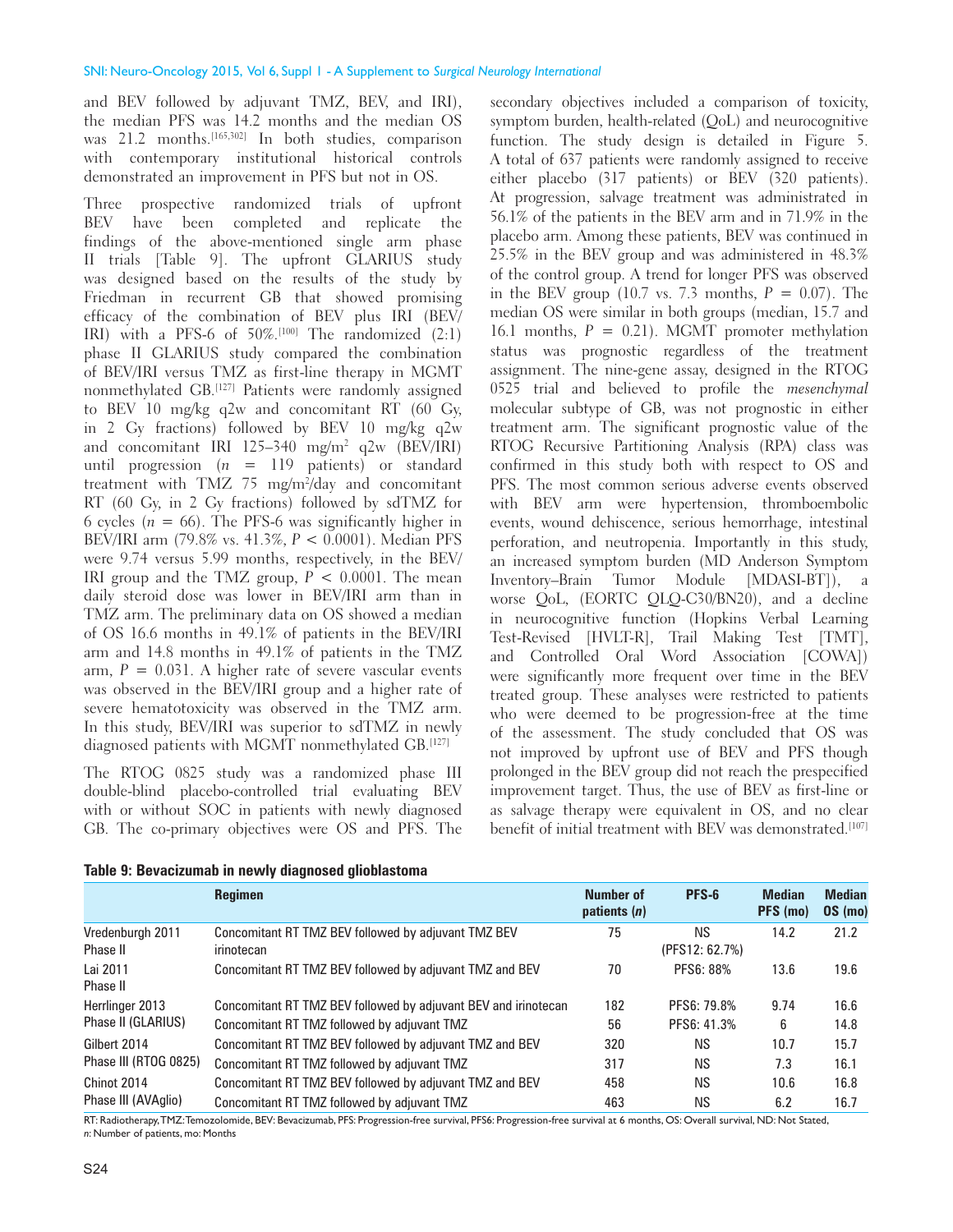![](_page_16_Figure_1.jpeg)

**Figure 5: RTOG 0825 and AVAglio trial design. Tx: Treatment; RPA: Recursive Partitioning Analysis; RT: Radiotherapy; TMZ: Temozolomide; BEV: Bevacizumab; N: Number of patients; qd: Every day; q2w: Every 2 weeks; qd28: Every 28 days; q3w: Every 3 weeks; Tx:Treatment; PD: Progression disease**

The AVAglio study, another double-blind randomized phase III trial of BEV plus TMZ and RT in newly diagnosed GB, is outlined in Figure 5. In this study, the two co‑primary objectives were investigator assessed PFS and OS. The secondary objectives included PFS assessed by an independant review facility, the 1‑ and 2‑year OS rates, QoL measures, and safety. A total of 458 patients were assigned to the BEV group, and 463 patients to the SOC group.[69] The pattterns of radiographic disease progression were similar between treatment arms.[316] At progression, salvage treatment was administrated in 62% of the patients in the BEV arm and in 69.3% in the placebo arm. Among these patients, BEV was continued in 23.6% in the BEV group and was started in 31.1% in the control group. The median PFS was significantly longer in the BEV group than in the placebo group (10.6 vs. 6.2 months,  $P < 0.001$ ); however, the median OS did not differ between groups (16.8 and 16.7 months, respectively,  $P = 0.10$ . The respective OS rates with BEV and placebo were 72.4% and 66.3% at 1 year ( $P = 0.049$ ) and 33.9% and 30.1% at 2 years  $(P = 0.24)$ . The benefit in PFS with BEV according to the independent review was consistent with the benefit accorded by the investigator assessment. PFS and OS were not different between the two arms based on the MGMT promoter methylation status nor did other prognostic factors such as the extent of surgery, performance, age, and the RPA classification affect the results. The most common serious adverse events observed with BEV arm were hypertension, arterial thromboembolic events, proteinuria, and noncerebral hemorrhage. Grade 3-5 adverse events were observed in 51.3% of cases in the TMZ only arm and in 66.8% in the BEV arm, and grade 3 or higher adverse events were more often associated with BEV (32.5% vs. 15.8%).

Health-related QoL was explored by deterioration-free survival (DFS), including progressive disease as an event and time to deterioration (TTD) not including progressive disease as an event. In both cases, the global health status (OLO-C30 and BN20) was better preserved in the BEV arm  $(P < 0.0001$  and  $P = 0.0041$  for DFS and TTD, respectively). The functional status (PS) was also better preserved in the BEV arm  $(P < 0.0001)$ and  $P = 0.0153$  for DFS and TTD, respectively). The median time to corticosteroid initiation in patients off corticosteroids at baseline was shorter in the group without BEV (3.7 vs. 12.3 months,  $P = 0.0018$ ). The rate of corticosteroid discontinuation in patients on steroids at baseline was 45% in the placebo group and 61% in the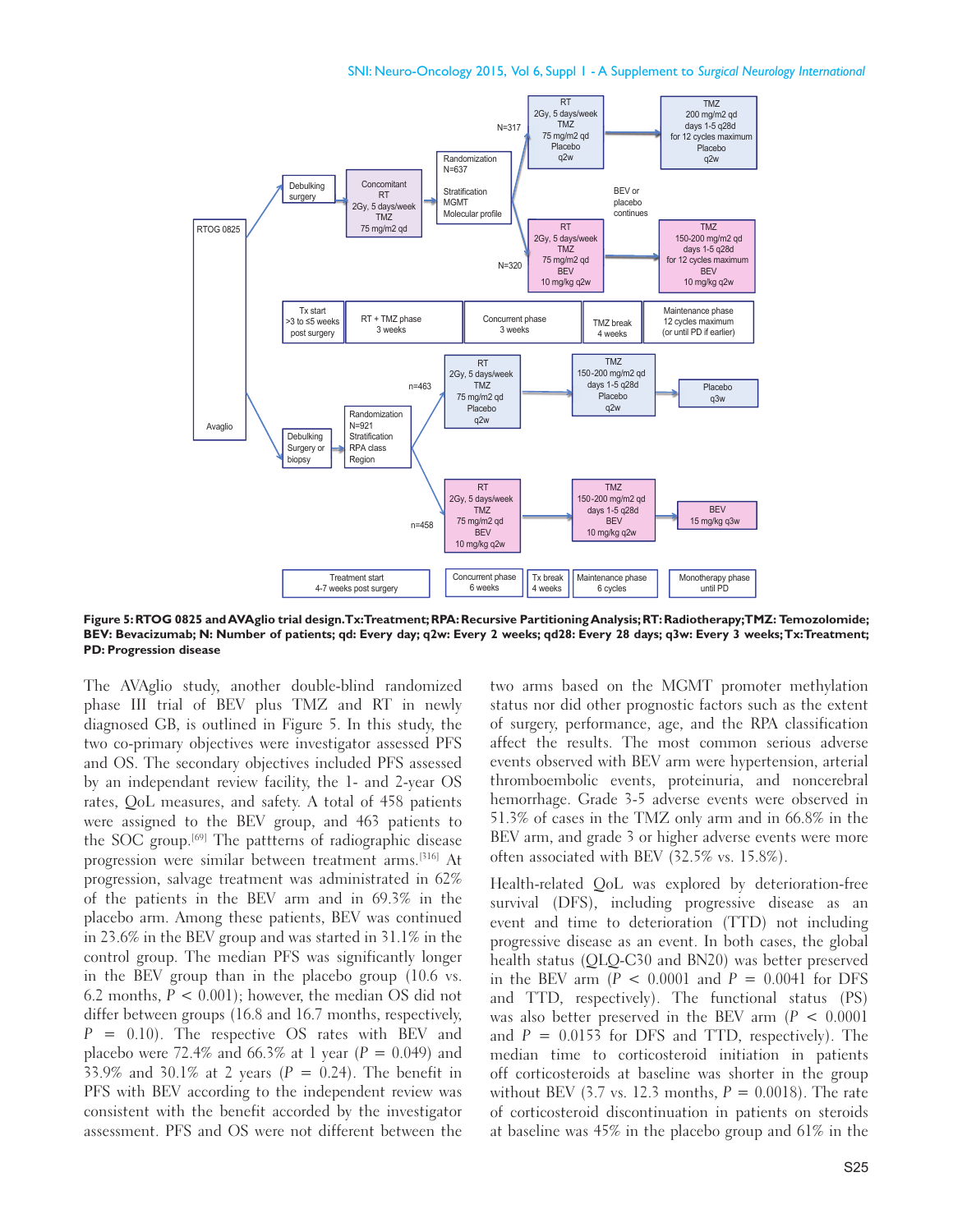BEV arm. The neurocognitive function (as assessed by mini‑mental status) did not differ between arms. AVAglio concluded the addition of BEV significantly improved PFS, with better preservation of QoL but the final OS analysis did not reach statistical significance.<sup>[69]</sup>

The two trials, RTOG 0825 and AVAglio, were similar in design, patient characteristics, and the primary end points of PFS and OS.[94] Nevertheless, some methodological differences were oberved: In the RTOG 0825 study, patients who had undergone a biopsy were excluded, whereas biopsy patients could be randomized in the AVAglio trial; stratification factors differed between the two studies (MGMT status and molecular profile in the RTOG study vs. RPA class and geographic region in the AVAglio study); RT had to start within 3–5 weeks in RTOG study versus 4–7 weeks in AVAglio, BEV was initiated 3 weeks postinitial RT + TMZ in RTOG 0825 versus at initiation of RT + TMZ in AVAglio; BEV was not interrupted after RT in RTOG 0825, whereas a 4‑week treatment break following completion of RT was used in AVAglio; the duration of post-RT therapy differed (a maximum of 12 cycles of TMZ + BEV was adminsitrated in RTOG 0825 vs. 6 cycles of TMZ + BEV followed by BEV only until disease progression in AVAglio). The radiological criteria also differed between the two studies: The adapted Macdonald response criteria, which anticipated some of the key features of the Response Assessment in Neurooncology (RANO) criteria were used in AVAglio versus standard Macdonald response criteria in RTOG 0825.[69,107]

In both trials, the PFS was prolonged by 3–4 months in the BEV arms, but no difference was observed in OS.[94,309] The gain in PFS was statistically significant in AVAglio but not in RTOG 0825. In both studies, nearly one-third of the patients in TMZ only arms reveived BEV at progression.[94] No particular subgroup, as defined by age, extent of resection, MGMT promoter methylation status, or the nine‑gene assay used in the RTOG study derived benefit from BEV. Safety and tolerability data were comparable between the two trials.<sup>[309]</sup> The major difference between the two trials were the contradictory results on cognitive function and QoL. Whereas the RTOG 0825 trial showed a worsening of QoL and a decline in cognitive function before progression in the BEV arm, the AVAglio trial showed decreased steroid use, improvement in or prolonged maintenance of QoL and PS until progression in the BEV arm.[69,107,309] Despite methodological differences between the two studies, no clear reason was found to explain the divergence in QoL and cognition.[94] In a prospective trial of single agent BEV in recurrent GB, stabilization only was observed in health-related QoL and cognition in patients with a radiographic response to BEV not dissimilar to the conclusions of the RTOG 0825 study.[100] The use of updated imaging criteria in AVAglio limited the possibility of unrecognized progression that may be associated with a decline in QoL or neurocognitive function.<sup>[69]</sup> However, AVAglio was limited in assessing neurocognitive function based on the simple instruement used, that is, the mini‑mental status examination. The deterioration observed in the RTOG 0825 study may suggest either unrecognized tumor progression or BEV‑related neurotoxicity. The possible effect on health-related QoL and cognition of BEV or the combination BEV  $+$  RT remain unclear. Because use of BEV at GB disease progression seems not to be associated with diminished efficacy,<sup>[224]</sup> the data on QoL and cognition<sup>[94]</sup> as well as the lack of biomarkers predictive of response constitutes a major concern in the decision to use BEV as initial therapy in GB.

The prognosis of unresectable GB is particularly poor, with a median survival of 6–10 months.[137,208,231,278,281] The role of the upfront combination of BEV + TMZ was explored in a French association des neurooncologues d'expression française (ANOCEF) phase II trial for unresectable or multifocal GB.[178] A total of 41 patients were included and received up to 4 cycles TMZ at 200 mg/m2 on days 1–5, and BEV at 10 mg/kg on days 1 and 15 of a 28‑day cycle. Partial responses were observed in 24.4%, stable disease in 68.3%, and progressive disease in 2.4%. The median OS was 11.7 months, and the 6‑month OS and 12‑month OS were 70.7% and 48%, respectively. Treatment‑related toxicities included seven grade 4 toxicities and one grade 5 toxicity. The response rate after neoadjuvant treatment was also evaluated in another randomized phase II trial comparing BEV/IRI versus BEV + TMZ, before, while and after standard RT in newly diagnosed GB. Response rate were 23% and 32%, respectively, in the BEV/IRI group and in the BEV  $+$  TMZ group. The median PFS were 7.3 and 7.7 months, respectively, in the these groups, the median OS were 15.1 and 11.8 months, respectively.[131] A randomized phase II trial (NCT01022918) failed to demonstrate an improvement in 6‑month PFS while comparing BEV/ IRI as neo‑adjuvant and adjuvant treatment combined with TMZ-based chemoradiation in 120 patients with unresectable GB.[67] Whether neoadjuvant therapy is a promising strategy requires further validation.

## *Other systemic agents in newly diagnosed GB*

Cilengitide, a selective  $\alpha v \beta$ 3- $\alpha v \beta$ 5-integrin inhibitor, had shown promising results in phase II trials,<sup>[201,238,279]</sup> with benefit more pronounced in GB with methylated MGMT promoter. In the multicenter randomized open‑label controlled phase III study CENTRIC, Cilengitide was combined with standard treatment for newly diagnosed GB only in patients with a methylated MGMT gene promoter. Patients were randomly assigned to Cilengitide 2000 mg iv twice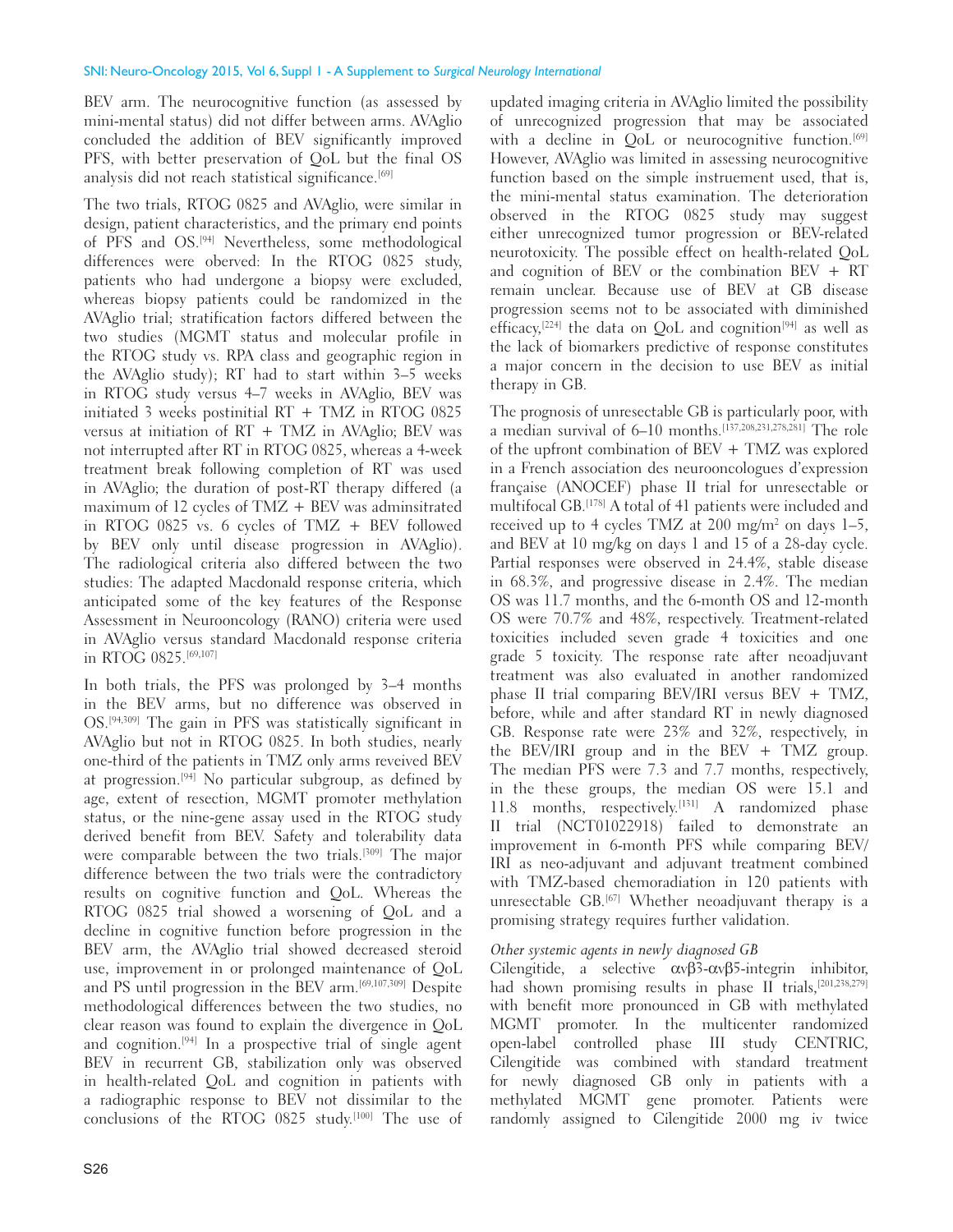weekly + TMZ (75 mg/m<sup>2</sup>/day)/RT (30  $\times$  2 Gy) followed up by TMZ (150–200 mg/m<sup>2</sup> 5 days/28  $\times$  6 cycles) (n = 272) or TMZ  $(75 \text{ mg/m}^2/\text{day})/\text{RT}$   $(30 \times 2 \text{ Gy})$  followed by TMZ (150–200 mg/m<sup>2</sup> 5 days/28  $\times$  6 cycles) (n = 273). Median OS was 26.3 months in the Cilengitide arm and 26.3 months in the control group,  $P = 0.8623$ . Median PFS, assessed by the investigator, was 13.5 months in the Cilengitide arm and 10.7 in the control arm,  $P = 0.4570$ . Median PFS, assessed by an independent reviewer, was 10.6 months in the Cilengitide arm and 7.9 in the control arm,  $P = 0.918$ . Observed toxicity was consistent with previous reports of Cilengitide in recurrent GB. In conclusion, Cilengitide in the CENTRIC study did not improve PFS or OS and there was no subgroup of patients identified that sustained a clinical benefit from antiintegrin treatment. OS of this population with methylated MGMT promoter was comparable to prevoius reports.[280]

The CORE study was an open-label controlled randomized phase II study evaluating Cilengitide in combination with standard treatment for patients with newly diagnosed GB with unmethylated MGMT promoter. Patients were randomized 1:1 to a control-group (75 mg/m<sup>2</sup>/day)/RT (30  $\times$  2 Gy) followed up by TMZ  $(150-200 \text{ mg/m}^2)$  5 days/28  $\times$  6 cycles), Cilengitide‑group (same standard regimen plus Cilengitide 2000 mg iv, 2×/week) or intensive Cilengitide group (same standard regimen plus Cilengitide 5×/week during TMZ/RT [weeks 1–6] and 2×/week in week ‑1 and >6 weeks).

A total of 265 patients were randomized (89 in the control group, 88 in the Cilengitide, and 88 in the intensive Cilengitide group). Median OS was 13.4 months in the control group, 16.3 months in the Cilengitide group  $(P = 0.033$  vs. control), and 14.5 months in the intensive group  $(P = 0.38 \text{ vs.})$ control). Median PFS per independent reviewer assessment was 4.1 months with control, 5.6 months with Cilengitide ( $P = 0.23$  vs. control), and 5.9 months with intensive cliengitide (iP =  $0.16$  vs. control). Safety results were in line with the known Cilengitide safety profile. Cilengitide combination treatment showed a nonsignificant trend only in increasing OS in GB patients with unmethylated MGMT promoter, a finding that replicated the failure of Cilengitide to improve OS seen in the CENTRIC trial.<sup>[202]</sup>

CENTRIC and CORE trials determined that there is no survival advantage for adding anti‑αvβ3‑αvβ5‑integrin therapy (Cilengitide) to SOC for patients with newly diagnosed GB. Nevertheless, other integrin inhibitors (β1, β8…) may represent another promising strategy.[56,243,251]

Enzastaurin, a potent inhibitor of protein kinase C‑beta, an angiogenenic inhibitor and with direct cytotoxic activity against glioma cells, was evaluated before and concomitant with RT, followed by enzastaurin maintenance therapy in patients with newly diagnosed GB without MGMT promoter methylation in a multicenter open‑label uncontrolled phase II (EORTC 26981/22981 NCIC CE.3). The PFS‑6 was 53.6%. The median OS was 15.0 months for all patients, 3.9 months for patients with biopsy, 15.4 months for patients with partial resection, and 18.9 months for patients with complete resection. The safety profile in this study was as seen in previous trials and therapy was well tolerated. In this trial, PFS-6 of  $>55\%$  was the prespecified endpoint and consequently failed to achieve its primary planned outcome.[323]

The results of a phase II open label trial (NCT01019434) evaluating RT and temsirolimus, a mTOR inhibitor, in patients with newly diagnosed GB without methylation of the MGMT gene promoter should soon be avaliable. In arm 1, standard treatment with TMZ  $(75 \text{ mg/m}^2/\text{day})/RT$   $(30 \times 2 \text{ Gy})$  followed up by TMZ (150–200 mg/m2 5 days/28 days) administered up to 12 cycles is given. In arm 2, temsirolimus was given once one week before RT and then once every week (25 mg iv) concomitanty with RT. After completion of chemoradiotherapy, patients receive maintenance temsirolimus once weekly in the absence of disease progression and unacceptable toxicity. The primary outcome is OS at 1 year and the secondary outcomes were safety, PFS at 6 and 12 months, OS at 2 years, and correlative biomarkers.

## *Immunotherapy*

A variety of vaccination strategies based on either whole GB tumor lysate or tumor-specific antigens (TSAs) have shown consistent safety as well as preliminary and encouraging immunogenicity and efficacy.[241] The most promising immune‑based therapies will be reviewed here.

The most common EGFR mutation in GB is EGFRvIII, which results from an in-frame deletion of 267 amino acids in the extracellular domain.<sup>[162]</sup> EGFRvIII, a GB TSA is being targeted for vaccination-based therapy in GB. EGFRvIII is present in 20–25% of GB patients<sup>[14,124,330]</sup> but is absent on normal tissues.<sup>[21,166,196,328]</sup> Based on a single study, the presence of EGFRvIII was rarely associated with the occurrence of point mutations that would hinder the effect of specific antibodies against EGFRvIII.<sup>[17]</sup> EGFRvIII expression is only seen in primary GB,[152,125,215] and is found in nearly 50% of tumors with EGFR ampification.<sup>[306]</sup> A male predominance has also been reported.[124,125] The expression of EGFRvIII does not significantly affect survival of patients.[124,125,175,306] A variety of immunotherapies targeting EGFRvIII in GB are currently under investigation including monoclonal antibodies, dendritic cell (DC) vaccination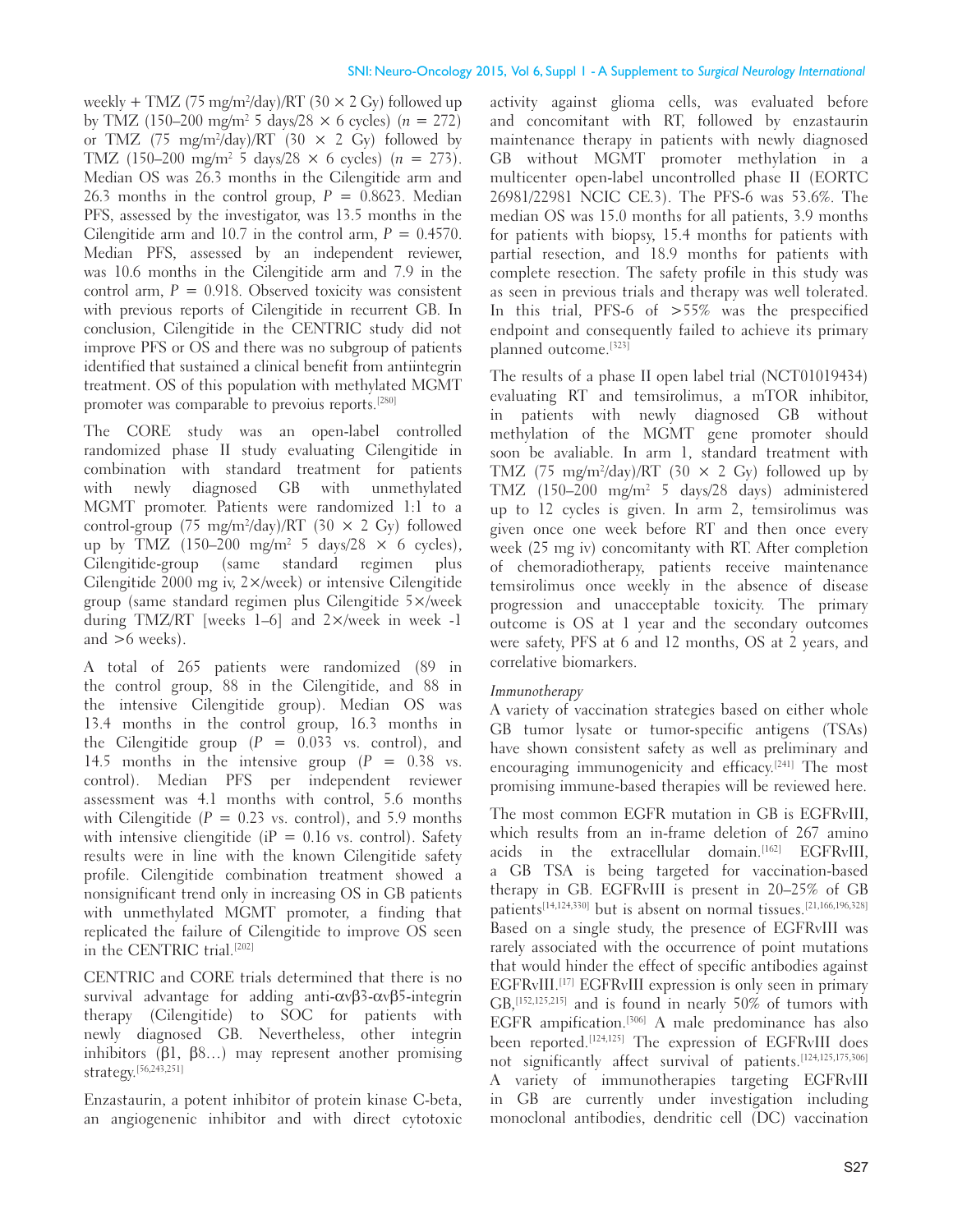therapy, genetically modified T‑cells, and peptide vaccines [Table 10]. Peptide vaccines are the most studied and well understood immunotherapies in GB.

Rindopepimut (PEPvIII-KLH; CDX-110; Celldex Therapeutics, Phillipsburg, NJ), is a peptide vaccine that elicits humoral and cellular immune responses.<sup>[126,197]</sup> Rindopepimut phase I and II clinical trials (VICTORI, ACTIVATE, ACT II, ACT III [NCT00458601]) have demonstrated significantly higher PFS and OS compared with historic controls in vaccinated patients with EGFRvIII-expressing GB tumors.<sup>[123]</sup> Side effects were minimal and mainly consisted of hypersensitivity reactions. An international randomized double-blind phase III trial (ACT IV) for newly diagnosed GB (NCT01480479) is currently investigating the efficacy and safety of the addition of rindopepimut to standard RT + TMZ. The primary outcome is OS. The secondary outcome measures are PFS, safety and tolerability (measured by neurological examination, adverse events, Eastern Cooperative Oncology Group performance status [ECOG PS], EORTC QoL questionnaires). Patients qualifying for study in addition to expressing EGFRvIII on the primary tumor need also demonstrate no evidence of progressive disease following chemoradiotherapy. All patients will receive TMZ (150–200 mg/m<sup>2</sup> for 5 days during each 28 day‑cycles of TMZ for a minimum of 6 cycles or a maximum of 12 cycles) dependent upon drug tolerance or until tumor progression. Half of the patients will be randomly assigned to receive rindopepimut and half of the patients will be assigned to receive a control (keyhole limpet hemocyanin [KLH]) vaccine.

Another approach utilizes a DC vaccine, DCVax-L. The vaccine is manufacturated using the patient's autologous DCs loaded with a tumor cell lysate prepared from surgically resected primary tumor tissue. The DCs are collected by leukapheresis. Different methods to activate DC have been explored.<sup>[132]</sup> This approach offers a potential immunotherapy for every patient as no specific tumor antigen is required; however, does requires collection of tumor tissue at time of surgery, a delay of several weeks for vaccine generation, and often limited production of vaccine.<sup>[241]</sup> In preliminary

studies, adverse events were mild and limited to localized reactions, low‑grade fever and headache. Early preclinical studies and small clinical studies in patients as well as case reports have shown an antitumor effect suggesting DCVax-L induces an immune response.<sup>[7-9,12,90,122,172,173,216,229,253,268,297,298,313,329,333,334,336,337]</sup> A randomized double-blind phase III trial is ongoing to test the efficacy of DCVax‑L (NCT00045968). The primary endpoint is PFS. Secondary endpoints include OS, safety, and induction of immune responses. Eligible patients must have newly diagnosed GB that requires resective surgery (required for production of the tumor lysate), and able to receive concomitant TMZ-based chemoradiotherapy. In addition, eligible patients need demonstrate absence of measurable disease progression after completion of primary chemoradiotherapy. Immunization starts following RT and is given at weeks 0, 2, and 4 and at months 2, 4, 8, 12, 18, 24, and 30. Cross over to DCvax-L is permitted at progression in patients otherwise randomized to the SOC arm only. A preliminary report suggests vaccination with a DC-based vaccine targeting glioma stem cells inducing an immune response in seven GB patients, another potential strategy for treating GB (NCT00846456).<sup>[193]</sup>

In conclusion, avaliable data regarding vaccine therapy for GB – whether utilizing whole cell lysates or synthetic antigens, suggest a therapy with excellent tolerance, that is, minimal toxicity and preliminary evidence of tumor immunogenicity and antitumor efficacy. Nevertheless, several issues need to be considered. First, immunotherapies have to date demonstraterd very little activity in other solid tumor cancers including metastatic melanoma. Second, a selection bias is observed in all studies to date as patients are required to have minimal residual disease following first surgery as well as after completing chemoradiotherapy, a subgroup of patients in which there is no well-defined survival data when treated with SOC. Third, all studies to date have enrolled a small number of patients with highly favorable prognostic features and been performed as single institution trials. Currently there are no identified biomarkers that predict for response or serve as surrogates for response to immunotherapy. Currently response to immunotherapies

|  |  |  |  |  | Table 10: Upfront glioblastoma vaccine trials |  |
|--|--|--|--|--|-----------------------------------------------|--|
|--|--|--|--|--|-----------------------------------------------|--|

| <b>Vaccine</b>      | <b>Sponsor</b>                                  | <b>Study design</b> | <b>Primary</b><br>endpoint                                                                                                                                                                                                                          | <b>Accrual</b><br>randomization | <b>Number</b><br><b>vaccinations</b> | <b>Crossover at</b><br><b>recurrence</b> |
|---------------------|-------------------------------------------------|---------------------|-----------------------------------------------------------------------------------------------------------------------------------------------------------------------------------------------------------------------------------------------------|---------------------------------|--------------------------------------|------------------------------------------|
| DC.<br>Tumor lysate | <b>NW Biotherapeutics</b>                       | Randomized phase 2  | Overall survival                                                                                                                                                                                                                                    | 240<br>2:1                      | 10                                   | Yes                                      |
| Peptide EGFRvIII    | Celldex (Act IV)                                | Randomized phase 2  | Overall survival                                                                                                                                                                                                                                    | 450<br>1:1                      | $6 - 12$                             | No                                       |
| DC 6 TAA            | <i>Immunocellular</i><br>Therapeutics (ICT 107) | Randomized phase 2  | Overall survival                                                                                                                                                                                                                                    | 200<br>1:1                      | 8                                    | No                                       |
| DC HSP PC95         | Antigenics                                      | Single arm phase 2  | Overall survival<br>$\sim$ . The state of the state of the state of the state of the state of the state of the state of the state of the state of the state of the state of the state of the state of the state of the state of the state of the st | 55                              | 17                                   | <b>ND</b>                                |

DC: Dendritic cells, EGFRvIII: Epidermal growth factor receptor variant III , HSP: Heat‑shock protein, ND: Not detailed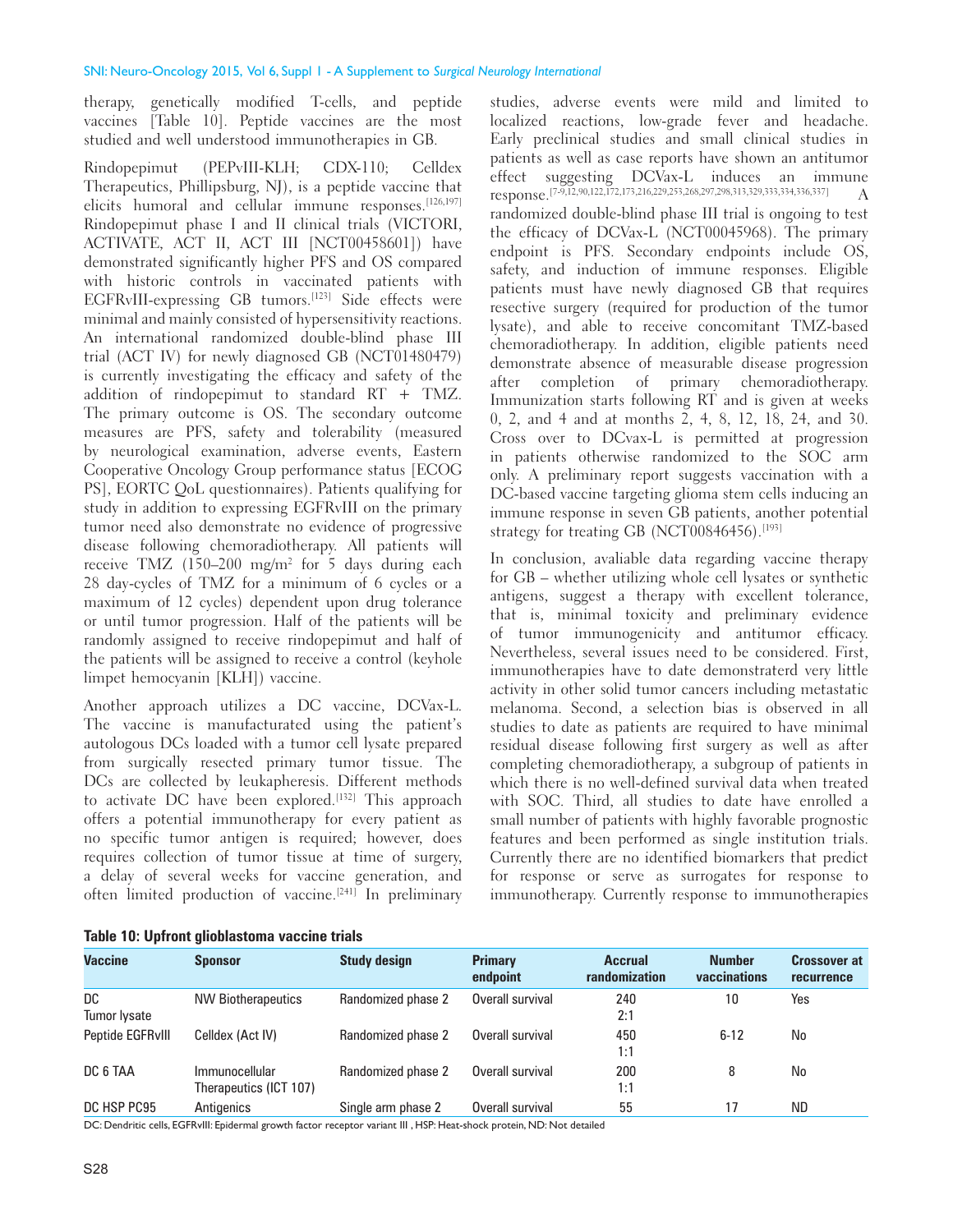utilizes the same assessment criteria as with systemic CT. There is a theoretical possibility that immune response specific criteria may be required as witnessed with ipilimumab therapy for metastatic melanoma.<sup>[330]</sup>

Heat-shock proteins (HSPs), which function as intracellular chaperones, can be used to deliver a variety of tumor antigens to antigen presenting cells for immune stimulation.[276] HSP90 alpha has a role in tumor survival and progression and is highly expressed in GB while absent in normal tissue and cell lines and may be a target for cancer therapy taking into acount its potential role in tumor progression and in the antiapoptotic pathway.[186] The safety and efficacy of an autologous HSP complex-96 (HSPPC-96) vaccine for patients with recurrent GB has been evaluated in a phase II study in adult patients with resected recurrent GB. The HSPPC‑96 vaccine was safe and concluded further study of efficacy for the treatment of recurrent GB was warranted.<sup>[32]</sup>

Immune check point inhibitors such an anti-VLTA4 and antiprogrammed cell death 1 (anti‑PD1) monoclonal antibodies are just begining clinical trials in GB. These targeted agents represent a novel immune therapy that has shown success in metastatic melanoma as well as nonsmall cell lung cancer. A trial using nivolumab (anti-PD1 antibody) with or without ipilimumab (anticytotoxic T lymphocyte antigen-4 [CTLA4] antibody) in recurrent GB has recently commenced (NCT02017717).

## *NOVOCURE trial*

Alternating electric fields (AEF) have been shown to inhibit by an antimicrotubule mechanism of action, cancer cell growth in vitro and in vivo when applied at low intensity and intermediate frequency<sup>[150]</sup> Therapeutic applications were based on the hypothesis that nonhomogeneous electric fields generate unidirectional forces that disrupt the normal polymerization–depolymerization process of tubulin during mitosis.<sup>[150]</sup> The Novo TTF-100A (Novo Tumor Treatment Fields) device generates AEF with a frequency of 100‑300 kHz and an intensity of 1–2 V/cm and is battery operated. An ongoing multicenter phase III designated EF‑14 is assessing the NovoTTF-100A device in more than 700 patients with a newly diagnosed GB. All patients will undergo standard RT with concomitant TMZ and will then be randomized (2:1) one month after the completion of RT between adjuvant adjuvant TMZ plus NovoTTF-100A (>18 hours per day) versus adjuvant TMZ alone. This trial is based on a controversial phase III in recurrent GB that purportedly showed benefit with the device.[282] In the first interim analysis of the phase III, a total of 315 patients were randomized (210 in the NovoTTF + adjuvant TMZ). The median PFS were statistically different (7.1 vs. 4.0 months from randomization and 10.9 vs. 7.9 months from diagnosis,  $P = 0.0014$ ). The median overall survival significantly

differed as well (19.6 vs. 16.6 months from randomization and 22.6 vs. 19.6 months from diagnosis,  $P = 0.034$ ) in ITT analysis. Grades 1/2 procedural complications were observed in 49% of the patients in the NovoTTF arm (43% of device site reaction) vs. 5% in the standard arm. Grades 1/2 skin tissue disorders were observed in 24% of the patients in the NovoTTF arm vs. 15% in the standard arm, grades 1/2 psychiatric disorders were noted in 33% of the patients in the NovoTTF arm vs. 15% in the standard arm.[283] Preclinical studies show a synergy between AEF and CT using the human glioma cell line U‑118. In addition, results of a small pilot study of 10 newly diagnosed GB patients treated with the same combination given in the experimental arm of EF‑14 demonstrated a median OS and PFS of 39 and 36.2 months, respectively.[151] These studies serve as the catalyst for the current randomized EF‑14 trial.

## *Viral‑based therapy*

Viral therapies can be divided into two categories. Replication‑deficient viral vectors are used as delivery vehicles for therapeutic genes with antitumor activities. Alternatively, replication-competent oncolytic viruses specifically infect and replicate in cancer cells and thereby, kill their tumor cell hosts sparing normal tissue, spread throughout the tumor, and thus have the potential to amplify themselves in situ and spread throughout the tumor. Additionally, tumor cell kill is also mediated by antitumor immune activation and disruption of tumor blood supply.[143,207,252]

The role of the cytomegalovirus (CMV) in GB remains controversial. CMV DNA and proteins are expressed in several types of human cancers[74,241,286] but not in normal surrounding tissues.[275] Sodeberg examined more than 250 cases of GB, of whom only 1 was CMV negative suggesting a high prevalence of CMV expression in GB.[272] Other work also demonstrated that glioma stem cells also express CMV antigens.[241] The prognostic value of CMV expression in GB was evaluated in a cohort of 75 patients. The median OS was 33 months in those with low-grade CMV infection and 13 months in those with high-grade CMV infection  $(P = 0.04)$ , the median rates of 2-year survival were  $63.6\%$  and  $17.2\%$ , respectively  $(P = 0.003)$ , suggesting that CMV level of infection may have a prognostic value.[233] Nevertheless, CMV persists after a usually unrecognized infection lifelong in the body<sup>[270]</sup> and represents a frequent opportunistic infection in severely immunocompromised patients. Moreover, the evaluation of the CMV (ribonucleic acid [RNA]) RNA/ DNA levels in GB samples remains controversial, and for some authors CMV is unlikely to be implicated in the development of human malignant gliomas.[254] A positive IHC of the CMV immediate early antigen in the tumor tissue does not constitute an infection per se.<sup>[320]</sup> The VIGAS randomized, double-blind,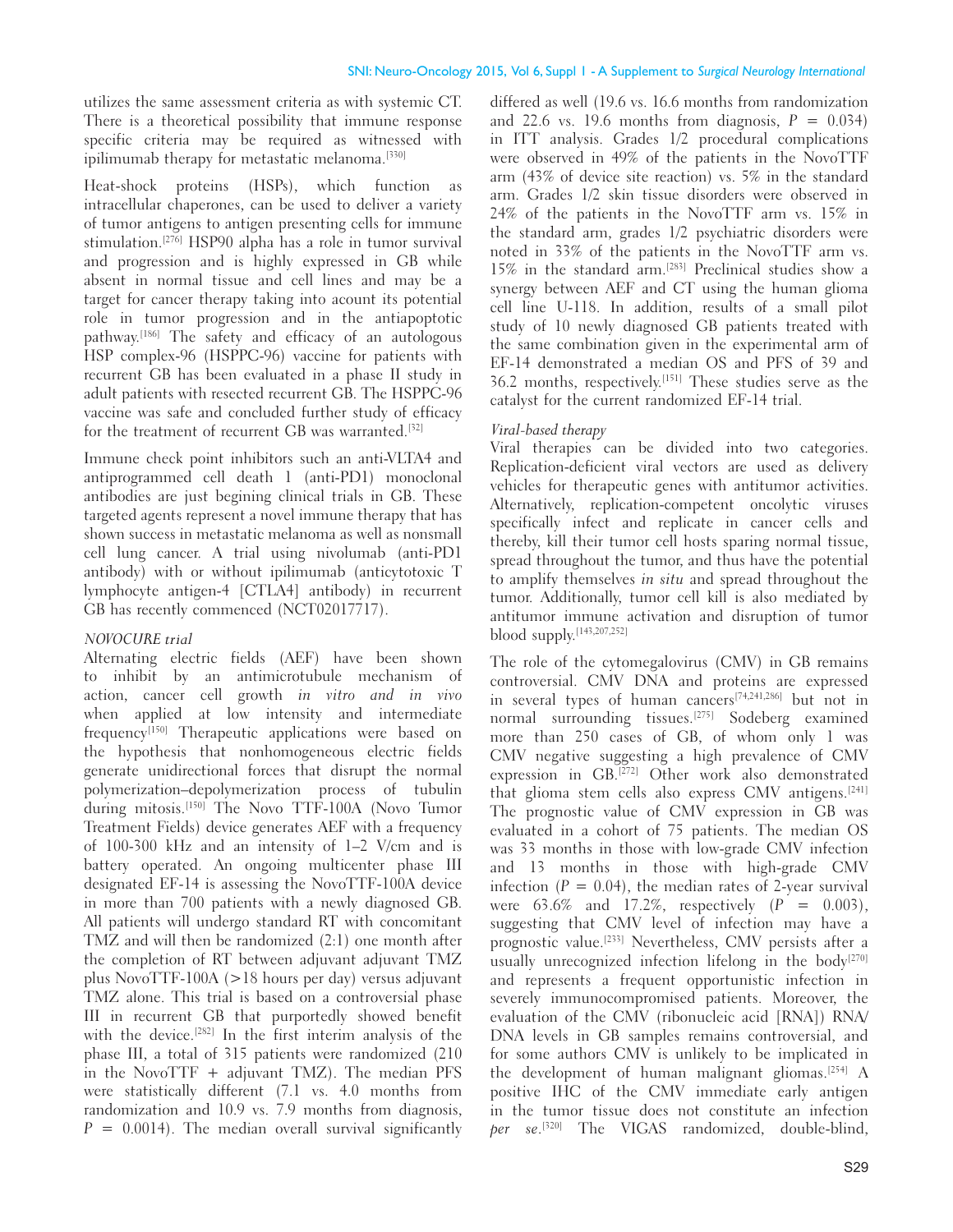placebo‑controlled trial was conducted to evaluate the safety and the efficacy of valgancyclovir (Valcyte®), an anti-CMV therapy, as an add-on therapy for GB. A total of 42 newly diagnosed GB patients were randomized to receive valganciclovir or placebo in addition to standard therapy for 6 months. Eligible patients were newly diagnosed GB with a surgical resection of at least 90% and CMV infection demonstrated histologically and immunonohistochemically. Patients could take valgancyclovir for compassionate use after the study phase. Trends but no significant differences were observed in tumor volumes in valgancyclovir and placebo-treated patients at 3  $(3.58 \text{ vs. } 7.44 \text{ cm}^3, \text{ respectively, } P = 0.2881)$ and 6  $(3.31 \text{ vs. } 13.75 \text{ cm}^3, P = 0.2120)$  months. Median PFS were 5.6 months in the valgancyclovir group and 5.5 months in the placebo group  $(P = 0.30)$ . Median OS was similar in both groups (17.9 vs. 17.4 months,  $P=0.430$ ) suggesting no added benefit with the addition of valgancyclovir. The authors subsequently collated a subgroup of patients that benefited from valgancyclovir comprised of patients from both arms of the VIGAS trial as well as patients from a compassionate use study. In this highly selected and heterogenous group of patients, the authors described a significant prolongation of OS (24 vs. 13.1 months, P < 0.0001) and OS at 4 years (27.3% vs. 5.9%,  $P = 0.0466$ ) in patients receiving >6 months of Valganciclovir.[277,320,324,325]

### **Treatment of recurrent glioblastoma**

The treatment of GB at recurrence depends on several factors, including age of the patient, PS of the patient, extent and location of disease at recurrence, response to initial treatment, time between initial treatment and first recurrence, and prior treatment.[305] As in recurrent AG, only a minority of selected patients are eligible for re-resection or re-irradiation and systemic therapy continues to be the most often utilized treatment.

### *Chemotherapy*

A variety of alkylator‑based CT regimens (Carmustine [BCNU], Lomustine [CCNU], Fotemustine, TMZ in TMZ‑naive patients, TMZ in TMZ‑pretreated patients) have been evaluated at recurrence of GB and constitute the current SOC.<sup>[305]</sup> Six-months PFS varies from 17.5% to 52%, median PFS varies from 1.6 to 6.7 months, and OS varies from 7.1 to 9.6 months.[3,16,18,19,37,39,40,42,43,45,66,89, 91,95,103,118,142,145,155,156,203,212,222,242,261,263,264,284,285,314‑316,322,338] The results of the several studies utilizing alkylator-based CT at recurrence are described in Table 11.

In an attempt to improve on TMZ only therapy, a variety of agents both cytotoxic and targeted have been combined with TMZ including BEV, nitrosoureas, alpha‑interferon, IRI, cisplatin in more than 12 phase I or II studies. None of these combinations have proved superior to TMZ alone.<sup>[34,41,73,79,101,114,239,240,245,260,269,295,305]</sup>

#### *Bevacizumab*

In 2005, Stark Vance presented the first results of BEV in recurrent HGG using the combination of BEV/IRI in 21 patients. Patients received 6‑week cycles with BEV (5 mg/ kg, every other week) and IRI (125 mg/m2 every 4 weeks), followed by a 2‑week rest. Toxicities included neutropenia, diarrhea, epistaxis, emesis, and asthenia. One patient died of an intracranial hemorrhage and one patient died of complications of gastrointestinal perforation. One complete response, 8 partial responses, and 11 stable diseases were observed, suggesting a possible role for BEV in recurrent HGG.[2] In 2007, a phase II study of 23 patients at first GB recurrence were treated with BEV (10 mg/kg/q2w) + IRI and another 12 patients received BEV (15 mg/kg/q3w) + IRI. The median PFS was 24 weeks, PFS‑6 was 46% and the median OS was 42 weeks. Toxicities, mainly fatigue and thrombo-embolic events required an interruption of treatment in 11 patients.[300] In another phase II study, BEV alone (10 mg/kg/q2w) was evaluated in 48 patients with recurrent GB at second disease recurrence.<sup>[159]</sup> Patients were to receive BEV + IRI (125 or 340 mg/m2/ q2w based on antiepileptic use) at recurrence on BEV only. The median PFS was 31 weeks, PFS‑6 was 29% and median OS was 16 weeks. The objective response rate was 35%. In the randomized phase II BRAIN study of GB at first recurrrence, a total 85 patients received BEV alone (10 mg/kg/q2w) and 82 patients BEV (10 mg/kg/q2w) + IRI (125–340 mg/m2 /q2w). At progression, patients in the BEV alone arm received BEV  $+$  IRI. The 6 month-PFS was 42.6% and 50.3% (P < 0.0001), median PFS was 4.2 and 5.6 months in the BEV alone and in the BEV + IRI arm, respectively. The median OS were 9.2 and 8.7 months.<sup>[100]</sup> Interruption of treatment due to toxicity was observed in 4.8% and 21.5% in the BEV alone and in the combined arms, respectively. The results of this study confirmed the activity of BEV in these patients, and BEV was approved by the FDA in May 2009 for recurrent  $(1<sup>st</sup>$  or  $2<sup>nd</sup>)$  GB.

A variety of retrospective and prospective studies have evaluated combining BEV with various agents including IRI, etoposide, TMZ, carboplatin, cetuximab, erlotinib, and to date none have proved more effective than BEV only [Table 12].<sup>[2,5,57,62,65,79,93,96,100,105,106,119,140,159,195,198,204,205,211,235</sub></sup> 237,262,273,284,295,300,301,305] These various studies demonstrate a median PFS‑6 rate that varied from 25% to 42.6%, median OS from 6.5 to 9.2 months, and radiological response rates from 29% to 42% in the BEV alone groups. In the BEV‑combined arms, the PFS‑6 rates varied from 19% to 50%, median OS from 6 to 10.2 months, and radiological response rates from 20% to 57%.[273] In a sequential two‑part randomized phase II trial (CABARET), 122 patients at first progression of GB were initially treated with BEV (10 mg/kg/q2w) alone or BEV (10 mg/kg/q2w) + carboplatin (AUC 5 q4w) (part 1). At progression, patients were randomized to continue or stop BEV (part 2). The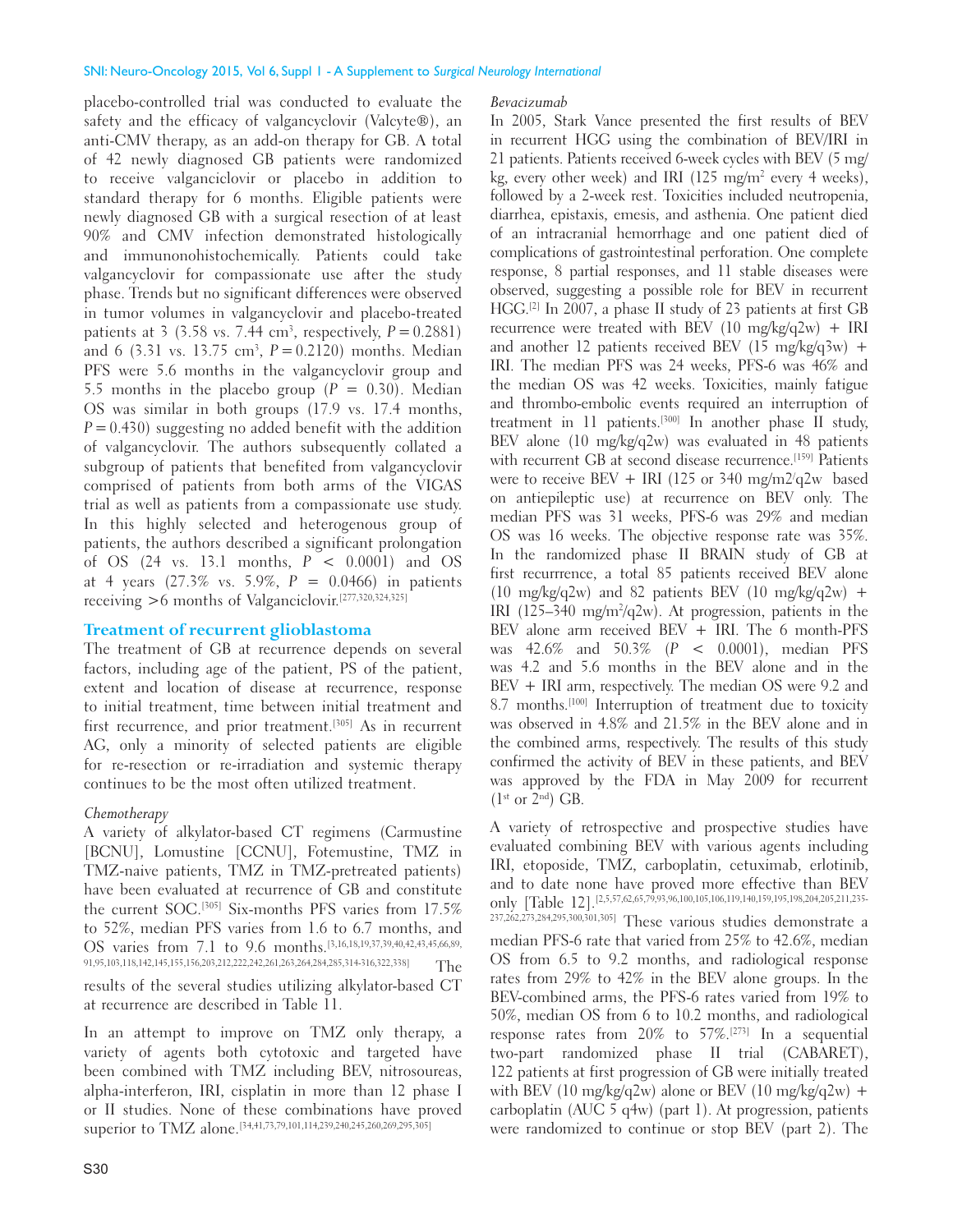| <b>Author</b>                    | <b>Trial design</b> | <b>Agent</b>                         | Nb of pts | PFS-6  | <b>PFS</b> | <b>OS</b> |
|----------------------------------|---------------------|--------------------------------------|-----------|--------|------------|-----------|
| Carmustine                       |                     |                                      |           |        |            |           |
| Brandes 2004                     | Prospective         | Carmustine                           | 40        | 17.5%  | <b>ND</b>  | 7.53      |
| Reithmeier<br>2010               | Retrospective       | Carmustine                           | 35        | 13%    | 2.6        | 5.1       |
| Lomustine                        |                     |                                      |           |        |            |           |
| <b>Wick 2010</b>                 | Prospective         | Lomustine                            | 92        | 19%    | 1.6        | 7.1       |
| Batchelor 2010<br>Batchelor 2013 | Prospective         | Lomustine                            | 65        | 24.5%  | 2.9        | 9.8       |
| <b>Taal 2013</b><br>(BELOB)      | Prospective         | Lomustine                            | 46        | 13%    | <b>ND</b>  | 12        |
| Fotemustine                      |                     |                                      |           |        |            |           |
| Scoccianti<br>2008               | Prospective         | Fotemustine                          | 27        | 48.15% | 5.7        | 9.1       |
| Brandes 2009                     | Prospective         | Fotemustine                          | 43        | 20.9%  | 1.7        | 6         |
| Fabrini 2009                     | Prospective         | Fotemustine                          | 50        | 52%    | 6.1        | 8.1       |
| Addéo 2011                       | Prospective         | Fotemustine                          | 40        | 61%    | 6.7        | 11.1      |
| De Felice 2013                   | Prospective         | Fotemustine                          | 15        | 33.3%  | 5.0        | 7.5       |
| Santoni 2013                     | Prospective         | Fotemustine (pts>65y)                | 65        | 35.4%  | 4.2        | 7.1       |
| <b>PCV</b>                       |                     |                                      |           |        |            |           |
| <b>Yung 2000</b>                 | Prospective         | <b>PCV</b>                           | 113       | 8%     | 1.9        | <b>ND</b> |
| Klapelle 2001                    | Retrospective       | PCV or iPCV                          | 63        | 29%    | <b>ND</b>  | 7.7       |
| Schmidt 2006                     | Retrospective       | <b>PCV</b>                           | 86        | 38.4%  | 4.0        | 7.8       |
| Temozolomide                     |                     |                                      |           |        |            |           |
| Brandes 2001                     | Prospective         | <b>TMZ</b><br>(TMZ-naive pts)        | 22        | 31.8%  | 3.0        | 7.6       |
| <b>Khan 2002</b>                 | Prospective         | <b>TMZ</b><br>(TMZ-naive pts)        | 28        | 19%    | 2.3        | 7.7       |
| Brandes 2002                     | Prospective         | <b>TMZ</b><br>(TMZ-naive pts)        | 42        | 24%    | <b>ND</b>  | 7.0       |
| <b>Wick 2004</b>                 | Prospective         | <b>TMZ</b><br>(TMZ-naive pts)        | 21        | 48%    | 4.9        | <b>ND</b> |
| <b>Chan 2005</b>                 | Prospective         | <b>TMZ</b><br>(TMZ-naive pts)        | 13        | 21%    | <b>ND</b>  | <b>ND</b> |
| Brandes 2006                     | Prospective         | TMZ<br>(TMZ-naive pts)               | 33        | 30.3%  | 3.8        | 9.3       |
| Nagane 2007                      | Prospective         | TMZ<br>(TMZ-naive pts)               | 19        | 22.2%  | 2.2        | 9.9       |
| <b>Balmaceda</b><br>2010         | Prospective         | <b>TMZ</b><br>(TMZ-naive pts)        | 68        | 35%    | $4.0$      | 9         |
| Brada 2011                       | Prospective         | <b>TMZ</b><br>(TMZ-naive pts)        | 126       | 18%    | 2.1        | 5.4       |
| <b>Yung 2000</b>                 | Prospective         | <b>TMZ</b><br>(TMZ pretreated pts)   | 112       | 21%    | 2.9        | <b>ND</b> |
| Franceschi<br>2005               | Retrospective       | <b>TMZ</b><br>(TMZ pretreated pts)   | 9         | ND     | 7.0        | $12 +$    |
| <b>Wick 2007</b>                 | Prospective         | <b>TMZ</b><br>(9 TMZ pretreated pts) | 64        | 43.8%  | 5.5        | <b>ND</b> |
| <b>Kong 2006</b>                 | Prospective         | <b>TMZ</b><br>(TMZ pretreated pts)   | 12        | 58.3%  | 6.0        | 11        |
| <b>Wick 2009</b>                 | Retrospective       | <b>TMZ</b><br>(TMZ pretreated pts)   | 14        | 27.7%  | 5.1        | 5.8       |
| <b>Kong 2010</b>                 | Prospective         | TMZ<br>(TMZ pretreated pts)          | 38        | 32.5%  | 4.0        | 9.6       |
| <b>Perry 2010</b>                | Prospective         | <b>TMZ</b><br>(TMZ pretreated pts)   | 91        | 23.9%  | <b>ND</b>  | 9.3       |

## **Table 11: Chemotherapy regimens: Recurrent glioblastoma**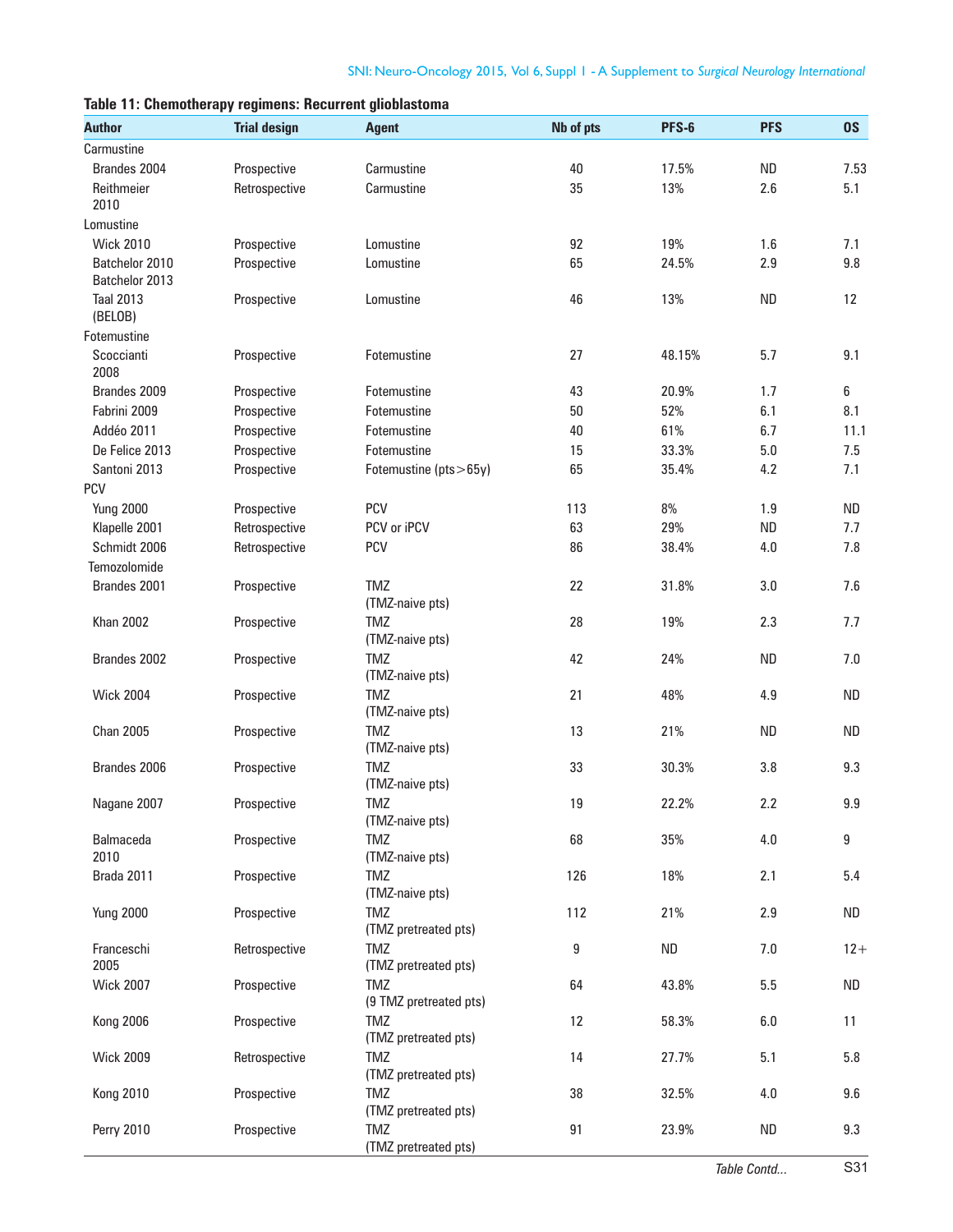## **Table 11: Continued**

| Hammond<br>2011  | Prospective   | TMZ<br>(TMZ pretreated pts) | 47 | 23% | 2.3  | 13   |
|------------------|---------------|-----------------------------|----|-----|------|------|
| <b>Taal 2012</b> | Retrospective | TMZ<br>(TMZ pretreated pts) | 24 | 29% | ND   | 9    |
| Norden 2013      | Prospective   | TMZ<br>(TMZ pretreated pts) | 58 | 11% | 1.83 | 11.7 |
| Han 2014         | Prospective   | TMZ<br>(TMZ pretreated pts) | 40 | 10% | 2.0  | 5.4  |

Nb of pts: number of patients, PFS6: Progression-free survival at 6 months, PFS: Progression-free survival, OS: Overall survival, PCV: Procarbazine, lomustine, vincristine, iPCV: Intensive procarbazine, lomustine, vincristine TMZ: Temozolomide, ND: Not detailed, y: Year

# **Table 12: Bevacizumab containing chemotherapy regimens: Recurrent glioblastoma**

| <b>Authors</b>             | <b>Trial design</b> | Agents                     | Number of patients | PFS-6     | Median PFS (months) | Median OS<br>(months) |
|----------------------------|---------------------|----------------------------|--------------------|-----------|---------------------|-----------------------|
| Bevacizumab alone          |                     |                            |                    |           |                     |                       |
| Kreisl 2009                | Prospective         | Bevacizumab                | 48                 | 29%       | 3.7                 | 7.2                   |
| Friedman 2009              | Prospective         | Bevacizumab                | 85                 | 42.6%     | 4.2                 | 9.2                   |
| Raizer 2010                | Prospective         | Bevacizumab                | 61                 | 25%       | 2.7                 | 6.5                   |
| Nghiemphu 2010             | Retrospective       | Bevacizumab                | 44                 | 41%       | 4.25                | 9.01                  |
| Chamberlain 2010           | Retrospective       | Bevacizumab                | 50                 | 42%       | 10                  | 8.5                   |
| Nagane 2012                | Retrospective       | Bevacizumab                | 29                 | 33.9%     | 3.3                 | 10.5                  |
| Kaloshi 2013               | Retrospective       | Bevacizumab                | 14                 | 32%       | 3.6                 | 6.4                   |
| Fields 2013                | Prospective         | Bevacizumab                | ? / 122            | 24%       | ND                  | 6.4                   |
| <b>Taal 2013</b>           | Prospective         | Bevacizumab                | 50                 | 18%       | <b>ND</b>           | 12                    |
| Cecchi 2013                | Retrospective       | Bevacizumab                | 9                  | 45%       | 5.1                 | 6.8                   |
| Bevacizumab+Irinotecan     |                     |                            |                    |           |                     |                       |
| Stark Vance 2005           | <b>ND</b>           | $Bev + iri$                | 11                 | <b>ND</b> | ND                  | <b>ND</b>             |
| Vredenbrugh CCR 2007       | Prospective         | $Bev + iri$                | 23                 | 30%       | 4.7                 | 9.3                   |
| Vredenburgh JCO 2007       | Prospective         | $Bev + iri$                | 12                 | 46%       | 5.6                 | 9.8                   |
| Norden 2008                | Retrospective       | $Bev + iri$                | 33                 | 42%       | ND                  | <b>ND</b>             |
| Ali 2008                   | Retrospective       | $Bev + iri$                | 13                 | <b>ND</b> | 6                   | 6.75                  |
| Friedman 2009              | Prospective         | $Bev + iri$                | 82                 | 50.3%     | 5.6                 | 8.7                   |
| Gilbert 2009               | Prospective         | $Bev + iri$                | 57                 | 37%       | <b>ND</b>           | <b>ND</b>             |
| Moller 2012                | Prospective         | $Bev + iri$                | 32                 | 28%       | 5.2                 | 7.9                   |
| Gil 2012                   | Retrospective       | $Bev+iri$                  | 94                 | 42%       | 5.1                 | 8.8                   |
| Cecchi 2013                | Retrospective       | $Bev + iri$                | 10                 | 69%       | 15.4                | 11.1                  |
| Bevacizumab+Temozolomide   |                     |                            |                    |           |                     |                       |
| Verhoeff 2010              | Prospective         | $Bev + TMZ$                | 15                 | 6.7%      | 2.4                 | 3.7                   |
| Desjardins 2012            | Prospective         | Bev+TMZ                    | 32                 | 18.8%     | 3.7                 | 8.7                   |
| Bevacizumab + Lomustine    |                     |                            |                    |           |                     |                       |
| <b>Taal 2013</b>           | Prospective         | Bev+Lomustine              | 44                 | 42%       | <b>ND</b>           | 8                     |
| Bevacizumab + Fotemustine  |                     |                            |                    |           |                     |                       |
| Soffietti 2014             | Prospective         | Bev+Fotemustine            | 44 pts             | 42.6%     | 5.2                 | 9.1                   |
| Bevacizumab+Carboplatine   |                     |                            |                    |           |                     |                       |
| Mrugala 2012               | Retrospective       | Bev+Carboplatine           | 14                 | 40%       | 4.75                | 10                    |
| Fields 2013                | Prospective         | Bev+Carboplatine           | ND/122             | 26%       | ND                  | 6.9                   |
| Bevacizumab + Miscellanous |                     |                            |                    |           |                     |                       |
| Reardon 2009               | Prospective         | Bev+Etoposide              | 27                 | 44.4%     | 4.2                 | 10.8                  |
| Francesconi 2010           | Retrospective       | Bev+Carboplatine+Etoposide | 6                  | 22%       | 4.4                 | 7.0                   |
| Hasselbach 2010            | Prospective         | Bev+iri+Cetuximab          | 43                 | 33%       | 3.7                 | 7.0                   |
| Sathornsumetee 2010        | Prospective         | $Bev + Erlotinib$          | 25                 | 29.2%     | 4.2                 | 10.3                  |
| Reardon 2012               | Prospective         | $Bev + iri + carboplatine$ | 40                 | 46.5%     | <b>ND</b>           | 8.3                   |

PFS 6: Progression-free survival at 6 months, PFS: Progression-free survival, OS: Overall survival, Bev: Bevacizumab, Iri: Irinotecan, TMZ: Temozolomide, ND: Not detailed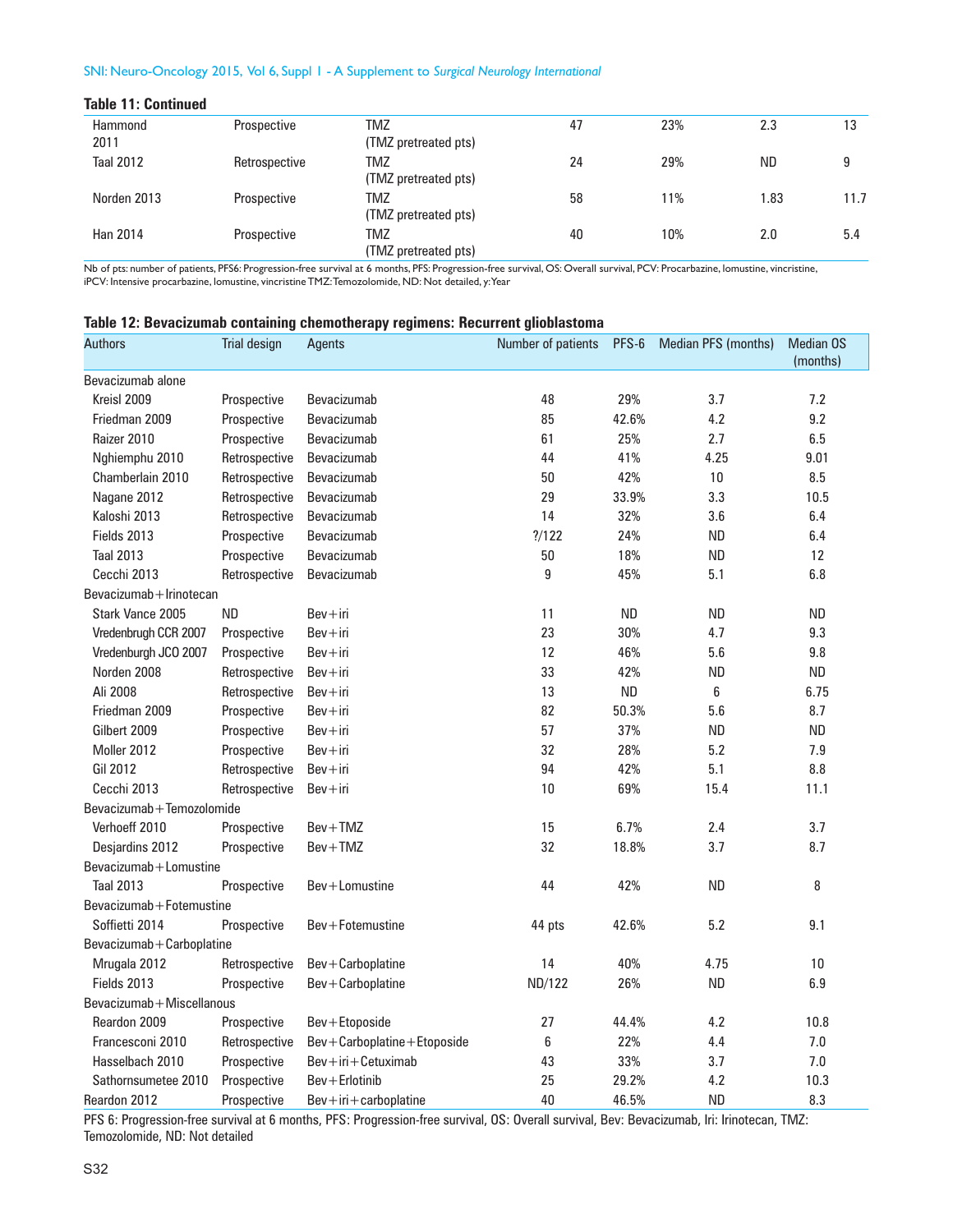PFS-6 was  $26\%$  in the BEV + carboplatin arm versus  $24\%$ in the BEV alone arm ( $P = 0.82$ ). The response rates (15%) vs. 13%, P = 0.82), median OS (6.9 vs. 6.4 months,  $P = 0.68$ ) were similar in both groups.<sup>[93]</sup> Part 2 of the study has not been reported as yet.

The BELOB phase II study (Landelijke Werkgroep Neuro‑Oncologie [LWNO] trial 0901) compared BEV alone versus BEV plus Lomustine versus Lomustine alone in patients with a first recurrence of GB. The initial design of BELOB consisted in a 2‑arm study, evaluating BEV versus BEV plus Lomustine in recurrent GB. The primary endpoint was 6‑PFS. After the negative ruling of EMA in Europe on the use of BEV at first recurrence for GB, the trial was amended to include three arms. The new protocol was thus a three-arm randomized open label controlled phase II study with a primary endpoint of OS at 9 months. The treatment arms were Lomustine alone  $(110 \text{ mg/m}^2 \text{ every } 6 \text{ weeks for } 6 \text{ cycles}),$ Lomustine  $(90 \text{ mg/m}^2 \text{ every } 6 \text{ weeks for } 6 \text{ cycles}) +$ BEV (10 mg/kg every 2 weeks until progression), and BEV alone (10 mg/kg every 2 weeks until progression). Initially Lomustine was administered at  $110$  mg/m<sup>2</sup>, but due to hematological toxicity, the dose of Lomustine was reduced. A total of 148 eligible patients were enrolled: 50 patients were assigned to BEV alone, 46 patients to Lomustine alone, and 52 patients to the combined group. Treatment was interrupted for toxicity for two patients in BEV alone arm and five patients in the combination arm. The most frequent adverse events were hypertension and fatigue. The 9 months OS was 43% (range, 29–57%), 38% (range 25–51%), and 63% (range, 49–75%) in the Lomustine arm, in the BEV arm, and in the combination arm, respectively. The median OS was 8 months in either the Lomustine only or BEV alone arms, and 12 months in the BEV + Lomustine arm. The PFS at 6 months was 13% (range, 5–24%), 18% (7–27%) and 42% (range, 29–55%) in the Lomustine arm, the BEV arm and in the combination arm, respectively.[284] The study concluded that combination therapy was most effective and suggested for the first time likely chemosynergy with BEV and a cytotoxic agent (Lomustine) in the treatment of recurrent GB. Additionally, the study proposed that the results were sufficiently robust to pursue a phase III study.

EORTC 26101 (NCT01290939) was recently modified as a three‑arm phase III adressing results of BELOB. This trial will determine whether the combination of BEV and Lomustine in patients with first reccurence of GB is superior to BEV or Lomustine only. The primary endpoint is the OS, and the secondary outcomes are median PFS, PFS at 6 and 12 months, OS at 9, 12, and 24 months, response rate and duration of response and progression parttern, safety, clinical DFS, steroid use, QoL and development of cognitive deterioration, and identification of biomarkers that hopefully will translate into advances in screening, diagnosis, treatment, and monitoring patients with recurrent GB. In arm 1, patients will recieve Lomustine (90–110 mg/m2 every 6 weeks) plus BEV (10 mg/kg every 2 weeks). In arm 2, patients will receive Lomustine as single agent  $(110 \text{ mg/m}^2 \text{ every }$ 6 weeks). At progression, treatment is at the discretion of the investigator.

BEV when used for recurrent GB is usually administrated intravenously at 10 mg/kg every 2 weeks. Other schedules of BEV have been evaluated in small cohorts of patients with recurrent GB.<sup>[140,235]</sup> A total of 61 patients with recurrent GB received 15 mg/kg/q3W of BEV in the study by Raizer. The PFS‑6 was 25%, the median time to progression was 10.8 weeks, and the median OS was 25.6 weeks. A partial response was observed in 24% and stable disease in 50.8%. In the study of 14 patients by Kaloshi, using a dose of 5 mg/kg/q2w, median PFS was 3.6 months and median OS 6.4 months. Five partial responses and seven stable disease patterns of radiographic response were observed. Robust data on the best BEV dose and schedule are still lacking.

The median OS after progression on BEV is usually poor (average 3–4.6 months) nothwithstanding attempted further treatment.[86,135,230,235,273,327] Continuation of BEV after progression on BEV is still debated and various conclusions have been offered in retrospective studies.[62,237] The randomized TAMIGA phase IIIb trial is evaluating the efficacy and safety of continous BEV (in conjunction with RT + TMZ) treatment following progression of disease (vs. no further BEV and treatment at physician discretion) in patients with GB after first-line treatment with RT, TMZ and BEV. This trial will allow a comparison of BEV continuation versus discontinuance in patients treated with BEV and in whom there is evidence of disease progression.

### *Nonbevacizumab angiogenic inhibitors*

Other antiangiogenic agents have been evaluated in recurrent GB. Median PFS-6 was 25.8% with cediranib (vascular endothelial growth factor receptor 2 [VEGFR2] inhibitor, 31 patients), 7.7% with aflibercept ( $n = 42$  patients; VEGF ligand decoy) and 15% with cilengitide  $(n = 40$  patients; antiintegrin inhibitor).[18‑20,108,113,238] Cabozatinib (XL184), is a small molecule kinase mesenchymal-epithelial transition (MET), VEGFR2, and rearranged during transfection (RET) inhibitor, was evaluated in a phase II trial at 125 and 175 mg. PFS‑6 was 21%.[310] None of these agents has achieved an effectiveness that improves upon BEV.

A phase III open label study compared the efficacy and safety of enzastaurin versus Lomustine in patients with recurrent GB. A total of 266 patients were randomly assigned (2:1) to receive 6-week cycles of enzastaurin 1125–500 mg/d  $(n = 174)$  or Lomustine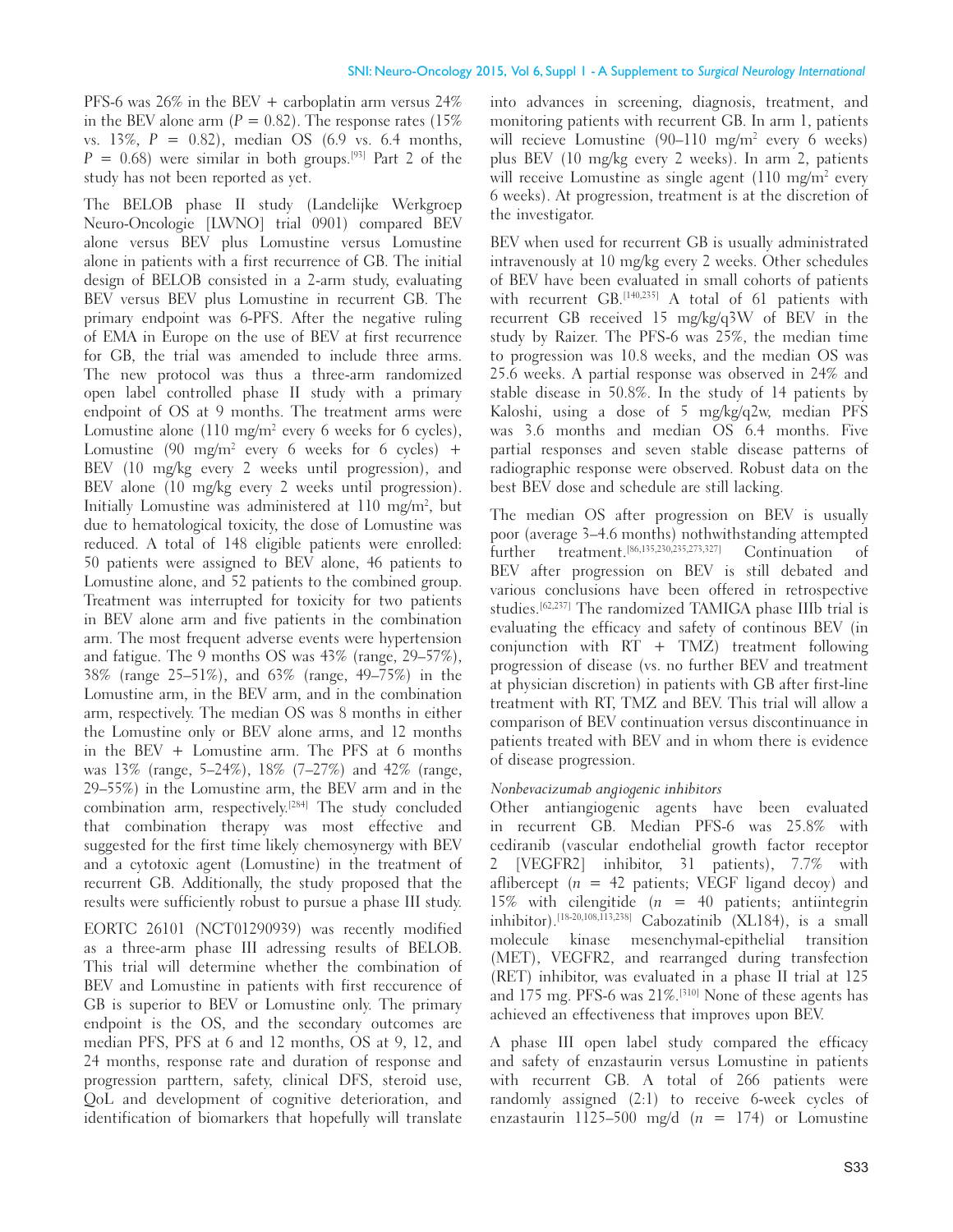(100–130 mg/m<sup>2</sup>, day 1)  $(n = 92)$ . Median PFS (1.5 vs. 1.6 months,  $P = 0.08$ , OS (6.6 vs. 7.1 months,  $P = 0.25$ ), and 6-month PFS rate (11.1% vs. 19%,  $P = 0.13$ ) did not differ significantly between enzastaurin and Lomustine, respectively. Stable disease occurred in 38.5% and 35.9% of patients and objective response occurred in 2.9% and 4.3% of patients, respectively. Time to deterioration of physical and functional well-being and symptoms did not differ between arms  $(P = 0.54)$ . Four patients discontinued enzastaurin because of drug-related serious adverse events (AEs). Grade 3 to 4 hematologic toxicities were significantly higher with Lomustine than with enzastaurin ( $P \le 0.001$ ). In this study, enzastaurin was not superior to Lomustine in patients with recurrent GB.[322]

REGAL was a randomized phase III placebo controlled partially blinded trial to determine the efficacy of cediranib, an oral pan‑VEGF receptor tyrosine kinase (RTK) inhibitor, either as monotherapy or in combination with Lomustine versus Lomustine only in patients with recurrent GB.[19] A total of 325 patients with a first recurrent GB previously treated with RT + TMZ were randomly assigned 2:2:1 to receive (i) cediranib  $(30 \text{ mg})$  monotherapy; (ii) cediranib (20 mg) plus Lomustine (110 mg/m2 ); (iii) Lomustine  $(110 \text{ mg/m}^2)$  plus a placebo. The median PFS were not different between groups: 92 days in the cediranib arm ( $P = 0.9$ , vs. Lomustine), 125 days in the cedirabine + Lomustine arm  $(P = 0.16, \text{ vs. Lomustine}),$ 82 days in the placebo + Lomustine arm.

This study did not meet its primary end point of PFS prolongation with cediranib either as monotherapy or in combination with Lomustine versus Lomustine in patients with recurrent GB, but did confirm the benefit of Lomustine similar to the conclusions of the enzastaurin trial mentioned above.

## *Molecular targeted therapy*

The anaplastic lymphoma kinase (ALK) and the hepatocyte growth factor receptor (HGFR or, more commonly MET) are both members of the RTK family and included within the insulin-like receptor superfamily. This signaling pathway has a role in modulating mitosis, migration, and survival in cancer cells.[188,303] Expression of MET has been shown to be associated with a worse clinical outcome in GB.[11,157,158,176] GB expressing MET mutations or amplifications occur in only  $\sim$  5% of all patients.<sup>[53,303]</sup> Crizotinib, is an orally available ATP‑competitive selective inhibitor of ALK and MET tyrosine kinases.[72,183] Several additional ALK inhibitors are currently being tested in clinical trials.[188] In a case report, a patient received crizotinib 250 mg twice daily at the first progression of a GB with MGMT promoter methylation and MET gene amplification. A rapid and 6 months-prolonged clinical and radiological improvment was observed. The only

adverse effects attributed to crizotinib were asymptomatic elevated alanine amino transferase (ALT) (grade 2) and hypophosphatemia (grade 2).[68]

BRAF mutations, another uncommon mutation in GB, may represent another druggable target using specific BRAF inhibitors such as vemurafenib or dabrafenib. BRAF V600E mutations have been identified in a less than 5% of adult GB and when seen are mostly observed in epithelioid‑GB, a tumor subtype seen in pediatric and young adults.[54,154,206]

## *Vaccine‑based immunotherapy*

ReACT (NCT01498328) a phase II trial with granulocyte‑macrophage colony‑stimulating facto (GM‑CSF) and KLH in combination with the EGFRvIII peptide vaccine rindopepimut, is evaluating vaccine-based therapy in patients with recurrent EGFRvIII-positive GB. Group 1 are patients who have never been treated with BEV and will be randomly assigned to receive either rindopepimut/GM‑CSF + KLH vaccine and BEV or BEV only in conjunction with a non-EGFRvIII peptide containing vaccine. Treatment assignment for Group 1 will be blinded. Group 2 patients are refractory to BEV (recurrence or progression of GB while on BEV or within 2 months of discontinuing BEV). These patients will receive rindopepimut/GM-CSF vaccine in conjunction with BEV. The primary objective is PFS in Groups 1 and 2 and objective response rate in the Group 2. The secondary outcome measures are safety and tolerability, antitumor activity and EGFRvIII‑specific immune response.

## *Gliadel trial*

A total of 222 patients with recurrent GB who underwent reoperation were randomized in a phase III study comparing resection + carmustine wafers (Gliadel)  $(n = 110)$  versus resection + placebo wafers  $(n = 112)$ . The median OS were 31 versus 23 weeks ( $P = 0.006$ ) in the carmustine wafer and placebo arm, respectively.[48] No clinically important adverse reactions related to the carmustine polymer, either in the brain or systemically were observed. In another cohort, 22 patients received carmustine wafers at first progression of GB. The median PFS and OS rates after recurrence were 3.6 and 9.9 months, respectively, and the 6-month PFS rate after recurrence was 27.2%. On multivariate analysis, only MGMT promoter hypermethylation at recurrence, as determined by using MethyLight technology  $(P = 0.019)$  and methylation-specific PCR (MSP) analysis  $(P = 0.046)$ , was associated with better OS.<sup>[189]</sup> The rate of complications remains unclear in this population, but data in newly diagnosed GB suggest that gliadel wafers should be used with caution.<sup>[46]</sup>

## *Convection‑enhanced delivery*

Convection-enhanced delivery (CED) was designed to improve the delivery of drugs that would normally not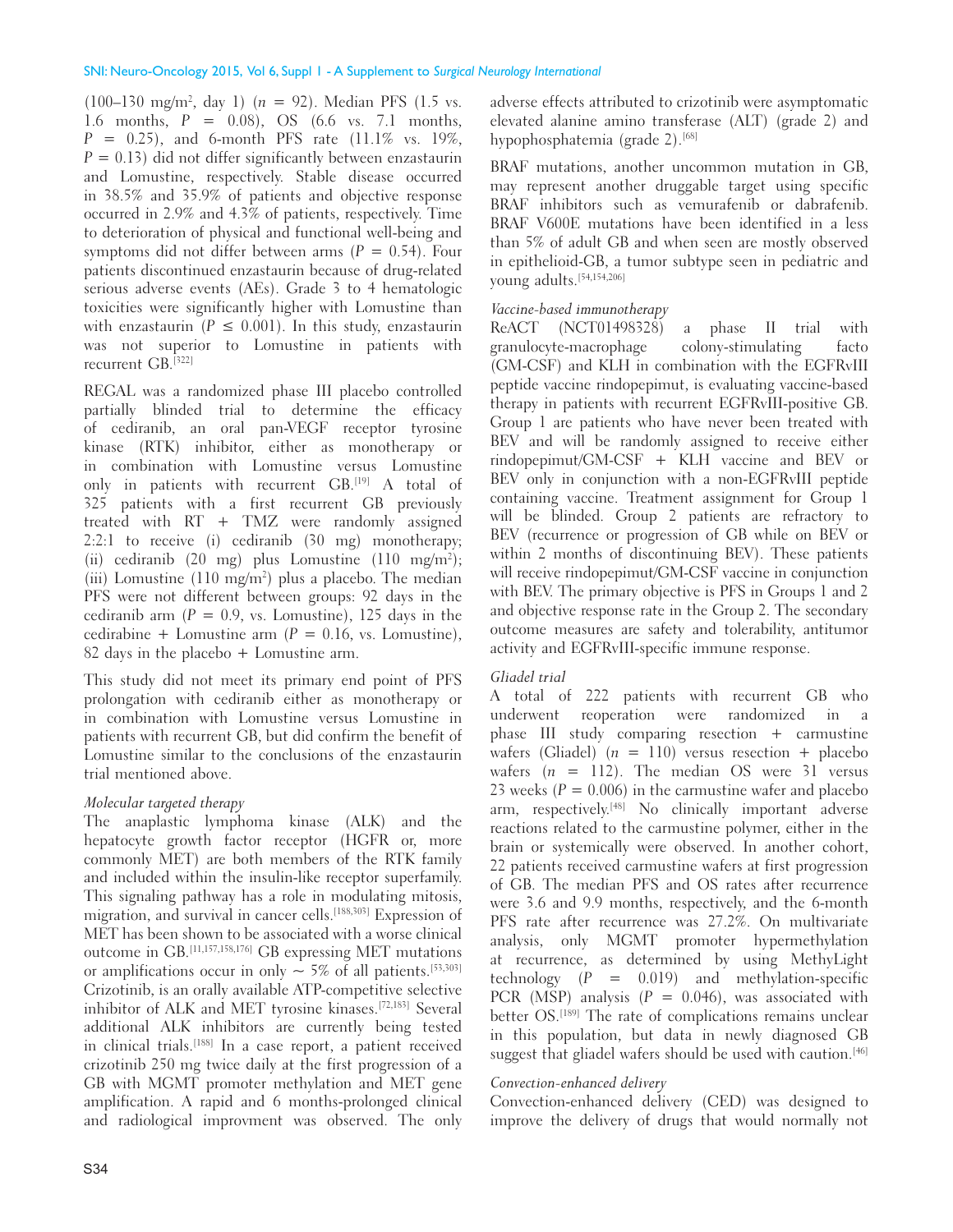cross the blood–brain barrier. Agents are delivered through one to several catheters placed stereotactically within the tumor or in brain surrounding tumor. Different classes of drugs are amenable to this technology including standard chemotherapeutics or novel experimental targeted drugs. Nevertheless, trials have failed to demonstrate a success when utilizing CED as means of drug delivery.[61,199] Two randomized trials have been completed and in both instances there was no evidence of benefit in the CED groups: One using modified pseudomonas toxin (PRECISE study) and the other a diphtheria toxin (TransMID trial).[163,234]

## *Alternating electric fields or tumor treating fields*

Two clinical trials have assessed the effect of AEF using the NovoTTF‑100A device (Novocure Ltd, Haifa, Israël) in the recurrent setting. In the first trial, a small pilot study of 10 patients, the device was used continuously for a minimum of 18 h/day and used until disease progression. Median OS was 62.2 weeks, 6‑month PFS rate was 50%, TTP was 6.1 months. These results compared favorably with historical controls that showed a median OS of 29.3 weeks, a 6‑month PFS rate of 15.3%, and a TTP of 9.5 weeks. Tolerance profile was excellent with dermatitis beneath the electrodes being the most frequent side effect.[150,151] Based on these results, a pivotal study designated EF 11 was initiated. This phase III randomized multicenter clinical trial was designed to compare the safety and effectiveness of NovoTTF 100A to the investigator determined best standard of care (BSC) CT for recurrent GB. The trial was designed to demonstrate the superiority of NovoTTF 100A compared with BSC. Twenty eight US and European centers enrolled a total of 237 patients (120 TTF patients, 117 BSC patients). In the analysis, the intent to treat (ITT) population comprised of six groups, all determined *post hoc*: Group  $1 = TTF$ patients who never started therapy  $(n = 4)$ ; Group  $2 = TTF$  patients who received less than 4 weeks of therapy  $(n = 23)$ ; Group 3 = TTF patients treated per protocol (PP)  $(n = 93)$ ; Group  $4 = BSC$  patients who never started therapy  $(n = 26)$ ; Group 5 = BSC patients with protocol violations  $(n = 12)$ ; Group  $6 = BSC$ patients treated PP  $(n = 79)$ . Patients were analysed with regard to efficacy using four different approaches: ITT (all 6 groups), PP (Groups 3 and 6), modified ITT 1 (mITT  $1$  – Groups 3, 4, 5, and 6), and modified ITT 2 (mITT 2 – Groups 3, 5, and 6). For safety, all patients in Groups 2, 3, 5, and 6 (i.e. all patients who had received one or more treatments) were included. The primary endpoint of the study was OS. There was no significant difference in OS between the TTF and BSC groups  $(6.0 \text{ vs. } 6.6 \text{ months}, P = 0.27)$ , except for the PP and mITT 1 populations, which showed that OS was significantly higher following TTF. No difference was observed regarding the 1-year survival rate between the two treatment arms in ITT population (20% in both). Although the 1-year survival rate appeared higher in the TTF group in the PP population, no statistical analysis were provided to determine whether this difference was significant. Median PFS and 6 month-PFS (21.4% vs. 15.1%,  $P = 0.13$ ) was similar between the two groups in the ITT population; however, in the three remaining populations, PFS was significantly higher following TTF. There were no significant differences in TTP when comparing TTF and BSC in the ITT and mITT 2 populations; however, TTF treatment resulted in significantly longer in the PP and mITT 1 populations. Response rates were also similar in both arms in ITT (14% vs. 9.6%,  $P = 0.19$ ). QoL analyses favoured TTF for role, cognitive and emotional functioning. Increased pain and fatigue were reported with CT but not with TTF. Symptom scale analysis revealed increased CT‑related toxicities in the no‑Novocure arm. Notwithstanding the fact that the trial was never designed as a noninferiority trial and therefore was unable based on power analysis to determine equivalence with BSC, the NovoTTF 100A device was approved by the FDA in April 2011 for the treatment of adult patients with recurrent GB after receiving upfront SOC.[282]

## **CONCLUSION**

Molecular markers and gene expression profiles increasingly assist in determining prognosis and response to treatment in HGG, and particularly in AG, in which, treatment is dependent upon the 1p/19q status. In the GB population, the molecular markers and classification does not currently influence treatment except in elderly patients. Potentially and recently identified mutations markers may be druggable (cMET, ALK, BRAF, EGFRvIII, IDH…) and reprent new treatment strategies. HGG when feasible are first treated with maximum safe surgery, followed by RT and/or systemic CT. The standard treatment of newly diagnosed 1p19q codeleted AG has changed after publication of the long‑term results of the RTOG 9402 and EORTC 26951 trials, and now includes RT + PCV, with PCV administered either immediately before or after RT. The role of TMZ in lieu of PCV, which is less toxic than PCV, remains to be determined and is the primary hypothesis in the currently on going trial CODEL. In the 1p/19q noncodeleted AG population, there is insufficient data to recommend concomitant  $RT + TMZ$  and in this population, the standard initial treatment remains RT or CT alone based on the NOA‑04 trial. Results of CATNON are awaited, which will hopefully inform as to the role of TMZ in the first-line treatment of nondeleted AG.

The addition of BEV to the SOC of newly diagnosed GB has shown no impact on OS and consequently cannot be commended for use in GB except at recurrence. Similarly there is no evidence that Cilengitide adds addional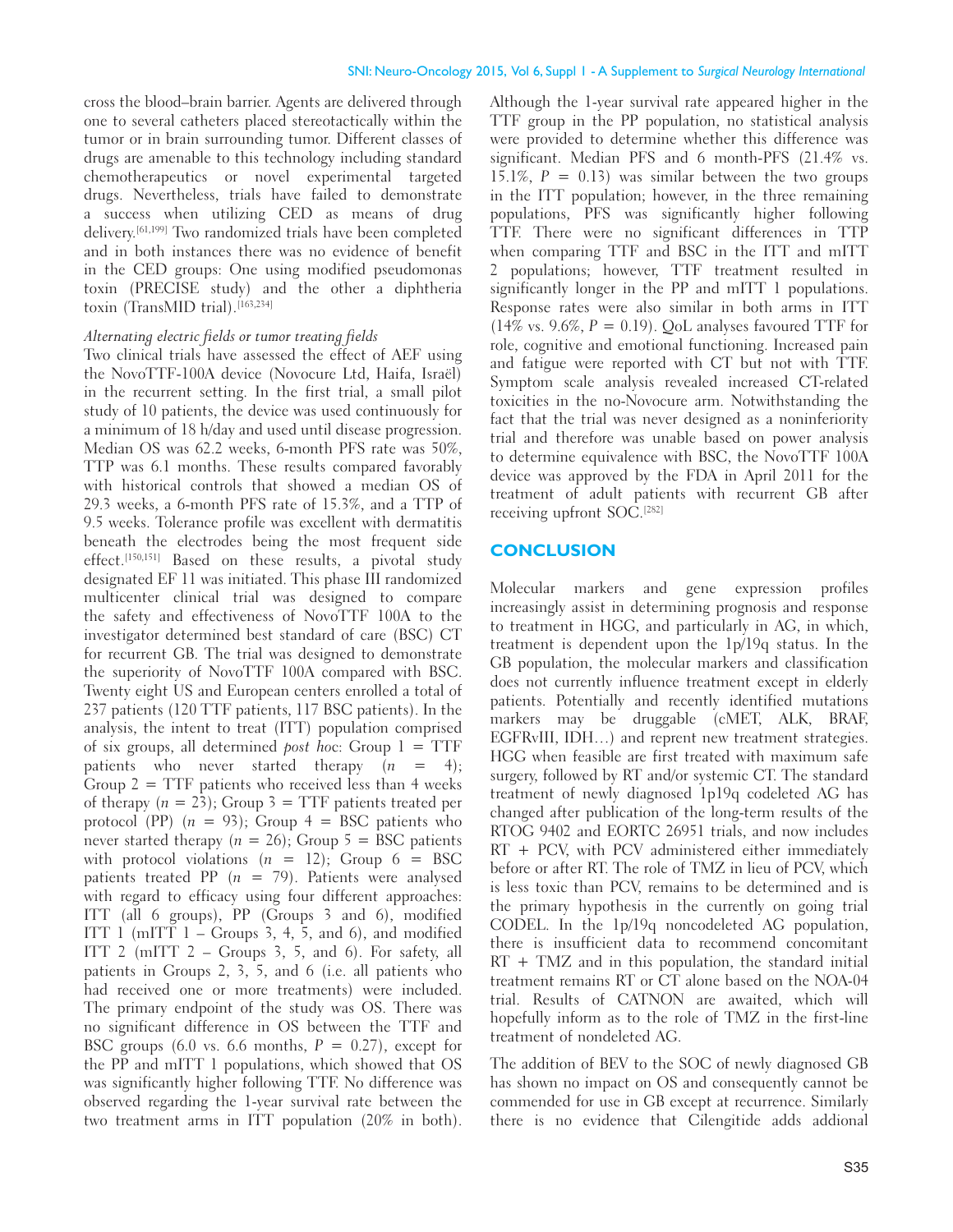benefit to the initial treatment of GB. The role of vaccine‑based immunotherapy in the upfront treatment of GB will be determined upon completion of two large Phase 3 trials, ACT 4 and DCvax. New targeted agents, such as inhibitors of BRAF, cMET, or ALK, are currently exploratory and may be applicable to a small select subpopulation. Vaccines directed at HSP and IDH1 may be another promising approach.

There continues to be SOC identified in recurrent HGG. Several factors should be taken into account such as age and PS of the patient, extent and location of disease at recurrence, response to initial treatment, time between initial treatment and first recurrence, and prior treatment. Both recurrent GB and AG are managed in a similar manner. Re‑resection or re‑irradiation may be options in a minority of select patients. Systemic treatment remains the most often utilized option for recurrent HGG. Re‑challenge with TMZ or alternative use of a nitrosourea (most often Lomustine) are one of standard options. BEV alone has also shown an improvment of PFS‑6 in the GB population. The role of combination therapy with BEV and Lomustine recently was suggested to be more effective (BELOB trial) and is currently being examined in an EORTC phase III trial in recurrent GB. The use of immune check point inhibitors such as anti‑PD1 monoclonal antibodies is just commencing and is a potential new stratgey for recurrent HGG. Nevertheless, there is no clear standard recommendation regarding the prefered agent or combination of agents for recurrent HGG. Prognosis after progression remains poor, with an unmet need to improve therapy.

### **REFERENCES**

- 1. Abrey LE, Louis DN, Paleologos N, Lassman AB, Raizer JJ, Mason W, *et al*. Survey of treatment recommendations for anaplastic oligodendroglioma. Neuro Oncol 2007;9:314‑8.
- 2. Abstracts from the World Federation of Neuro-Oncology Second Quadrennial Meeting and the Sixth Meeting of the European Association for Neuro-Oncology. Neuro Oncol 2005;7:279-402.
- 3. Addeo R, Caraglia M, De Santi MS, Montella L, AbbruzzeseA, Parlato C, *et al*. A new schedule of fotemustine in temozolomide‑pretreated patients with relapsing glioblastoma. J Neurooncol 2011;102:417‑24.
- Affronti ML, Heery CR, Herndon JE 2<sup>nd</sup>, Rich JN, Reardon DA, Desjardins A, *et al*. Overall survival of newly diagnosed glioblastoma patients receiving carmustine wafers followed by radiation and concurrent temozolomide plus rotational multiagent chemotherapy. Cancer 2009;115:3501‑11.
- 5. Ali SA, McHayleh WM, Ahmad A, Sehgal R, Braffet M, Rahman M, *et al*. Bevacizumab and irinotecan therapy in glioblastoma multiforme: A series of 13 cases. J Neurosurg 2008;109:268‑72.
- Alonso ME, Bello MJ, Gonzalez-Gomez P, Arjona D, Lomas J, de Campos JM, *et al*. Aberrant promoter methylation of multiple genes in oligodendrogliomas and ependymomas. Cancer Genet Cytogenet 2003;144:134-42.
- 7. Aoki H, Mizuno M, Natsume A, Tsugawa T, Tsujimura K, Takahashi T, *et al*. Dendritic cells pulsed with tumor extract‑cationic liposome complex increase the induction of cytotoxic T lymphocytes in mouse brain tumor. Cancer Immunol Immunother 2001;50:463‑8.
- 8. Ardon H, Van Gool S, Lopes IS, Maes W, Sciot R, Wilms G, *et al*. Integration of autologous dendritic cell-based immunotherapy in the primary treatment

for patients with newly diagnosed glioblastoma multiforme: A pilot study. J Neurooncol 2010;99:261‑72.

- 9. Ardon H, Van Gool SW, Verschuere T, Maes W, Fieuws S, Sciot R, *et al*. Integration of autologous dendritic cell‑based immunotherapy in the standard of care treatment for patients with newly diagnosed glioblastoma: Results of the HGG-2006 phase I/II trial. Cancer Immunol Immunother 2012;61:2033‑44.
- 10. ArmstrongTS, Wefel JS, Wang M, Gilbert MR, Won M, BottomleyA, *et al*. Net clinical benefit analysis of radiation therapy oncology group 0525: A phase III trial comparing conventional adjuvant temozolomide with dose-intensive temozolomide in patients with newly diagnosed glioblastoma. J Clin Oncol 2013;31:4076‑84.
- 11. Arrieta O, Garcia E, Guevara P, Garcia‑Navarrete R, Ondarza R, Rembao D, *et al*. Hepatocyte growth factor is associated with poor prognosis of malignant gliomas and is a predictor for recurrence of meningioma. Cancer 2002;94:3210‑8.
- 12. Ashley DM, Faiola B, Nair S, Hale LP, Bigner DD, Gilboa E. Bone marrow‑generated dendritic cells pulsed with tumor extracts or tumor RNA induce antitumor immunity against central nervous system tumors. J Exp Med 1997;186:1177‑82.
- 13. Attenello FJ, Mukherjee D, Datoo G, McGirt MJ, Bohan E, Weingart JD, *et al*. Use of Gliadel (BCNU) wafer in the surgical treatment of malignant glioma: A 10‑year institutional experience. Ann Surg Oncol 2008;15:2887‑93.
- 14. Babu R, Hatef J, McLendon RE, CummingsTJ, Sampson JH, FriedmanAH, *et al*. Clinicopathological characteristics and treatment of rhabdoid glioblastoma. J Neurosurg 2013;119:412‑9.
- 15. Bady P, Sciuscio D, Diserens A‑C, Bloch J, van den Bent MJ, Marosi C, *et al*. MGMT methylation analysis of glioblastoma on the Infinium methylation BeadChip identifies two distinct CpG regions associated with gene silencing and outcome, yielding a prediction model for comparisons across datasets, tumor grades, and CIMP-status. Acta Neuropathol (Berl.) 2012;124:547-60.
- 16. Balmaceda C, Peereboom D, Pannullo S, CheungYKK, Fisher PG, Alavi J, *et al*. Multi-institutional phase II study of temozolomide administered twice daily in the treatment of recurrent high-grade gliomas. Cancer 2008;112:1139-46.
- 17. Banaszczyk M, Stoczynska‑Fidelus E, Winiecka‑Klimek M, Bienkowski M, Och W, Rieske P, et al. EGFRvIII--a stable target for anti-EGFRvIII therapy. Anticancer Res 2013;33:5343‑8.
- 18. BatchelorTT, Duda DG, di Tomaso E, Ancukiewicz M, Plotkin SR, Gerstner E, *et al*. Phase II study of cediranib, an oral pan‑vascular endothelial growth factor receptor tyrosine kinase inhibitor, in patients with recurrent glioblastoma. J Clin Oncol 2010;28:2817‑23.
- 19. Batchelor TT, Mulholland P, Neyns B, Nabors LB, Campone M, Wick A, *et al*. Phase III randomized trial comparing the efficacy of cediranib as monotherapy, and in combination with lomustine, versus lomustine alone in patients with recurrent glioblastoma. J Clin Oncol 2013;31:3212‑8.
- 20. Batchelor TT, Sorensen AG, di Tomaso E, Zhang WT, Duda DG, Cohen KS, *et al*. AZD2171, a pan‑VEGF receptor tyrosine kinase inhibitor, normalizes tumor vasculature and alleviates edema in glioblastoma patients. Cancer Cell 2007;11:83‑95.
- 21. Batra SK, Castelino‑Prabhu S, Wikstrand CJ, Zhu X, Humphrey PA, Friedman HS, *et al*. Epidermal growth factor ligand‑independent, unregulated, cell-transforming potential of a naturally occurring human mutant EGFRvIII gene. Cell Growth Differ 1995;6:1251‑9.
- 22. Bauman GS, InoY, Ueki K, Zlatescu MC, Fisher BJ, Macdonald DR, *et al*. Allelic loss of chromosome 1p and radiotherapy plus chemotherapy in patients with oligodendrogliomas. Int J Radiat Oncol Biol Phys 2000;48:825‑30.
- 23. Behm T, Horowski A, Schneider S, Bock HC, Mielke D, Rohde V, *et al*. Concomitant and adjuvant temozolomide of newly diagnosed glioblastoma in elderly patients. Clin Neurol Neurosurg 2013;115:2142‑6.
- 24. Van den Bent MJ, Chinot O, Boogerd W, Bravo Marques J, Taphoorn MJ, Kros JM, *et al*. Second‑line chemotherapy with temozolomide in recurrent oligodendroglioma after PCV (procarbazine, lomustine and vincristine) chemotherapy: EORTC Brain Tumor Group phase II study 26972. Ann Oncol 2003;14:599‑602.
- 25. Van den Bent MJ, Brandes AA, Taphoorn MJ, Kros JM, Kouwenhoven MC, Delattre JY, *et al*. Adjuvant procarbazine, lomustine, and vincristine chemotherapy in newly diagnosed anaplastic oligodendroglioma: Long‑term follow‑up of EORTC brain tumor group study 26951. J Clin Oncol 2013;31:344‑50.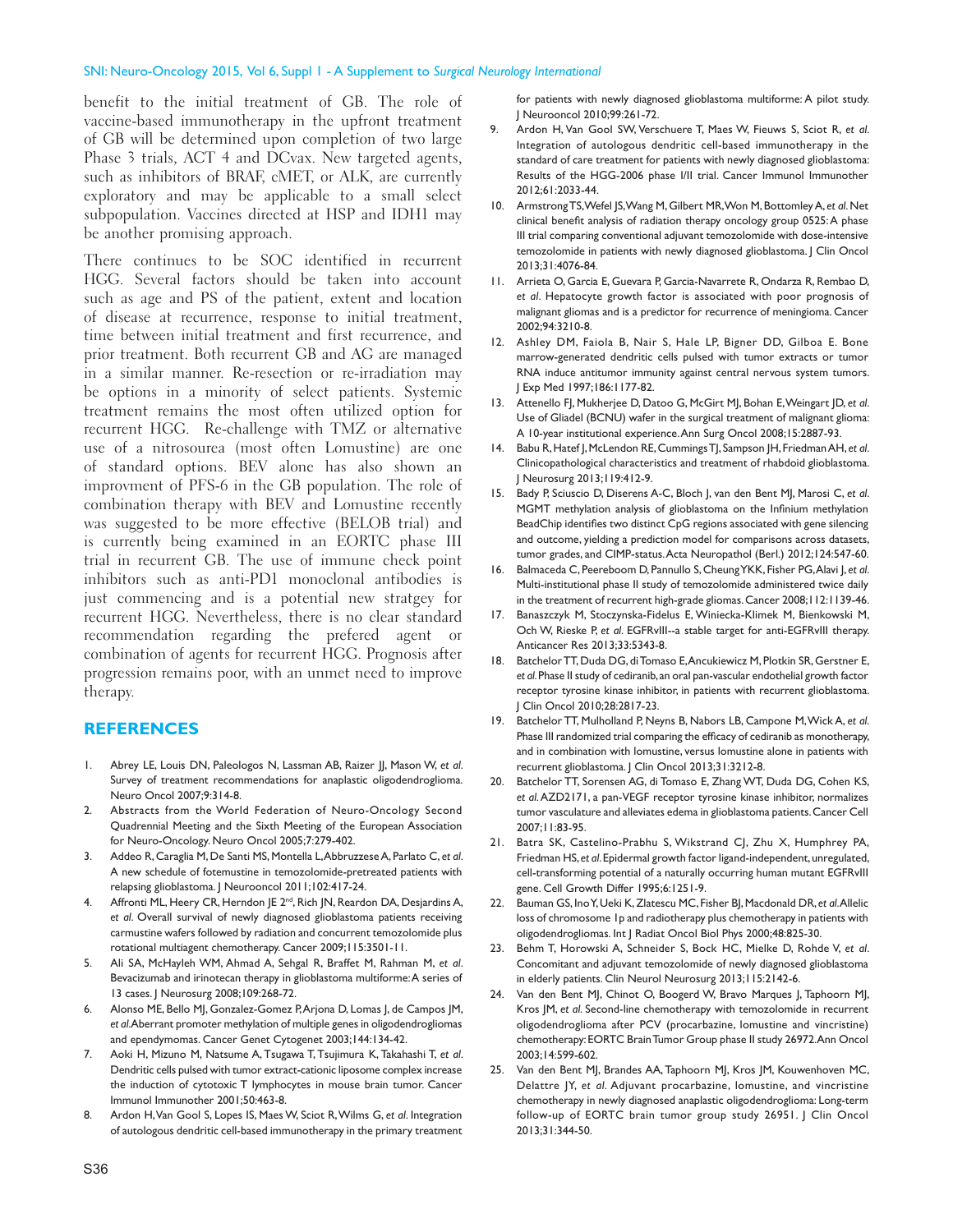- 26. Van den Bent MJ, Carpentier AF, Brandes AA, Sanson M, Taphoorn MJ, Bernsen HJ, *et al*. Adjuvant procarbazine, lomustine, and vincristine improves progression‑free survival but not overall survival in newly diagnosed anaplastic oligodendrogliomas and oligoastrocytomas: A randomized European Organisation for Research and Treatment of Cancer phase III trial. J Clin Oncol 2006;24:2715‑22.
- 27. Van den Bent MJ, Dubbink HJ, Marie Y, Brandes AA, Taphoorn MJ, Wesseling P, *et al*. IDH1 and IDH2 mutations are prognostic but not predictive for outcome in anaplastic oligodendroglial tumors: A report of the European Organization for Research and Treatment of Cancer Brain Tumor Group. Clin Cancer Res 2010;16:1597‑604.
- 28. Van den Bent MJ, Dubbink HJ, Sanson M, van der Lee‑Haarloo CR, Hegi M, Jeuken JW, *et al*. MGMT promoter methylation is prognostic but not predictive for outcome to adjuvant PCV chemotherapy in anaplastic oligodendroglial tumors: A report from EORTC Brain Tumor Group Study 26951. J Clin Oncol 2009;27:5881‑6.
- 29. Van den Bent MJ, Gravendeel LA, GorliaT, Kros JM, Lapre L, Wesseling P, *et al*. A hypermethylated phenotype is a better predictor of survival than MGMT methylation in anaplastic oligodendroglial brain tumors: A report from EORTC study 26951. Clin Cancer Res 2011;17:7148‑55.
- 30. Van den Bent MJ, Looijenga LH, Langenberg K, Dinjens W, Graveland W, Uytdewilligen L, *et al*. Chromosomal anomalies in oligodendroglial tumors are correlated with clinical features. Cancer 2003;97:1276-84.
- 31. Berghoff AS, Preusser M. Clinical neuropathology practice guide 06‑2012: MGMT testing in elderly glioblastoma patients‑‑yes, but how? Clin Neuropathol 2012;31:405‑8.
- 32. Bloch O, Parsa AT. Heat Shock Protein Peptide Complex‑96 (HSPPC‑96) Vaccination for Recurrent Glioblastoma: A Phase II, Single Arm Trial. Neuro Oncol 2014;16:758‑9.
- 33. Bock HC, Puchner MJA, Lohmann F, Schütze M, Koll S, Ketter R, *et al*. First-line treatment of malignant glioma with carmustine implants followed by concomitant radiochemotherapy: A multicenter experience. Neurosurg Rev 2010;33:441‑9.
- 34. BoiardiA, SilvaniA, Eoli M, Lamperti E, SalmaggiA, Gaviani P, *et al*. Treatment of recurrent glioblastoma: Can local delivery of mitoxantrone improve survival? J Neurooncol 2008;88:105‑13.
- 35. De Bonis P, Anile C, Pompucci A, Fiorentino A, Balducci M, Chiesa S, *et al*. Safety and efficacy of Gliadel wafers for newly diagnosed and recurrent glioblastoma. Acta Neurochir (Wien) 2012;154:1371‑8.
- 36. Borodovsky A, SalmasiV, Turcan S, Fabius AWM, Baia GS, Eberhart CG, *et al*. 5‑azacytidine reduces methylation, promotes differentiation and induces tumor regression in a patient-derived IDH1 mutant glioma xenograft. Oncotarget 2013;4:1737‑47.
- 37. Brada M, Hoang‑Xuan K, Rampling R, Dietrich PY, Dirix LY, Macdonald D, *et al*. Multicenter phase II trial of temozolomide in patients with glioblastoma multiforme at first relapse. Ann Oncol 2001;12:259‑66.
- 38. Brada M, Stenning S, Gabe R, Thompson LC, Levy D, Rampling R, *et al*. Temozolomide versus procarbazine, lomustine, and vincristine in recurrent high-grade glioma. J Clin Oncol 2010;28:4601-8.
- 39. BrandesAA, Ermani M, Basso U, Amistà P, Berti F, Scienza R, *et al*. Temozolomide as a second-line systemic regimen in recurrent high-grade glioma: A phase II study. Ann Oncol 2001;12:255‑7.
- 40. Brandes AA, Tosoni A, Cavallo G, Bertorelle R, Gioia V, Franceschi E, *et al*. Temozolomide 3 weeks on and 1 week off as first‑line therapy for recurrent glioblastoma: Phase II study from gruppo italiano cooperativo di neuro‑oncologia (GICNO). Br J Cancer 2006;95:1155‑60.
- 41. Brandes AA, Basso U, Reni M, Vastola F, Tosoni A, Cavallo G, *et al*. First‑line chemotherapy with cisplatin plus fractionated temozolomide in recurrent glioblastoma multiforme: A phase II study of the Gruppo Italiano Cooperativo di Neuro‑Oncologia. J Clin Oncol 2004;22:1598‑604.
- 42. Brandes AA, Ermani M, Basso U, Paris MK, Lumachi F, Berti F, *et al*. Temozolomide in patients with glioblastoma at second relapse after first line nitrosourea-procarbazine failure: A phase II study. Oncology 2002;63:38-41.
- 43. Brandes AA, Tosoni A, Franceschi E, Blatt V, Santoro A, Faedi M, *et al*. Fotemustine as second-line treatment for recurrent or progressive glioblastoma after concomitant and/or adjuvant temozolomide: A phase II trial of Gruppo Italiano Cooperativo di Neuro‑Oncologia (GICNO). Cancer Chemother Pharmacol 2009;64:769‑75.
- 44. Brandes AA, Tosoni A, Cavallo G, Reni M, Franceschi E, Bonaldi L, *et al*.

Correlations between O6‑methylguanine DNA methyltransferase promoter methylation status, 1p and 19q deletions, and response to temozolomide in anaplastic and recurrent oligodendroglioma: A prospective GICNO study. J Clin Oncol 2006;24:4746‑53.

- 45. Brandes AA, Tosoni A, Vastola F, Pasetto LM, Coria B, Danieli D, *et al*. Efficacy and feasibility of standard procarbazine, lomustine, and vincristine chemotherapy in anaplastic oligodendroglioma and oligoastrocytoma recurrent after radiotherapy. A Phase II study. Cancer 2004;101:2079-85.
- 46. Bregy A, Shah AH, Diaz MV, Pierce HE, Ames PL, Diaz D, *et al*. The role of Gliadel wafers in the treatment of high-grade gliomas. Expert Rev Anticancer Ther 2013;13:1453‑61.
- 47. Brell M, Tortosa A, Verger E, Gil JM, Viñolas N, Villá S, *et al*. Prognostic significance of O6‑methylguanine‑DNA methyltransferase determined by promoter hypermethylation and immunohistochemical expression in anaplastic gliomas. Clin Cancer Res 2005;11:5167-74.
- 48. Brem H, Piantadosi S, Burger PC, Walker M, Selker R, Vick NA, *et al*. Placebo-controlled trial of safety and efficacy of intraoperative controlled delivery by biodegradable polymers of chemotherapy for recurrent gliomas. The Polymer‑brain Tumor Treatment Group. Lancet 1995;345:1008‑12.
- 49. Brennan C, Momota H, Hambardzumyan D, OzawaT, TandonA, PedrazaA, *et al*. Glioblastoma subclasses can be defined by activity among signal transduction pathways and associated genomic alterations. PloS One 2009;4: e7752.
- 50. Brennan CW, Verhaak RG, McKennaA, Campos B, Noushmehr H, Salama SR, *et al*. The somatic genomic landscape of glioblastoma. Cell 2013;155:462‑77.
- 51. Cairncross G, Wang M, Shaw E, Jenkins R, Brachman D, Buckner J, *et al*. Phase III trial of chemoradiotherapy for anaplastic oligodendroglioma: Long‑term results of RTOG 9402. J Clin Oncol 2013;31:337‑43.
- 52. Cairncross JG, Ueki K, Zlatescu MC, Lisle DK, Finkelstein DM, Hammond RR, *et al*. Specific genetic predictors of chemotherapeutic response and survival in patients with anaplastic oligodendrogliomas. J Natl Cancer Inst 1998;90:1473‑9.
- 53. Cancer Genome Atlas Research Network. Comprehensive genomic characterization defines human glioblastoma genes and core pathways. Nature 2008;455:1061‑8.
- 54. Capper D, BerghoffAS, von DeimlingA, Preusser M. Clinical neuropathology practice news 2-2012: BRAF V600E testing. Clin Neuropathol 2012;31:64-6.
- 55. Capper D, Weissert S, Balss J, HabelA, Meyer J, Jäger D, *et al*. Characterization of R132H mutation-specific IDH1 antibody binding in brain tumors. Brain Pathol 2010;20:245-54.
- 56. Carbonell WS, DeLay M, Jahangiri A, Park CC, Aghi MK. β1 integrin targeting potentiates antiangiogenic therapy and inhibits the growth of bevacizumab-resistant glioblastoma. Cancer Res 2013;73:3145-54.
- 57. Cecchi M, Vaiani M, Ceroti M, Banfi R. A retrospective observational analysis to evaluate the off‑label use of bevacizumab alone or with irinotecan in recurrent glioblastoma. Int J Clin Pharm 2013;35:483-7.
- 58. ChahlaviA, KannerA, Peereboom D, Staugaitis SM, Elson P, Barnett G. Impact of chromosome 1p status in response of oligodendroglioma to temozolomide: Preliminary results. | Neurooncol 2003;61:267-73.
- 59. Chaichana KL, Zaidi H, Pendleton C, McGirt MJ, Grossman R, Weingart JD, *et al*. The efficacy of carmustine wafers for older patients with glioblastoma multiforme: Prolonging survival. Neurol Res 2011;33:759‑64.
- 60. Chamberlain MC. Treatment of newly diagnosed malignant glioma in the elderly people: New trials that impact therapy. Int J Clin Pract 2013;67:1225-7.
- 61. Chamberlain MC. Convection‑enhanced delivery of a transforming growth factor-beta2 inhibitor trabedersen for recurrent high-grade gliomas: Efficacy real or imagined?, in reference to Bogdahn *et al*. (Neuro‑Oncology 2011;13:132‑142). Neuro Oncol 2011;13:558‑9.
- 62. Chamberlain MC. Role for cytotoxic chemotherapy in patients with recurrent glioblastoma progressing on bevacizumab: A retrospective case series. Expert Rev Neurother 2012;12:929‑36.
- 63. Chamberlain MC, Johnston S. Bevacizumab for recurrent alkylator-refractory anaplastic oligodendroglioma. Cancer 2009;115:1734‑43.
- Chamberlain MC, Johnston S. Salvage chemotherapy with bevacizumab for recurrent alkylator-refractory anaplastic astrocytoma. J Neurooncol 2009;91:359‑67.
- 65. Chamberlain MC, Johnston SK. Salvage therapy with single agent bevacizumab for recurrent glioblastoma. J Neurooncol 2010;96:259‑69.
- 66. Chan DT, Poon WS, Chan YL, Ng HK. Temozolomide in the treatment of recurrent malignant glioma in Chinese patients. Hong Kong Med J 2005;11:452‑6.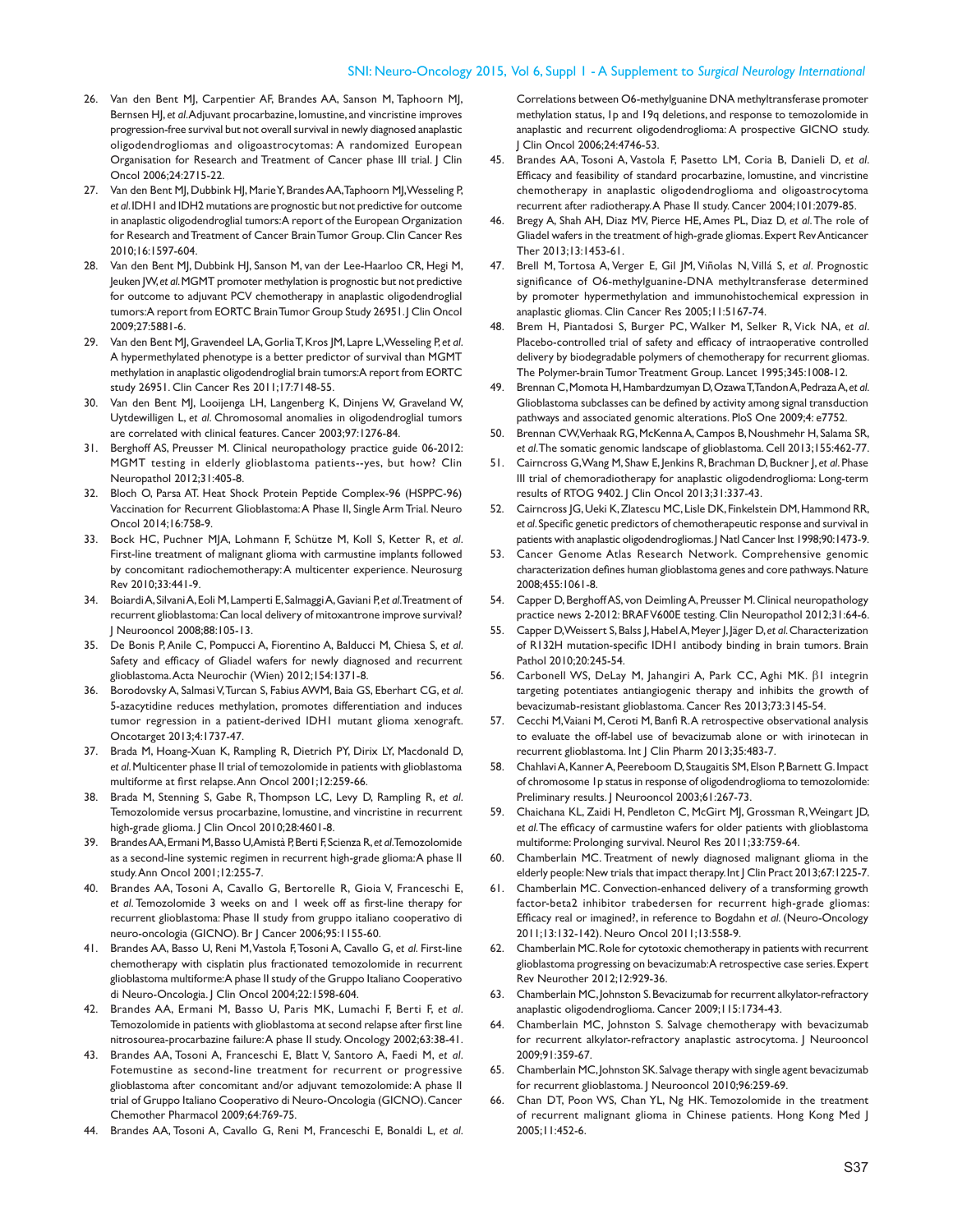- 67. Chauffert B, Feuvret L, Bonnetain F, Taillandier L, Frappaz D, Taillia H, *et al*. Randomized phase II trial of irinotecan and bevacizumab as neo-adjuvant and adjuvant to temozolomide-based chemoradiation compared to temozolomide‑chemoradiation for unresectable glioblastoma: Final results of the TEMAVIR study from ANOCEF. Ann Oncol 2014;25:1442‑7.
- 68. Chi AS, Batchelor TT, Kwak EL, Clark JW, Wang DL, Wilner KD, *et al*. Rapid radiographic and clinical improvement after treatment of a MET-amplified recurrent glioblastoma with a mesenchymal-epithelial transition inhibitor. J Clin Oncol 2012;30:e30‑3.
- 69. Chinot OL, Wick W, Mason W, Henriksson R, Saran F, Nishikawa R, *et al*. Bevacizumab plus radiotherapy-temozolomide for newly diagnosed glioblastoma. N Engl J Med 2014;370:709‑22.
- 70. Choi C, Ganji SK, DeBerardinis RJ, Hatanpaa KJ, Rakheja D, Kovacs Z, *et al*. 2‑hydroxyglutarate detection by magnetic resonance spectroscopy in IDH‑mutated patients with gliomas. Nat Med 2012;18:624‑9.
- 71. ChouAP, Chowdhury R, Li S, ChenW, KimAJ, Piccioni DE, *et al*. Identification of retinol binding protein 1 promoter hypermethylation in isocitrate dehydrogenase 1 and 2 mutant gliomas. J Natl Cancer Inst 2012;104:1458-69.
- 72. Christensen JG, Zou HY, Arango ME, Li Q, Lee JH, McDonnell SR, *et al*. Cytoreductive antitumor activity of PF‑2341066, a novel inhibitor of anaplastic lymphoma kinase and c-Met, in experimental models of anaplastic large-cell lymphoma. Mol Cancer Ther 2007;6:3314‑22.
- 73. Chua SL, Rosenthal MA, Wong SS, Ashley DM, Woods AM, Dowling A, *et al*. Phase 2 study of temozolomide and Caelyx in patients with recurrent glioblastoma multiforme. Neuro Oncol 2004;6:38-43.
- 74. Cobbs CS, Harkins L, Samanta M, Gillespie GY, Bharara S, King PH, *et al*. Human cytomegalovirus infection and expression in human malignant glioma. Cancer Res 2002;62:3347‑50.
- 75. Dang L, White DW, Gross S, Bennett BD, Bittinger MA, Driggers EM, *et al*. Cancer‑associated IDH1 mutations produce 2‑hydroxyglutarate. Nature 2009;462:739‑44.
- 76. Darlix A, Baumann C, Lorgis V, Ghiringhelli F, Blonski M, Chauffert B, *et al*. Prolonged administration of adjuvant temozolomide improves survival in adult patients with glioblastoma. Anticancer Res 2013;33:3467-74.
- 77. DeAngelis LM. Anaplastic glioma: How to prognosticate outcome and choose a treatment strategy. [corrected]. J Clin Oncol 2009;27:5861‑2.
- 78. Von Deimling A, Korshunov A, Hartmann C. The next generation of glioma biomarkers: MGMT methylation, BRAF fusions and IDH1 mutations. Brain Pathol 2011;21:74-87.
- 79. DesjardinsA, Reardon DA, CoanA, Marcello J, Herndon JE 2nd, Bailey L, *et al*. Bevacizumab and daily temozolomide for recurrent glioblastoma. Cancer 2012;118:1302‑12.
- 80. Desjardins A, Reardon DA, Herndon JE, Marcello J, Quinn JA, Rich JN, *et al*. Bevacizumab Plus Irinotecan in Recurrent WHO Grade 3 Malignant Gliomas. Clin Cancer Res 2008;14:7068‑73.
- 81. Dixit S, Hingorani M, Achawal S, Scott I. The sequential use of carmustine wafers (Gliadel®) and post-operative radiotherapy with concomitant temozolomide followed by adjuvant temozolomide: A clinical review. Br J Neurosurg 2011;25:459‑69.
- 82. Dolecek TA, Propp JM, Stroup NE, Kruchko C. CBTRUS statistical report: Primary brain and central nervous system tumors diagnosed in the United States in 2005‑2009. Neuro Oncol 2012;14 Suppl 5:v1‑49.
- 83. Douw L, Klein M, Fagel SS, van den Heuvel J, Taphoorn MJ, Aaronson NK, *et al*. Cognitive and radiological effects of radiotherapy in patients with low‑grade glioma: Long‑term follow‑up. Lancet Neurol 2009;8:810‑8.
- 84. Ducray F, del Rio MS, Carpentier C, Psimaras D, Idbaih A, Dehais C, *et al*. Up‑front temozolomide in elderly patients with anaplastic oligodendroglioma and oligoastrocytoma. J Neurooncol 2011;101:457-62.
- 85. Duncan CG, Barwick BG, Jin G, Rago C, Kapoor‑Vazirani P, Powell DR, *et al*. A heterozygous IDH1R132H/WT mutation induces genome-wide alterations in DNA methylation. Genome Res 2012;22:2339‑55.
- 86. Lu-Emerson C, Norden AD, Drappatz J, Quant EC, Beroukhim R, Ciampa AS, *et al*. Retrospective study of dasatinib for recurrent glioblastoma after bevacizumab failure. J Neurooncol 2011;104:287‑91.
- 87. Erdem‑Eraslan L, Gravendeel LA, de Rooi J, Eilers PH, Idbaih A, Spliet WGM, *et al*. Intrinsic molecular subtypes of glioma are prognostic and predict benefit from adjuvant procarbazine, lomustine, and vincristine chemotherapy in combination with other prognostic factors in anaplastic oligodendroglial brain tumors: A report from EORTC study 26951. J Clin

Oncol 2013;31:328‑36.

- 88. Esteller M. Epigenetics in cancer. N Engl J Med 2008;358:1148-59.
- 89. Fabrini MG, Silvano G, Lolli I, Perrone F, Marsella A, Scotti V, *et al*. A multi-institutional phase II study on second-line Fotemustine chemotherapy in recurrent glioblastoma. J Neurooncol 2009;92:79-86.
- 90. Fadul CE, Fisher JL, Hampton TH, Lallana EC, Li Z, Gui J, et al. Immune response in patients with newly diagnosed glioblastoma multiforme treated with intranodal autologous tumor lysate‑dendritic cell vaccination after radiation chemotherapy. J Immunother 2011;34:382-9.
- 91. De Felice F, Bulzonetti N, Musio D, D'Elia A, Salvati M, Tombolini V. Low-dose fotemustine as second‑line chemotherapy for recurrent glioblastoma multiforme. Anticancer Res 2013;33:4013‑6.
- 92. Felsberg J, Thon N, Eigenbrod S, Hentschel B, Sabel MC, Westphal M, *et al*. Promoter methylation and expression of MGMT and the DNA mismatch repair genes MLH1, MSH2, MSH6 and PMS2 in paired primary and recurrent glioblastomas. Int J Cancer 2011;129:659‑70.
- 93. Field KM, Simes J, Wheeler H, Hovey EJ, Nowak AK, Cher L, *et al*. A randomized phase II study of carboplatin and bevacizumab in recurrent glioblastoma multiforme (CABARET). J Clin Oncol 2013;31. Available from: http://meetinglibrary.asco.org/content/115649‑132. [Last accessed on 2014 May 03].
- Fine HA. Bevacizumab in glioblastoma--still much to learn. N Engl J Med 2014;370:764‑5.
- 95. Franceschi E, Omuro AM, Lassman AB, Demopoulos A, Nolan C, Abrey LE. Salvage temozolomide for prior temozolomide responders. Cancer 2005;104:2473‑6.
- 96. Francesconi AB, Dupre S, Matos M, Martin D, Hughes BG, Wyld DK, *et al*. Carboplatin and etoposide combined with bevacizumab for the treatment of recurrent glioblastoma multiforme. J Clin Neurosci 2010;17:970-4.
- 97. French PJ, Peeters J, Horsman S, Duijm E, Siccama I, van den Bent MJ, *et al*. Identification of differentially regulated splice variants and novel exons in glial brain tumors using exon expression arrays. Cancer Res 2007;67:5635-42.
- 98. French PJ, Swagemakers SM, Nagel JH, Kouwenhoven MC, Brouwer E, van der Spek P, *et al*. Gene expression profiles associated with treatment response in oligodendrogliomas. Cancer Res 2005;65:11335-44.
- 99. Frenel JS, Leux C, Loussouarn D, Le Loupp AG, Leclair F, Aumont M, *et al*. Combining two biomarkers, IDH1/2 mutations and 1p/19q codeletion, to stratify anaplastic oligodendroglioma in three groups: A single‑center experience. J Neurooncol 2013;114:85-91.
- 100. Friedman HS, Prados MD, Wen PY, Mikkelsen T, Schiff D, Abrey LE, *et al*. Bevacizumab alone and in combination with irinotecan in recurrent glioblastoma. J Clin Oncol 2009;27:4733‑40.
- 101. Fuller CE, Schmidt RE, Roth KA, Burger PC, Scheithauer BW, Banerjee R, *et al*. Clinical utility of fluorescence *in situ* hybridization (FISH) in morphologically ambiguous gliomas with hybrid oligodendroglial/astrocytic features. J Neuropathol Exp Neurol 2003;62:1118‑28.
- 102. Gan HK, Rosenthal MA, DowlingA, Kalnins R, Algar E, Wong N, *et al*. A phase II trial of primary temozolomide in patients with grade III oligodendroglial brain tumors. Neuro Oncol 2010;12:500‑7.
- 103. Gaviani P, SalmaggiA, SilvaniA. Combined chemotherapy with temozolomide and fotemustine in recurrent glioblastoma patients. J Neurooncol 2011;104:617‑8.
- 104. Gerson SL. MGMT: Its role in cancer aetiology and cancer therapeutics. Nat Rev Cancer 2004;4:296‑307.
- 105. Gil MJ, de Las Peñas R, Reynés G, Balañá C, Peréz‑Segura P, García‑VelascoA, *et al*. Bevacizumab plus irinotecan in recurrent malignant glioma shows high overall survival in a multicenter retrospective pooled series of the Spanish Neuro‑Oncology Research Group (GEINO). Anticancer Drugs 2012;23:659‑65.
- 106. Gilbert MR, Wang M, Aldape K, Lassman A, Sorensen AG, Mikkelson T, *et al*. RTOG 0625: A phase II study of bevacizumab with irinotecan in recurrent glioblastoma (GBM). J Clin Oncol 2009;27:15.
- 107. Gilbert MR, Dignam JJ, ArmstrongTS, Wefel JS, Blumenthal DT, Vogelbaum MA, *et al*. A randomized trial of bevacizumab for newly diagnosed glioblastoma. N Engl J Med 2014;370:699‑708.
- 108. Gilbert MR, Kuhn J, Lamborn KR, Lieberman F, Wen PY, Mehta M, *et al*. Cilengitide in patients with recurrent glioblastoma: The results of NABTC 03-02, a phase II trial with measures of treatment delivery. J Neurooncol 2012;106:147‑53.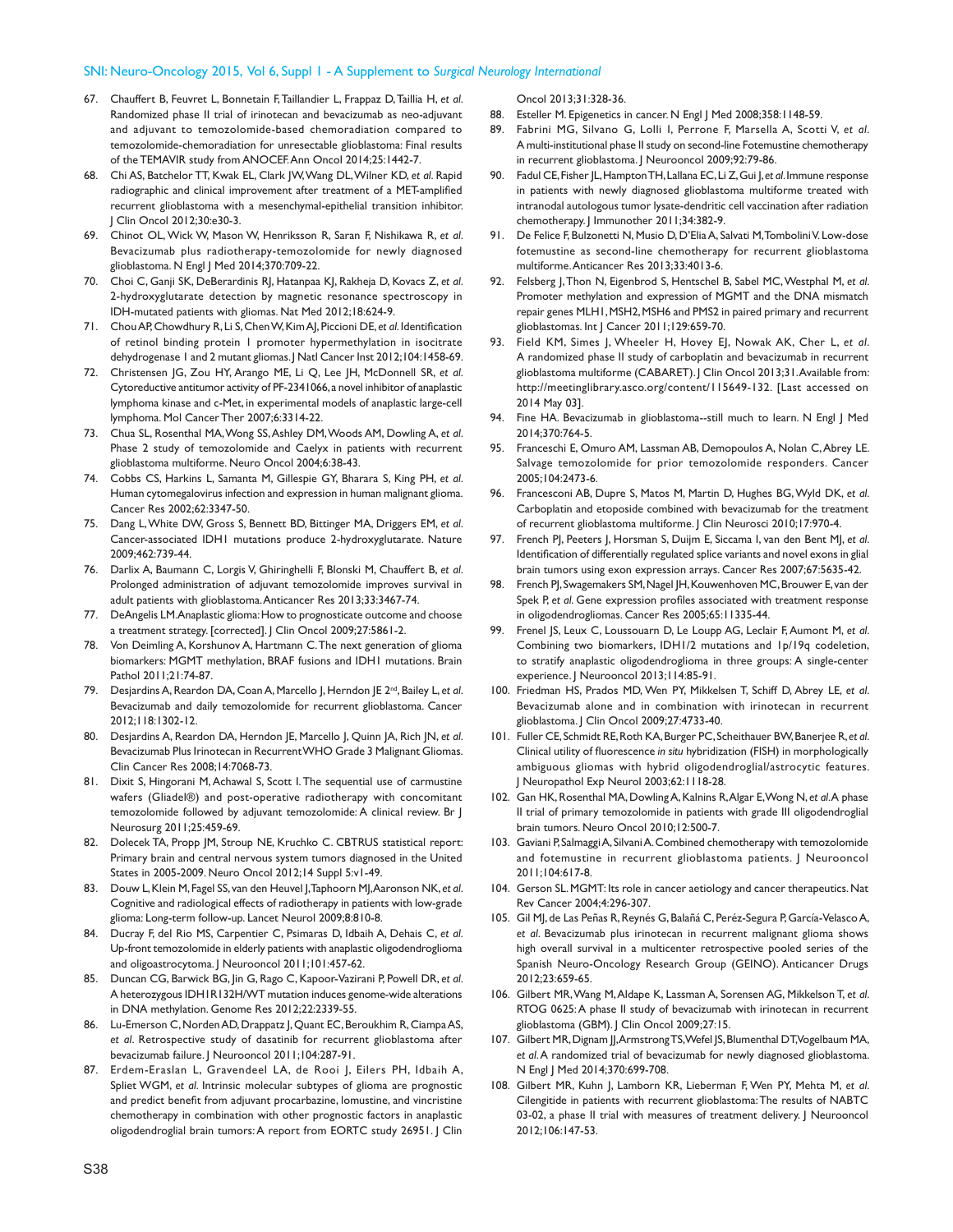- 109. Gilbert MR, Wang M, Aldape KD, Stupp R, Hegi ME, Jaeckle KA, *et al*. Dose-dense temozolomide for newly diagnosed glioblastoma: A randomized phase III clinical trial. J Clin Oncol 2013;31:4085-91.
- 110. Grasbon‑Frodl EM, Kreth FW, Ruiter M, Schnell O, Bise K, Felsberg J, *et al*. Intratumoral homogeneity of MGMT promoter hypermethylation as demonstrated in serial stereotactic specimens from anaplastic astrocytomas and glioblastomas. Int J Cancer 2007;121:2458-64.
- 111. Gravendeel LA, Kouwenhoven MC, Gevaert O, de Rooi JJ, StubbsAP, Duijm JE, *et al*. Intrinsic gene expression profiles of gliomas are a better predictor of survival than histology. Cancer Res 2009;69:9065-72.
- 112. De Groot JF. Prediction of response to chemotherapy in anaplastic glioma: How many markers does it take? J Clin Oncol 2013;31:297‑8.
- 113. De Groot JF, Lamborn KR, Chang SM, Gilbert MR, Cloughesy TF, Aldape K, *et al*. Phase II study of aflibercept in recurrent malignant glioma: A North American Brain Tumor Consortium study. J Clin Oncol 2011;29:2689-95.
- 114. Groves MD, Puduvalli VK, Gilbert MR, Levin VA, Conrad CA, Liu VH, *et al*. Two phase II trials of temozolomide with interferon-alpha2b (pegylated and non-pegylated) in patients with recurrent glioblastoma multiforme. Br J Cancer 2009;101:615‑20.
- 115. Guan X, Vengoechea J, Zheng S, Sloan AE, Chen Y, Brat DJ, *et al*. Molecular subtypes of glioblastoma are relevant to lower grade glioma. PloS One 2014;9:e91216.
- 116. Gutenberg A, Bock HC, Brück W, Doerner L, Mehdorn HM, RoggendorfW, *et al*. MGMT promoter methylation status and prognosis of patients with primary or recurrent glioblastoma treated with carmustine wafers. Br J Neurosurg 2013;27:772‑8.
- 117. Gutenberg A, Lumenta CB, Braunsdorf WE, Sabel M, Mehdorn HM, Westphal M, *et al*. The combination of carmustine wafers and temozolomide for the treatment of malignant gliomas. A comprehensive review of the rationale and clinical experience. J Neurooncol 2013;113:163-74.
- 118. Han SJ, Rolston JD, MolinaroAM, Clarke JL, Prados MD, Chang SM, *et al*. Phase II trial of 7 days on/7 days off temozolmide for recurrent high-grade glioma. Neuro Oncol 2014;16:1255‑62.
- 119. Hasselbalch B, Lassen U, Hansen S, Holmberg M, Sørensen M, Kosteljanetz M, *et al*. Cetuximab, bevacizumab, and irinotecan for patients with primary glioblastoma and progression after radiation therapy and temozolomide: A phase II trial. Neuro Oncol 2010;12:508‑16.
- 120. Hau P, Koch D, Hundsberger T, Marg E, Bauer B, Rudolph R, *et al*. Safety and feasibility of long-term temozolomide treatment in patients with high-grade glioma. Neurology 2007;68:688‑90.
- 121. Hegi ME, Diserens AC, Gorlia T, Hamou MF, de Tribolet N, Weller M, *et al*. MGMT gene silencing and benefit from temozolomide in glioblastoma. N Engl J Med 2005;352:997‑1003.
- 122. Heimberger AB, Crotty LE, Archer GE, McLendon RE, Friedman A, Dranoff G, *et al*. Bone marrow‑derived dendritic cells pulsed with tumor homogenate induce immunity against syngeneic intracerebral glioma. J Neuroimmunol 2000;103:16‑25.
- 123. Heimberger AB, Archer GE, Mitchell DA, Bigner DD, Schmittling RJ, Herndon JE, *et al*. Epidermal growth factor receptor variant III (EGFRvIII) vaccine (CDX-110) in GBM. J Clin Oncol 2009;27:15s. Available from: http:// meetinglibrary.asco.org/content/34913-65. [Last accessed on 2014 May 03].
- 124. Heimberger AB, Hlatky R, Suki D, Yang D, Weinberg J, Gilbert M, *et al*. Prognostic effect of epidermal growth factor receptor and EGFRvIII in glioblastoma multiforme patients. Clin Cancer Res 2005;11:1462-6.
- 125. Heimberger AB, Suki D, Yang D, Shi W, Aldape K. The natural history of EGFR and EGFRvIII in glioblastoma patients. J Transl Med 2005;3:38.
- 126. Heimberger AB, Sun W, Hussain SF, Dey M, Crutcher L, Aldape K, *et al*. Immunological responses in a patient with glioblastoma multiforme treated with sequential courses of temozolomide and immunotherapy: Case study. Neuro Oncol 2008;10:98‑103.
- 127. Herrlinger U, Schaefer N, Steinbach JP, Weyerbrock A, Hau P, Goldbrunner R, *et al*. Bevacizumab, irinotecan, and radiotherapy versus standard temozolomide and radiotherapy in newly diagnosed, MGMT-nonmethylated glioblastoma patients: First results from the randomized multicenter GLARIUS trial. J Clin Oncol 2013;31. Available from: http://meetinglibrary.asco.org/ content/114388‑132. [Last accessed on 2014 May 03].
- 128. Hofer S, Elandt K, Greil R, Hottinger AF, Huber U, Lemke D, *et al*. Clinical outcome with bevacizumab in patients with recurrent high-grade glioma treated outside clinical trials. Acta Oncol 2011;50:630‑5.
- 129. Hofer S, Lassman AB. Molecular markers in gliomas: Impact for the clinician. Target Oncol 2010;5:201‑10.
- 130. Hofer S, Rushing E, Preusser M, Marosi C. Molecular biology of high-grade gliomas: What should the clinician know? Chin J Cancer 2014;33:4‑7.
- 131. Hofland KF, Hansen S, Sorensen M, Engelholm S, Schultz HP, Muhic A, *et al*. Neoadjuvant bevacizumab and irinotecan versus bevacizumab and temozolomide followed by concomitant chemoradiotherapy in newly diagnosed glioblastoma multiforme: A randomized phase II study. Acta Oncol 2014;53:939‑44.
- 132. Hofman FM, Stathopoulos A, Kruse CA, Chen TC, Schijns VE. Immunotherapy of malignant gliomas using autologous and allogeneic tissue cells. Anticancer Agents Med Chem 2010;10:462‑70.
- 133. Holdhoff M, Rosner GL, Alcorn S, Grossman SA. "Elderly" patients with newly diagnosed glioblastoma deserve optimal care. J Neurooncol 2013;113:343-4.
- 134. Intergroup Radiation Therapy Oncology Group Trial 9402; Cairncross G, Berkey B, Shaw E, Jenkins R, Scheithauer B, *et al*. Phase III trial of chemotherapy plus radiotherapy compared with radiotherapy alone for pure and mixed anaplastic oligodendroglioma: Intergroup Radiation Therapy Oncology Group Trial 9402. J Clin Oncol 2006;24:2707‑14.
- 135. Iwamoto FM, Abrey LE, Beal K, Gutin PH, Rosenblum MK, Reuter VE, *et al*. Patterns of relapse and prognosis after bevacizumab failure in recurrent glioblastoma. Neurology 2009;73:1200‑6.
- 136. Jenkins RB, Blair H, Ballman KV, Giannini C, Arusell RM, Law M, *et al*. A t (1;19)(q10;p10) mediates the combined deletions of 1p and 19q and predicts a better prognosis of patients with oligodendroglioma. Cancer Res 2006;66:9852‑61.
- 137. Jeremic B, Grujicic D, Antunovic V, Djuric L, Stojanovic M, Shibamoto Y. Influence of extent of surgery and tumor location on treatment outcome of patients with glioblastoma multiforme treated with combined modality approach. J Neurooncol 1994;21:177‑85.
- 138. Jiang H, Ren X, Cui X, Wang J, JiaW, Zhou Z, *et al*. 1p/19q codeletion and IDH1/2 mutation identified a subtype of anaplastic oligoastrocytomas with prognosis as favorable as anaplastic oligodendrogliomas. Neuro Oncol 2013;15:775‑82.
- 139. Jiao Y, Killela PJ, Reitman ZJ, Rasheed AB, Heaphy CM, de Wilde RF, *et al*. Frequent ATRX, CIC, FUBP1 and IDH1 mutations refine the classification of malignant gliomas. Oncotarget 2012;3:709‑22.
- 140. Kaloshi G, Brace G, Rroji A, Bushati T, Roci E, Hoxha M, *et al*. Bevacizumab alone at 5 mg/kg in an every‑3‑week schedule for patients with recurrent glioblastomas: A single center experience. Tumori 2013;99:601‑3.
- 141. Kannan K, Inagaki A, Silber J, Gorovets D, Zhang J, Kastenhuber ER, *et al*. Whole-exome sequencing identifies ATRX mutation as a key molecular determinant in lower-grade glioma. Oncotarget 2012;3:1194-203.
- 142. Kappelle AC, Postma TJ, Taphoorn MJ, Groeneveld GJ, van den Bent MJ, van Groeningen CJ, *et al*. PCV chemotherapy for recurrent glioblastoma multiforme. Neurology 2001;56:118-20.
- 143. Kaufmann JK, Chiocca EA. Glioma virus therapies between bench and bedside. Neuro Oncol 2014;16:334‑51.
- 144. Keime-Guibert F, Chinot O, Taillandier L, Cartalat-Carel S, Frenay M, Kantor G, *et al*. Radiotherapy for glioblastoma in the elderly. N Engl J Med 2007;356:1527‑35.
- 145. Khan RB, Raizer JJ, Malkin MG, Bazylewicz KA, Abrey LE. A phase II study of extended low‑dose temozolomide in recurrent malignant gliomas. Neuro Oncol 2002;4:39‑43.
- 146. Khasraw M, Bell D, Wheeler H. Long-term use of temozolomide: Could you use temozolomide safely for life in gliomas? J Clin Neurosci 2009;16:854‑5.
- 147. Killela PJ, Pirozzi CJ, Healy P, Reitman ZJ, Lipp E, Rasheed BA, *et al*. Mutations in IDH1, IDH2, and in the TERT promoter define clinically distinct subgroups of adult malignant gliomas. Oncotarget 2014;5:1515-25.
- 148. Killela PJ, Pirozzi CJ, Reitman ZJ, Jones S, Rasheed BA, Lipp E, *et al*. The genetic landscape of anaplastic astrocytoma. Oncotarget 2014;5:1452‑7.
- 149. Kim YH, Park CK, Cho WH, Kim IA, Moon S, Choe G, *et al*. Temozolomide during and after radiation therapy for WHO grade III gliomas: Preliminary report of a prospective multicenter study. J Neurooncol 2011;103:503‑12.
- 150. Kirson ED, Dbalý V, Tovarys F, Vymazal J, Soustiel JF, Itzhaki A, et al. Alternating electric fields arrest cell proliferation in animal tumor models and human brain tumors. Proc Natl Acad Sci U S A 2007;104:10152‑7.
- 151. Kirson ED, Schneiderman RS, Dbalý V, Tovarys F, Vymazal J, Itzhaki A, *et al*. Chemotherapeutic treatment efficacy and sensitivity are increased by adjuvant alternating electric fields (TTFields). BMC Med Phys 2009;9:1.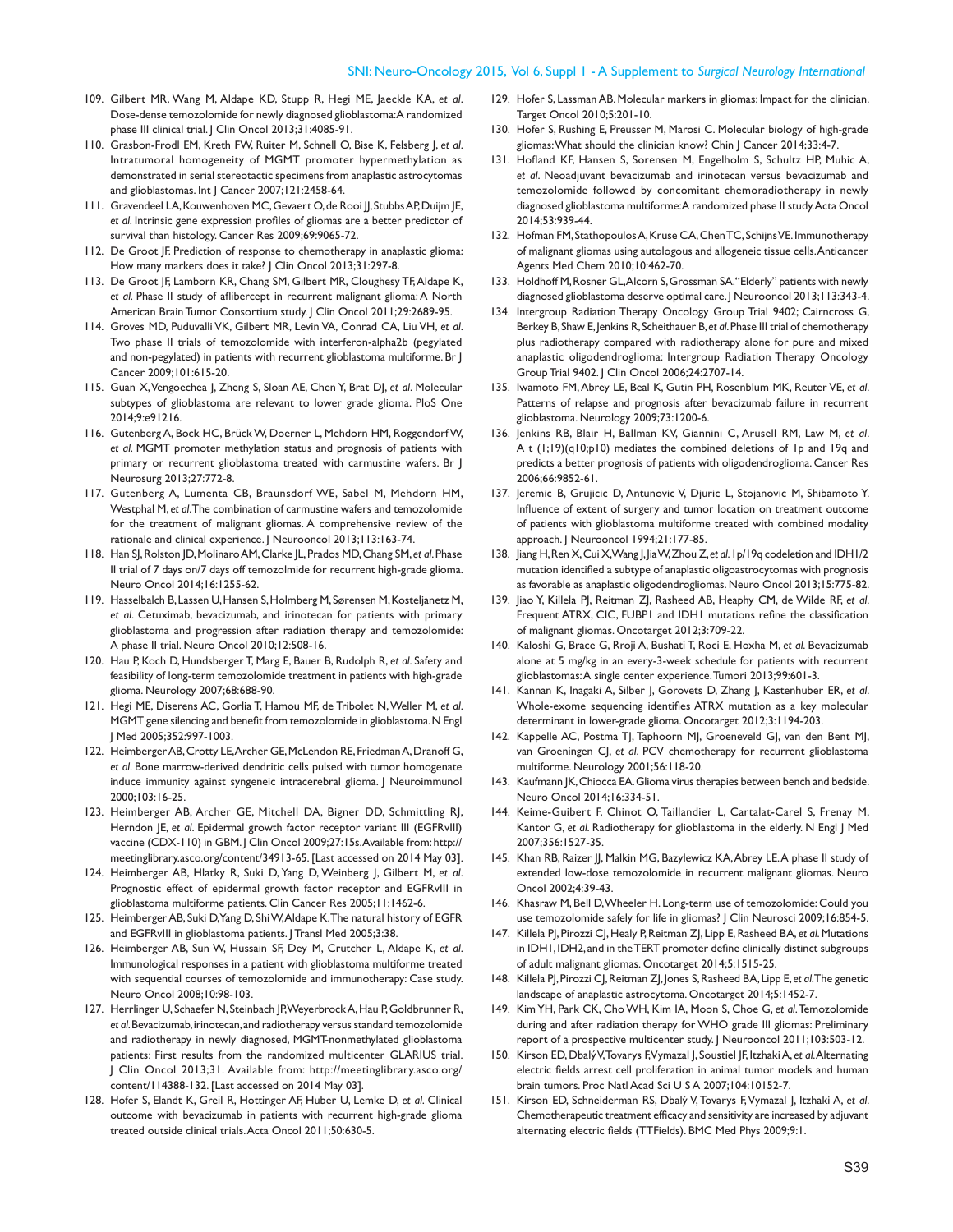- 152. Kleihues P, Ohgaki H. Primary and secondary glioblastomas: From concept to clinical diagnosis. Neuro Oncol 1999;1:44‑51.
- 153. Kleinberg LR, Weingart J, Burger P, Carson K, Grossman SA, Li K, *et al*. Clinical course and pathologic findings after Gliadel and radiotherapy for newly diagnosed malignant glioma: Implications for patient management. Cancer Invest 2004;22:1‑9.
- 154. Kleinschmidt‑DeMasters BK, Aisner DL, Birks DK, Foreman NK. Epithelioid GBMs show a high percentage of BRAF V600E mutation. Am J Surg Pathol 2013;37:685‑98.
- 155. Kong DS, Lee JI, Kim JH, Kim ST, Kim WS, Suh YL, *et al*. Phase II trial of low‑dose continuous(metronomic) treatment of temozolomide for recurrent glioblastoma. Neuro Oncol 2010;12:289‑96.
- 156. Kong DS, Lee JI, Kim WS, Son MJ, Lim DH, Kim ST, *et al*. A pilot study of metronomic temozolomide treatment in patients with recurrent temozolomide-refractory glioblastoma. Oncol Rep 2006;16:1117-21.
- 157. Kong DS, Song SY, Kim DH, Joo KM, Yoo JS, Koh JS, *et al*. Prognostic significance of c-Met expression in glioblastomas. Cancer 2009;115:140-8.
- 158. Koochekpour S, Jeffers M, Rulong S, Taylor G, Klineberg E, Hudson EA, *et al*. Met and hepatocyte growth factor/scatter factor expression in human gliomas. Cancer Res 1997;57:5391‑8.
- 159. Kreisl TN, Kim L, Moore K, Duic P, Royce C, Stroud I, *et al*. Phase II trial of single‑agent bevacizumab followed by bevacizumab plus irinotecan at tumor progression in recurrent glioblastoma. J Clin Oncol 2009;27:740‑5.
- 160. KreislTN, ZhangW, OdiaY, Shih JH, Butman JA, Hammoud D, *et al*. A phase II trial of single‑agent bevacizumab in patients with recurrent anaplastic glioma. Neuro Oncol 2011;13:1143‑50.
- 161. Kros JM, GorliaT, Kouwenhoven MC, Zheng PP, CollinsVP, Figarella‑Branger D, *et al*. Panel review of anaplastic oligodendroglioma from European Organization For Research and Treatment of Cancer Trial 26951: Assessment of consensus in diagnosis, influence of 1p/19q loss, and correlations with outcome. J Neuropathol Exp Neurol 2007;66:545-51.
- 162. Kuan CT, Wikstrand CJ, Bigner DD. EGF mutant receptor vIII as a molecular target in cancer therapy. Endocr Relat Cancer 2001;8:83‑96.
- 163. Kunwar S, Chang S, Westphal M, Vogelbaum M, Sampson J, Barnett G, *et al*. Phase III randomized trial of CED of IL13-PE38QQR vs Gliadel wafers for recurrent glioblastoma. Neuro Oncol 2010;12:871‑81.
- 164. Laffaire J, Everhard S, Idbaih A, Crinière E, Marie Y, de Reyniès A, *et al*. Methylation profiling identifies 2 groups of gliomas according to their tumorigenesis. Neuro Oncol 2011;13:84‑98.
- 165. Lai A, Tran A, Nghiemphu PL, Pope WB, Solis OE, Selch M, *et al*. Phase II study of bevacizumab plus temozolomide during and after radiation therapy for patients with newly diagnosed glioblastoma multiforme. J Clin Oncol 2011;29:142‑8.
- 166. LalA, Glazer CA, Martinson HM, Friedman HS, Archer GE, Sampson JH, *et al*. Mutant epidermal growth factor receptor up-regulates molecular effectors of tumor invasion. Cancer Res 2002;62:3335‑9.
- 167. Lamborn KR, YungWK, Chang SM, Wen PY, CloughesyTF, DeAngelis LM, *et al*. Progression-free survival: An important end point in evaluating therapy for recurrent high‑grade gliomas. Neuro Oncol 2008;10:162‑70.
- 168. Lassman AB, Iwamoto FM, Cloughesy TF, Aldape KD, Rivera AL, Eichler AF, *et al*. International retrospective study of over 1000 adults with anaplastic oligodendroglial tumors. Neuro Oncol 2011;13:649‑59.
- 169. Lechapt-Zalcman E, Levallet G, Dugué AE, Vital A, Diebold MD, Menei P, *et al*. O (6) ‑methylguanine‑DNA methyltransferase (MGMT) promoter methylation and low MGMT‑encoded protein expression as prognostic markers in glioblastoma patients treated with biodegradable carmustine wafer implants after initial surgery followed by radiotherapy with concomitant and adjuvant temozolomide. Cancer 2012;118:4545-54.
- 170. LevinVA, Silver P, Hannigan J, WaraWM, Gutin PH, Davis RL, *et al*. Superiority of post-radiotherapy adjuvant chemotherapy with CCNU, procarbazine, and vincristine (PCV) over BCNU for anaplastic gliomas: NCOG 6G61 final report. Int J Radiat Oncol Biol Phys 1990;18:321‑4.
- 171. Li A, Walling J, Ahn S, Kotliarov Y, Su Q, Quezado M, *et al*. Unsupervised analysis of transcriptomic profiles reveals six glioma subtypes. Cancer Res 2009;69:2091‑9.
- 172. Liau LM, Black KL, Martin NA, Sykes SN, Bronstein JM, Jouben‑Steele L, *et al*. Treatment of a patient by vaccination with autologous dendritic cells pulsed with allogeneic major histocompatibility complex class I-matched tumor peptides. Case Report. Neurosurg Focus 2000;9:e8.
- 173. Liau LM, Prins RM, Kiertscher SM, Odesa SK, Kremen TJ, Giovannone AJ, *et al*. Dendritic cell vaccination in glioblastoma patients induces systemic and intracranial T-cell responses modulated by the local central nervous system tumor microenvironment. Clin Cancer Res 2005;11:5515‑25.
- 174. Lin N, Yan W, Gao K, Wang Y, Zhang J, You Y. Prevalence and clinicopathologic characteristics of the molecular subtypes in malignant glioma: A multi‑institutional analysis of 941 cases. PloS One 2014;9:e94871.
- 175. Liu L, Bäcklund LM, Nilsson BR, Grandér D, Ichimura K, Goike HM, *et al*. Clinical significance of EGFR amplification and the aberrant EGFRvIII transcript in conventionally treated astrocytic gliomas. J Mol Med (Berl) 2005;83:917‑26.
- 176. LiuW, FuY, Xu S, Ding F, Zhao G, Zhang K, *et al*. c‑Met expression is associated with time to recurrence in patients with glioblastoma multiforme. J Clin Neurosci 2011;18:119‑21.
- 177. Liu XY, Gerges N, Korshunov A, Sabha N, Khuong-Quang DA, Fontebasso AM, *et al*. Frequent ATRX mutations and loss of expression in adult diffuse astrocytic tumors carrying IDH1/IDH2 and TP53 mutations. Acta Neuropathol (Berl) 2012;124:615‑25.
- 178. Lou E, Peters KB, SumrallAL, DesjardinsA, Reardon DA, Lipp ES, *et al*. Phase II trial of upfront bevacizumab and temozolomide for unresectable or multifocal glioblastoma. Cancer Med 2013;2:185‑95.
- 179. Louis DN, Ohgaki H, Wiestler OD, CaveneeWK, Burger PC, Jouvet A, *et al*. The 2007 WHO classification of tumours of the central nervous system. Acta Neuropathol (Berl) 2007;114:97‑109.
- 180. Malkoun N, Chargari C, Forest F, Fotso MJ, Cartier L, Auberdiac P, *et al*. Prolonged temozolomide for treatment of glioblastoma: Preliminary clinical results and prognostic value of p53 overexpression. J Neurooncol 2012;106:127-33.
- 181. Malmström A, Grønberg BH, Marosi C, Stupp R, Frappaz D, Schultz H, *et al*. Temozolomide versus standard 6‑week radiotherapy versus hypofractionated radiotherapy in patients older than 60 years with glioblastoma: The Nordic randomised, phase 3 trial. Lancet Oncol 2012;13:916‑26.
- 182. Matthews S, Succar P, Jelinek H, McParland B, Buckland M, McLachlan CS. Diagnosis of oligodendroglioma: Molecular and classical histological assessment in the twenty‑first century. Asia Pac J Clin Oncol 2012;8:213‑6.
- 183. McDermott U, IafrateAJ, Gray NS, ShiodaT, Classon M, Maheswaran S, *et al*. Genomic alterations of anaplastic lymphoma kinase may sensitize tumors to anaplastic lymphoma kinase inhibitors. Cancer Res 2008;68:3389‑95.
- 184. McGirt MJ, Than KD, Weingart JD, Chaichana KL, Attenello FJ, Olivi A, *et al*. Gliadel (BCNU) wafer plus concomitant temozolomide therapy after primary resection of glioblastoma multiforme. J Neurosurg 2009;110:583-8.
- 185. McPherson CM, Gerena-Lewis M, Breneman JC, Warnick RE. Results of phase I study of a multi-modality treatment for newly diagnosed glioblastoma multiforme using local implantation of concurrent BCNU wafers and permanent I‑125 seeds followed by fractionated radiation and temozolomide chemotherapy. J Neurooncol 2012;108:521-5.
- 186. Mehta A, Shervington L, Munje C, Shervington A.A novel therapeutic strategy for the treatment of glioma, combining chemical and molecular targeting of hsp90a. Cancers 2011;3:4228‑44.
- 187. Le Mercier M, Hastir D, Moles Lopez X, De Nève N, Maris C, Trepant AL, *et al*. A simplified approach for the molecular classification of glioblastomas. PloS One 2012;7:e45475.
- 188. Mesaros EF, Ott GR, Dorsey BD. Anaplastic lymphoma kinase inhibitors as anticancer therapeutics: A patent review. Expert Opin Ther Pat 2014;24:417‑42.
- 189. Metellus P, Coulibaly B, Nanni I, Fina F, Eudes N, Giorgi R, *et al*. Prognostic impact of O6‑methylguanine‑DNA methyltransferase silencing in patients with recurrent glioblastoma multiforme who undergo surgery and carmustine wafer implantation: A prospective patient cohort. Cancer 2009; 115:4783-94.
- 190. Miglierini P, Bouchekoua M, Rousseau B, Hieu PD, Malhaire JP, Pradier O. Impact of the per‑operatory application of GLIADEL wafers (BCNU, carmustine) in combination with temozolomide and radiotherapy in patients with glioblastoma multiforme: Efficacy and toxicity. Clin Neurol Neurosurg 2012;114:1222-5.
- 191. Mikkelsen T, Doyle T, Anderson J, Margolis J, Paleologos N, Gutierrez J, *et al*. Temozolomide single‑agent chemotherapy for newly diagnosed anaplastic oligodendroglioma. J Neurooncol 2009;92:57‑63.
- 192. Minniti G, Arcella A, Scaringi C, Lanzetta G, Di Stefano D, Scarpino S, *et al*. Chemoradiation for anaplastic oligodendrogliomas: Clinical outcomes and prognostic value of molecular markers. J Neurooncol 2014;116:275-82.
- 193. Vik‑Mo EO, Nyakas M, Mikkelsen BV, Moe MC, Due‑Tønnesen P, Suso EM, *et al*. Therapeutic vaccination against autologous cancer stem cells with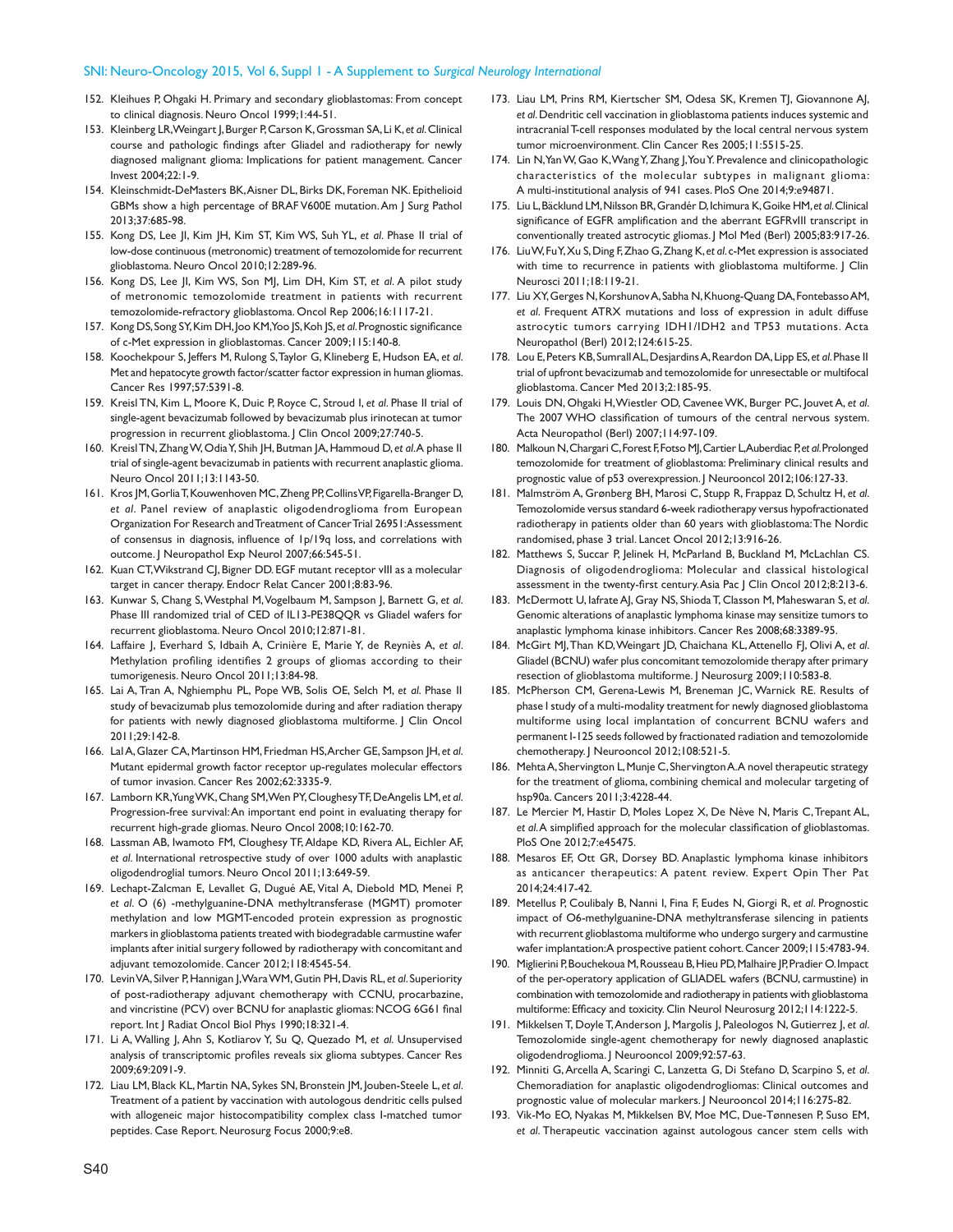mRNA‑transfected dendritic cells in patients with glioblastoma. Cancer Immunol Immunother 2013;62:1499‑509.

- 194. Möllemann M, Wolter M, Felsberg J, Collins VP, Reifenberger G. Frequent promoter hypermethylation and low expression of the MGMT gene in oligodendroglial tumors. Int J Cancer 2005;113:379-85.
- 195. Møller S, Grunnet K, Hansen S, Schultz H, Holmberg M, Sorensen M, *et al*. A phase II trial with bevacizumab and irinotecan for patients with primary brain tumors and progression after standard therapy. Acta Oncol 2012;51:797‑804.
- 196. Moscatello DK, Holgado‑Madruga M, Godwin AK, Ramirez G, Gunn G, Zoltick PW, *et al*. Frequent expression of a mutant epidermal growth factor receptor in multiple human tumors. Cancer Res 1995;55:5536‑9.
- 197. Moscatello DK, Ramirez G, Wong AJ. A naturally occurring mutant human epidermal growth factor receptor as a target for peptide vaccine immunotherapy of tumors. Cancer Res 1997;57:1419-24.
- 198. Mrugala MM, Crew LK, Fink JR, Spence AM. Carboplatin and bevacizumab for recurrent malignant glioma. Oncol Lett 2012;4:1082‑6.
- 199. Mueller S, Polley MY, Lee B, Kunwar S, Pedain C, Wembacher-Schröder E, *et al*. Effect of imaging and catheter characteristics on clinical outcome for patients in the PRECISE study. J Neurooncol 2011;101:267-77.
- 200. Mur P, Mollejo M, RuanoY, de Lope ÁR, Fiaño C, García JF, *et al*. Codeletion of 1p and 19q determines distinct gene methylation and expression profiles in IDH‑mutated oligodendroglial tumors. Acta Neuropathol (Berl) 2013;126:277‑89.
- 201. Nabors LB, Mikkelsen T, Hegi ME, Ye X, Batchelor T, Lesser G, *et al*. A safety run-in and randomized phase 2 study of cilengitide combined with chemoradiation for newly diagnosed glioblastoma (NABTT 0306). Cancer 2012;118:5601‑7.
- 202. Nabors LB, Fink KL, Mikkelsen T, Grujicic D, Tamawski R, Nam DH, *et al*. Cilengitide in combination with standard treatment for patients with newly diagnosed glioblastoma with unmethylated O6‑methylguanine‑DNA methyltransferase (MGMT) gene promoter: Key results of the open label, controlled, randomized Phase II CORE study. Neuro Oncol 2013; 15 (suppl 3):75-84
- 203. Nagane M, Kobayashi K, Ohnishi A, Shimizu S, Shiokawa Y. Prognostic significance of O6‑methylguanine‑DNA methyltransferase protein expression in patients with recurrent glioblastoma treated with temozolomide. Jpn J Clin Oncol 2007;37:897‑906.
- 204. Nagane M, Nishikawa R, Narita Y, Kobayashi H, Takano S, Shinoura N, *et al*. Phase II study of single-agent bevacizumab in Japanese patients with recurrent malignant glioma. Jpn J Clin Oncol 2012;42:887‑95.
- 205. Nghiemphu PL, LiuW, LeeY, ThanT, Graham C, LaiA, *et al*. Bevacizumab and chemotherapy for recurrent glioblastoma: A single‑institution experience. Neurology 2009;72:1217‑22.
- 206. NicolaidesTP, Li H, Solomon DA, Hariono S, Hashizume R, Barkovich K, *et al*. Targeted therapy for BRAFV600E malignant astrocytoma. Clin Cancer Res 2011;17:7595‑604.
- 207. Ning J, Wakimoto H, Rabkin SD. Immunovirotherapy for glioblastoma. Cell Cycle 2014;13:175‑6.
- 208. NittaT, Sato K. Prognostic implications of the extent of surgical resection in patients with intracranial malignant gliomas. Cancer 1995;75:2727-31.
- 209. Nobusawa S, WatanabeT, Kleihues P, Ohgaki H. IDH1 mutations as molecular signature and predictive factor of secondary glioblastomas. Clin Cancer Res 2009;15:6002‑7.
- 210. Noël G, Schott R, Froelich S, Gaub MP, Boyer P, Fischer‑Lokou D, *et al*. Retrospective comparison of chemoradiotherapy followed by adjuvant chemotherapy, with or without prior gliadel implantation (carmustine) after initial surgery in patients with newly diagnosed high-grade gliomas. Int J Radiat Oncol Biol Phys 2012;82:749‑55.
- 211. Norden AD, Young GS, Setayesh K, Muzikansky A, Klufas R, Ross GL, *et al*. Bevacizumab for recurrent malignant gliomas: Efficacy, toxicity, and patterns of recurrence. Neurology 2008;70:779‑87.
- 212. Norden AD, Lesser GJ, Drappatz J, Ligon KL, Hammond SN, Lee EQ, *et al*. Phase 2 study of dose-intense temozolomide in recurrent glioblastoma. Neuro Oncol 2013;15:930‑5.
- 213. Nutt CL, Costello JF, Bambrick LL, Yarosh DB, Swinnen LJ, Chambers AF, *et al*. O6‑methylguanine‑DNA methyltransferase in tumors and cells of the oligodendrocyte lineage. Can J Neurol Sci 1995;22:111‑5.
- 214. Nutt CL, Mani DR, Betensky RA, Tamayo P, Cairncross JG, Ladd C, *et al*. Gene

expression-based classification of malignant gliomas correlates better with survival than histological classification. Cancer Res 2003;63:1602-7.

- 215. Ohgaki H, Kleihues P. Genetic pathways to primary and secondary glioblastoma. Am J Pathol 2007;170:1445‑53.
- 216. Okada N, MasunagaY, OkadaY, Mizuguchi H, Iiyama S, Mori N, *et al*. Dendritic cells transduced with gp100 gene by RGD fiber-mutant adenovirus vectors are highly efficacious in generating anti‑B16BL6 melanoma immunity in mice. Gene Ther 2003;10:1891‑902.
- 217. OmuroA, DeAngelis LM. Glioblastoma and other malignant gliomas: A clinical review. JAMA 2013;310:1842‑50.
- 218. Pan E, Mitchell SB, Tsai JS. A retrospective study of the safety of BCNU wafers with concurrent temozolomide and radiotherapy and adjuvant temozolomide for newly diagnosed glioblastoma patients. J Neurooncol 2008;88:353‑7.
- 219. Panageas KS, Iwamoto FM, CloughesyTF, Aldape KD, RiveraAL, EichlerAF, *et al*. Initial treatment patterns over time for anaplastic oligodendroglial tumors. Neuro Oncol 2012;14:761‑7.
- 220. Pérez-Larraya JG, Ducray F, Chinot O, Catry-Thomas I, Taillandier L, Guillamo JS, *et al*. Temozolomide in elderly patients with newly diagnosed glioblastoma and poor performance status: An ANOCEF Phase II trial. J Clin Oncol 2011;29:3050‑5.
- 221. Perry J, ChambersA, Spithoff K, Laperriere N. Gliadel wafers in the treatment of malignant glioma: A systematic review. Curr Oncol 2007;14:189-94.
- 222. Perry JR, Bélanger K, MasonWP, Fulton D, Kavan P, Easaw J, *et al*. Phase II trial of continuous dose‑intense temozolomide in recurrent malignant glioma: RESCUE study. J Clin Oncol 2010;28:2051‑7.
- 223. Phillips HS, Kharbanda S, Chen R, ForrestWF, Soriano RH, WuTD, *et al*. Molecular subclasses of high‑grade glioma predict prognosis, delineate a pattern of disease progression, and resemble stages in neurogenesis. Cancer Cell 2006;9:157-73.
- 224. Piccioni DE, Selfridge J, Mody RR, Chowdhury R, Li S, Lalezari S, *et al*. Deferred use of bevacizumab for recurrent glioblastoma is not associated with diminished efficacy. Neuro Oncol 2014;16:815-22.
- 225. Platten M, Schumacher T, Bunse L, Sahm F, Pusch S, Quandt J, *et al*. A vaccine targeting mutant IDH1 induces antitumor immunity. Neurology 2014;512:324‑7.
- 226. Poulsen HS, Grunnet K, Sorensen M, Olsen P, Hasselbalch B, Nelausen K, *et al*. Bevacizumab plus irinotecan in the treatment patients with progressive recurrent malignant brain tumours. Acta Oncol 2009;48:52‑8.
- 227. Preusser M, Elezi L, Hainfellner JA. Reliability and reproducibility of PCR-based testing of O6‑methylguanine‑DNA methyltransferase gene (MGMT) promoter methylation status in formalin-fixed and paraffin-embedded neurosurgical biopsy specimens. Clin Neuropathol 2008;27:388‑90.
- 228. Preusser M. MGMT analysis at DNA, RNA and protein levels in glioblastoma tissue. Histol Histopathol 2009;24:511‑18.
- 229. Prins RM, Soto H, Konkankit V, Odesa SK, Eskin A, Yong WH, *et al*. Gene expression profile correlates with T-cell infiltration and relative survival in glioblastoma patients vaccinated with dendritic cell immunotherapy. Clin Cancer Res 2011;17:1603‑15.
- 230. Quant EC, Norden AD, Drappatz J, Muzikansky A, Doherty L, Lafrankie D, *et al*. Role of a second chemotherapy in recurrent malignant glioma patients who progress on bevacizumab. Neuro Oncol 2009;11:550‑5.
- 231. Quigley MR, Flores N, Maroon JC, Sargent B, Lang S, Elrifai A. Value of surgical intervention in the treatment of glioma. Stereotact Funct Neurosurg 1995;65:171‑5.
- 232. Quillien V, Lavenu A, Karayan‑Tapon L, Carpentier C, Labussière M, LesimpleT, *et al*. Comparative assessment of 5 methods (methylation‑specific polymerase chain reaction, MethyLight, pyrosequencing, methylation-sensitive high-resolution melting, and immunohistochemistry) to analyze O6-methylguanine-DNA-methyltranferase in a series of 100 glioblastoma patients. Cancer 2012;118:4201‑11.
- 233. Rahbar A, Orrego A, Peredo I, Dzabic M, Wolmer‑Solberg N, Strååt K, *et al*. Human cytomegalovirus infection levels in glioblastoma multiforme are of prognostic value for survival. J Clin Virol 2013;57:36-42.
- 234. Rainov NG, Söling A. Clinical studies with targeted toxins in malignant glioma. Rev Recent Clin Trials 2006;1:119-31.
- 235. Raizer JJ, Grimm S, Chamberlain MC, Nicholas MK, Chandler JP, Muro K, *et al*. A phase 2 trial of single‑agent bevacizumab given in an every‑3‑week schedule for patients with recurrent high-grade gliomas. Cancer 2010;116:5297‑305.
- 236. Reardon DA, Desjardins A, Vredenburgh JJ, Gururangan S, Sampson JH,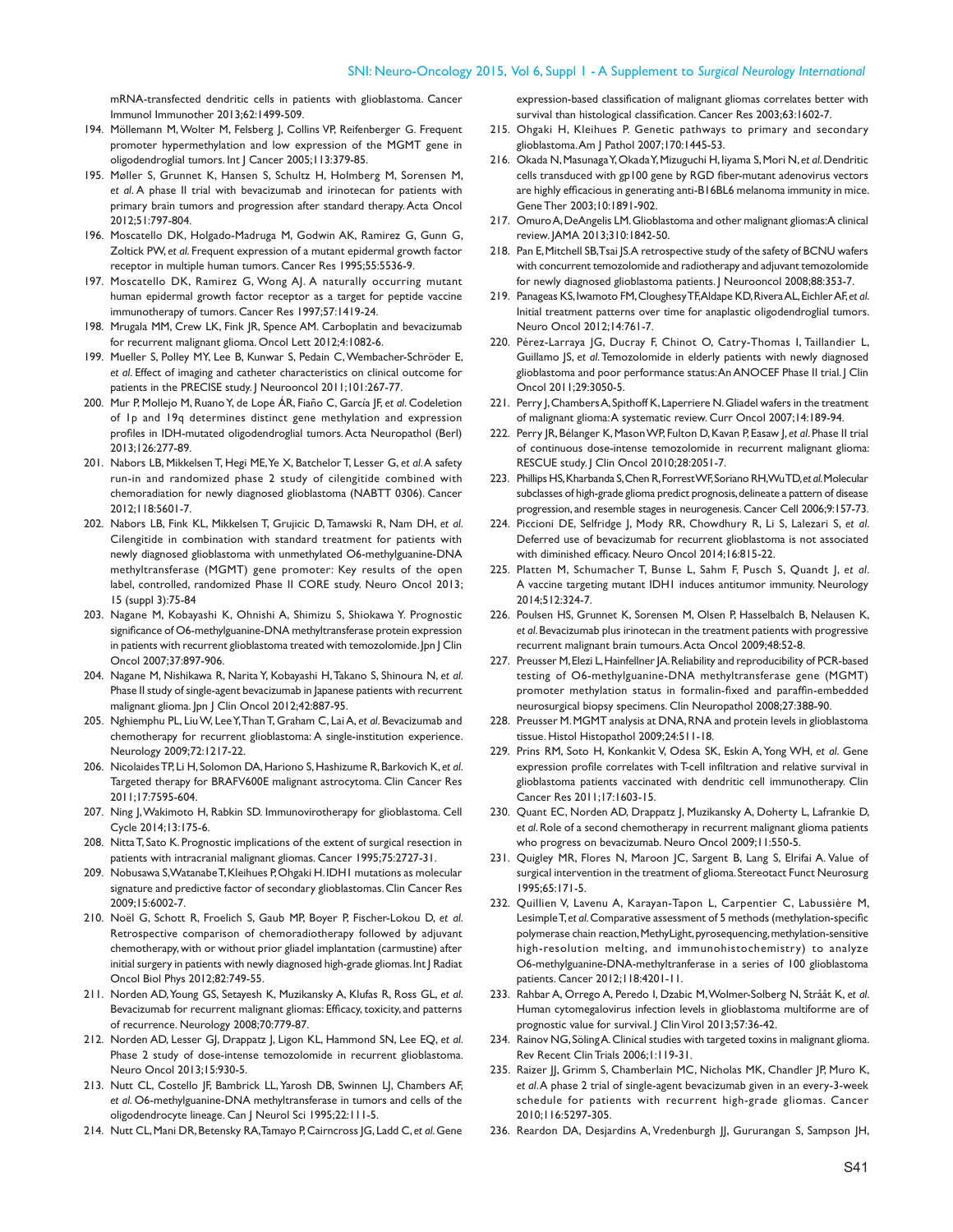Sathornsumetee S, *et al*. Metronomic chemotherapy with daily, oral etoposide plus bevacizumab for recurrent malignant glioma: A phase II study. Br J Cancer 2009;101:1986‑94.

- 237. Reardon DA, Desjardins A, Peters KB, Gururangan S, Sampson JH, McLendon RE, *et al*. Phase II study of carboplatin, irinotecan, and bevacizumab for bevacizumab naïve, recurrent glioblastoma. J Neurooncol 2012;107:155-64.
- 238. Reardon DA, Fink KL, Mikkelsen T, Cloughesy TF, O'Neill A, Plotkin S, *et al*. Randomized phase II study of cilengitide, an integrin‑targeting arginine‑glycine‑aspartic acid peptide, in recurrent glioblastoma multiforme. J Clin Oncol 2008;26:5610‑7.
- 239. Reardon DA, Quinn JA, Rich JN, Desjardins A, Vredenburgh J, Gururangan S, *et al*. Phase I trial of irinotecan plus temozolomide in adults with recurrent malignant glioma. Cancer 2005;104:1478‑86.
- 240. Reardon DA, Vredenburgh JJ, Desjardins A, Peters K, Gururangan S, Sampson JH, et *al*. Effect of CYP3A-inducing anti-epileptics on sorafenib exposure: Results of a phase II study of sorafenib plus daily temozolomide in adults with recurrent glioblastoma. J Neurooncol 2011;101:57‑66.
- 241. Reardon DA, Wucherpfennig KW, Freeman G, Wu CJ, Chiocca EA, Wen PY, *et al*. An update on vaccine therapy and other immunotherapeutic approaches for glioblastoma. Expert Rev Vaccines 2013;12:597‑615.
- 242. Reithmeier T, Graf E, Piroth T, Trippel M, Pinsker MO, Nikkhah G. BCNU for recurrent glioblastoma multiforme: Efficacy, toxicity and prognostic factors. BMC Cancer 2010;10:30.
- 243. Reyes SB, NarayananAS, Lee HS, Tchaicha JH, Aldape KD, Lang FF, *et al*. αvβ8 integrin interacts with RhoGDI1 to regulate Rac1 and Cdc42 activation and drive glioblastoma cell invasion. Mol Biol Cell 2013;24:474‑82.
- 244. Reyes-Botero G, Honnorat J, Chinot OL, Taillandier L, Catry-Thomas I, Barriere J, *et al*. Temozolomide plus bevacizumab in elderly patients with newly diagnosed glioblastoma and poor performance status: An Anocef phase II trial. J Clin Oncol 2013;31. Available from: http://meetinglibrary.asco.org/ content/112330‑132. [Last accessed on 2014 May 03].
- 245. Reynés G, Balañá C, Gallego O, Iglesias L, Pérez P, García JL. A phase I study of irinotecan in combination with metronomic temozolomide in patients with recurrent glioblastoma. Anticancer Drugs 2014;25:717‑22.
- 246. Riehmer V, Gietzelt J, Beyer U, Hentschel B, Westphal M, Schackert G, *et al*. Genomic profiling reveals distinctive molecular relapse patterns in IDH1/2 wild-type glioblastoma. Genes Chromosomes Cancer 2014;53:589-605.
- 247. Rivera AL, Pelloski CE, Gilbert MR, Colman H, De La Cruz C, Sulman EP, *et al*. MGMT promoter methylation is predictive of response to radiotherapy and prognostic in the absence of adjuvant alkylating chemotherapy for glioblastoma. Neuro Oncol 2010;12:116-21.
- 248. RoaW, Brasher PMA, Bauman G, Anthes M, Bruera E, ChanA, *et al*. Abbreviated course of radiation therapy in older patients with glioblastoma multiforme: A prospective randomized clinical trial. J Clin Oncol 2004;22:1583‑8.
- 249. Rohle D, Popovici‑Muller J, Palaskas N, Turcan S, Grommes C, Campos C, *et al*. An inhibitor of mutant IDH1 delays growth and promotes differentiation of glioma cells. Science 2013;340:626‑30.
- 250. Roldán Urgoiti GB, Singh AD, Easaw JC. Extended adjuvant temozolomide for treatment of newly diagnosed glioblastoma multiforme. J Neurooncol 2012;108:173‑7.
- 251. Roth P, Silginer M, Goodman SL, Hasenbach K, Thies S, Maurer G, *et al*. Integrin control of the transforming growth factor‑β pathway in glioblastoma. Brain J Neurol 2013;136:564‑76.
- 252. Russell SJ, Peng KW, Bell JC. Oncolytic virotherapy. Nat Biotechnol 2012;30:658‑70.
- 253. Rutkowski S, De Vleeschouwer S, Kaempgen E, Wolff JEA, Kühl J, Demaerel P, *et al*. Surgery and adjuvant dendritic cell‑based tumour vaccination for patients with relapsed malignant glioma, a feasibility study. Br J Cancer 2004;91:1656‑62.
- 254. Sabatier J, Uro‑Coste E, Pommepuy I, Labrousse F, Allart S, Trémoulet M, *et al*. Detection of human cytomegalovirus genome and gene products in central nervous system tumours. Br J Cancer 2005;92:747‑50.
- 255. Sabel M, Giese A. Safety profile of carmustine wafers in malignant glioma: A review of controlled trials and a decade of clinical experience. Curr Med Res Opin 2008;24:3239‑57.
- 256. SalmaggiA, Duri S, SilvaniA, Gaviani P, Milanesi I, Casali C, *et al*. Loco‑regional treatments in first‑diagnosis glioblastoma: Literature review on association between Stupp protocol and Gliadel. Neurol Sci 2011;32 Suppl 2:S241‑5.
- 257. Salmaggi A, Milanesi I, Silvani A, Gaviani P, Marchetti M, Fariselli L, *et al*.

Prospective study of carmustine wafers in combination with 6-month metronomic temozolomide and radiation therapy in newly diagnosed glioblastoma: Preliminary results. J Neurosurg 2013;118:821‑9.

- 258. Salvati M, D'elia A, Frati A, Brogna C, Santoro A, Delfini R. Safety and feasibility of the adjunct of local chemotherapy with biodegradable carmustine (BCNU) wafers to the standard multimodal approach to high grade gliomas at first diagnosis. J Neurosurg Sci 2011;55:1‑6.
- 259. Sanson M, Marie Y, Paris S, Idbaih A, Laffaire J, Ducray F, *et al*. Isocitrate dehydrogenase 1 codon 132 mutation is an important prognostic biomarker in gliomas. J Clin Oncol 2009;27:4150‑4.
- 260. Santoni M, Paccapelo A, Burattini L, Onofri A, Cascinu S. Twice-daily dosing of temozolomide in combination with fotemustine for the treatment of patients with refractory glioblastoma. Anticancer Res 2012;32:1099-101.
- 261. Santoni M, Scoccianti S, Lolli I, Fabrini MG, Silvano G, Detti B, *et al*. Efficacy and safety of second-line fotemustine in elderly patients with recurrent glioblastoma. J Neurooncol 2013;113:397‑401.
- 262. Sathornsumetee S, Desjardins A, Vredenburgh JJ, McLendon RE, Marcello J, Herndon JE, *et al*. Phase II trial of bevacizumab and erlotinib in patients with recurrent malignant glioma. Neuro Oncol 2010;12:1300‑10.
- 263. Schmidt F, Fischer J, Herrlinger U, Dietz K, Dichgans J, Weller M. PCV chemotherapy for recurrent glioblastoma. Neurology 2006;66:587‑9.
- 264. Scoccianti S, Detti B, Sardaro A, Iannalfi A, Meattini I, Leonulli BG, *et al*. Second-line chemotherapy with fotemustine in temozolomide-pretreated patients with relapsing glioblastoma: A single institution experience. Anticancer Drugs 2008;19:613‑20.
- 265. Seiz M, Krafft U, Freyschlag CF, Weiss C, Schmieder K, Lohr F, *et al*. Long‑term adjuvant administration of temozolomide in patients with glioblastoma multiforme: Experience of a single institution. J Cancer Res Clin Oncol 2010;136:1691‑5.
- 266. Seystahl K, Wiestler B, Hundsberger T, Happold C, Wick W, Weller M, *et al*. Bevacizumab alone or in combination with irinotecan in recurrent WHO grade II and grade III gliomas. Eur Neurol 2013;69:95‑101.
- 267. Shonka NA, Theeler B, Cahill D, Yung A, Smith L, Lei X, *et al*. Outcomes for patients with anaplastic astrocytoma treated with chemoradiation, radiation therapy alone or radiation therapy followed by chemotherapy: A retrospective review within the era of temozolomide. J Neurooncol 2013;113:305-11.
- 268. Siesjö P, Visse E, Sjögren HO. Cure of established, intracerebral rat gliomas induced by therapeutic immunizations with tumor cells and purified APC or adjuvant IFN‑gamma treatment. J Immunother Emphas Tumor Immunol 1996;19:334‑45.
- 269. SilvaniA, Eoli M, SalmaggiA, Lamperti E, Maccagnano E, Broggi G, *et al*. Phase II trial of cisplatin plus temozolomide, in recurrent and progressive malignant glioma patients. J Neurooncol 2004;66:203‑8.
- 270. Sinclair J. Human cytomegalovirus: Latency and reactivation in the myeloid lineage. J Clin Virol 2008;41:180‑5.
- 271. Smith JS, Perry A, Borell TJ, Lee HK, O'Fallon J, Hosek SM, *et al*. Alterations of chromosome arms 1p and 19q as predictors of survival in oligodendrogliomas, astrocytomas, and mixed oligoastrocytomas. J Clin Oncol 2000;18:636‑45.
- 272. Söderberg‑Nauclér C, Rahbar A, Stragliotto G. Survival in patients with glioblastoma receiving valganciclovir. N Engl J Med 2013;369:985-6.
- 273. Soffietti R, Trevisan E, Bertero L, Cassoni P, Morra I, Fabrini MG, *et al*. Bevacizumab and fotemustine for recurrent glioblastoma: A phase II study of AINO (Italian Association of Neuro-Oncology). J Neurooncol 2014;116:533‑41.
- 274. Sørlie T, Perou CM, Tibshirani R, Aas T, Geisler S, Johnsen H, *et al*. Gene expression patterns of breast carcinomas distinguish tumor subclasses with clinical implications. Proc Natl Acad Sci U S A 2001;98:10869-74.
- 275. Soroceanu L, Matlaf L, BezrookoveV, Harkins L, Martinez R, Greene M, *et al*. Human cytomegalovirus US28 found in glioblastoma promotes an invasive and angiogenic phenotype. Cancer Res 2011;71:6643-53.
- 276. Srivastava PK, Callahan MK, Mauri MM. Treating human cancers with heat shock protein‑peptide complexes: The road ahead. Expert Opin Biol Ther 2009;9:179‑86.
- 277. Stragliotto G, RahbarA, Solberg NW, LiljaA, Taher C, OrregoA, *et al*. Effects of valganciclovir as an add-on therapy in patients with cytomegalovirus-positive glioblastoma: A randomized, double-blind, hypothesis-generating study. Int J Cancer 2013;133:1204‑13.
- 278. Stupp R, Hegi ME, MasonWP, van den Bent MJ, Taphoorn MJB, Janzer RC, *et al*.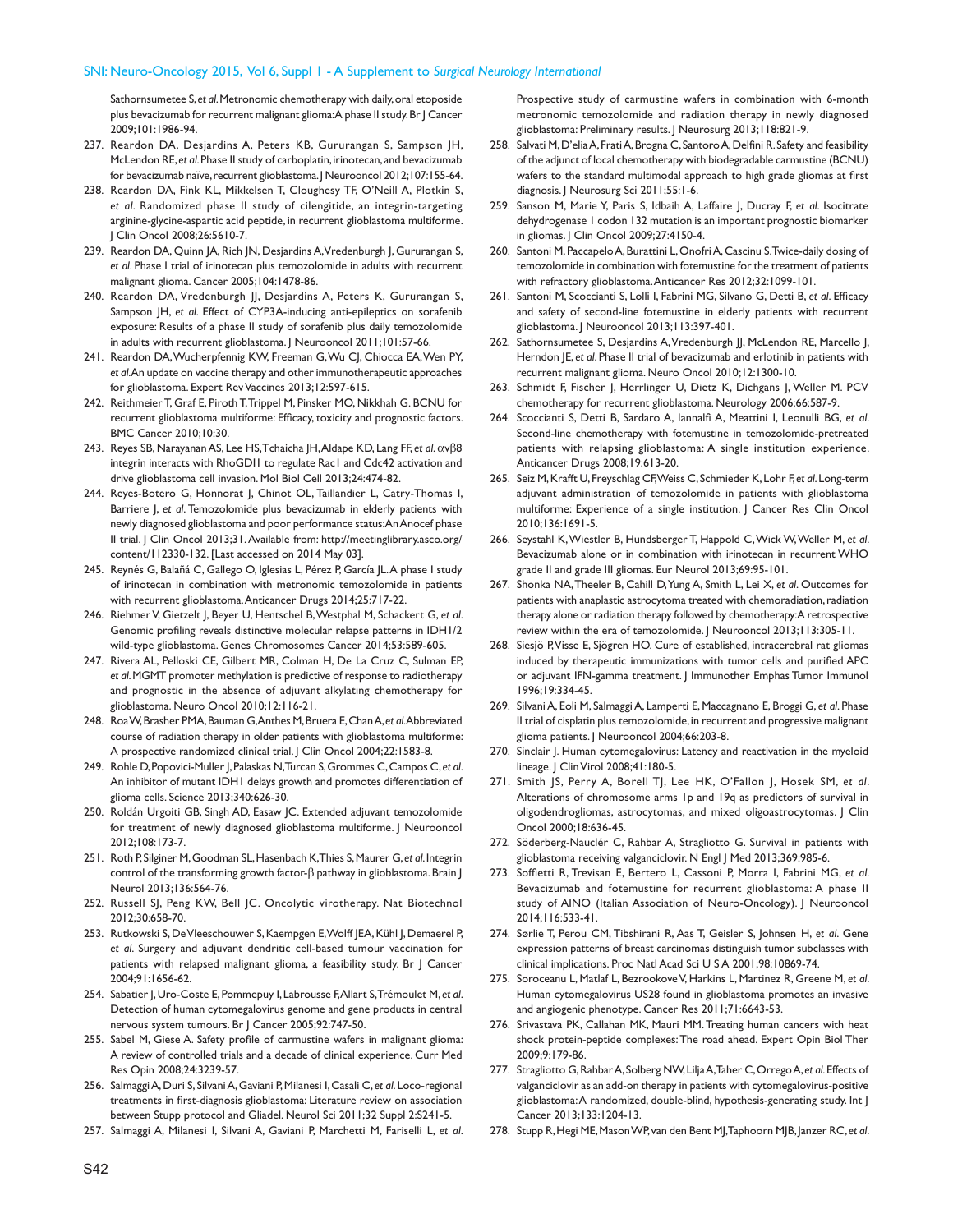Effects of radiotherapy with concomitant and adjuvant temozolomide versus radiotherapy alone on survival in glioblastoma in a randomised phase III study: 5‑year analysis of the EORTC‑NCIC trial. Lancet Oncol 2009;10:459‑66.

- 279. Stupp R, Hegi ME, Neyns B, Goldbrunner R, Schlegel U, Clement PMJ, *et al*. Phase I/IIa study of cilengitide and temozolomide with concomitant radiotherapy followed by cilengitide and temozolomide maintenance therapy in patients with newly diagnosed glioblastoma. J Clin Oncol 2010;28:2712‑8.
- 280. Stupp R, Hegi ME, Gorlia T, Erridge S, Grujicic D, Steinbach JP, *et al*. Cilengitide combined with standard treatment for patients with newly diagnosed glioblastoma and methylated O6‑methylguanine‑DNA methyltransferase (MGMT) gene promoter: Key results of the multicenter, randomized, open‑label, controlled, phase III CENTRIC study. J Clin Oncol 2013;31. Available from: http://meetinglibrary.asco.org/ content/112780‑132. [Last accessed on 2014 May 03].
- 281. Stupp R, MasonWP, van den Bent MJ, Weller M, Fisher B, Taphoorn MJB, *et al*. Radiotherapy plus concomitant and adjuvant temozolomide for glioblastoma. N Engl J Med 2005;352:987‑96.
- 282. Stupp R, Wong ET, Kanner AA, Steinberg D, Engelhard H, Heidecke V, *et al*. NovoTTF‑100A versus physician's choice chemotherapy in recurrent glioblastoma: A randomised phase III trial of a novel treatment modality. Eur J Cancer 2012;48:2192‑202.
- 283. Stupp R, Wong ET, Scott CB, Taillibert S, Kanner A, Kesari S, Ram Zvi. Interim analysis of the EF-14 trial: A prospective multicenter trial of NovoTTF-100A together with temozolomide compared to temozolomide alone in newly diagnosed glioblastoma; late breaking abstract. Society for neurooncology; 2014 Nov 13‑16; Miami, USA.
- 284. TaalW, Oosterkamp HM, WalenkampAME, Beerepoot LV, Hanse M, Buter J, *et al*. A randomized phase II study of bevacizumab versus bevacizumab plus lomustine versus lomustine single agent in recurrent glioblastoma: The Dutch BELOB study. J Clin Oncol 2013;31. Available from: http://meetinglibrary.asco. org/content/109069‑132. [Last accessed on 2014 May 03].
- 285. Taal W, Segers-van Rijn JM, Kros JM, van Heuvel I, van der Rijt CC, Bromberg JE, *et al*. Dose dense 1 week on/1 week off temozolomide in recurrent glioma: A retrospective study. J Neurooncol 2012;108:195-200.
- 286. Taher C, de Boniface J, MohammadAA, Religa P, Hartman J, Yaiw KC, *et al*. High prevalence of human cytomegalovirus proteins and nucleic acids in primary breast cancer and metastatic sentinel lymph nodes. PloS One 2013;8:e56795.
- 287. Taillibert S, Vincent LA, Granger B, Marie Y, Carpentier C, Guillevin R, *et al*. Bevacizumab and irinotecan for recurrent oligodendroglial tumors. Neurology 2009;72:1601‑6.
- 288. Taliansky‑Aronov A, Bokstein F, Lavon I, Siegal T. Temozolomide treatment for newly diagnosed anaplastic oligodendrogliomas: A clinical efficacy trial. J Neurooncol 2006;79:153‑7.
- 289. Taphoorn MJ, van den Bent MJ, Mauer ME, Coens C, Delattre JY, BrandesAA, *et al*. Health‑related quality of life in patients treated for anaplastic oligodendroglioma with adjuvant chemotherapy: Results of a European Organisation for Research and Treatment of Cancer randomized clinical trial. J Clin Oncol 2007;25:5723‑30.
- 290. Thiessen B, Maguire JA, McNeil K, Huntsman D, Martin MA, Horsman D. Loss of heterozygosity for loci on chromosome arms 1p and 10q in oligodendroglial tumors: Relationship to outcome and chemosensitivity. J Neurooncol 2003;64:271‑8.
- 291. Turcan S, Rohle D, GoenkaA, Walsh LA, Fang F, Yilmaz E, *et al*. IDH1 mutation is sufficient to establish the glioma hypermethylator phenotype. Nature 2012;483:479‑83.
- 292. Ueki K, Nishikawa R, NakazatoY, HiroseT, Hirato J, Funada N, *et al*. Correlation of histology and molecular genetic analysis of 1p, 19q, 10q, TP53, EGFR, CDK4, and CDKN2A in 91 astrocytic and oligodendroglial tumors. Clin Cancer Res 2002;8:196‑201.
- 293. Valk PJ, Verhaak RG, Beijen MA, Erpelinck CA, Barjesteh van Waalwijk van Doorn‑Khosrovani S, Boer JM, *et al*. Prognostically useful gene‑expression profiles in acute myeloid leukemia. N Engl J Med 2004;350:1617-28.
- 294. Verhaak RG, Hoadley KA, Purdom E, Wang V, Qi Y, Wilkerson MD, *et al*. Integrated genomic analysis identifies clinically relevant subtypes of glioblastoma characterized by abnormalities in PDGFRA, IDH1, EGFR, and NF1. Cancer Cell 2010;17:98‑110.
- 295. Verhoeff JJ, Lavini C, van Linde ME, Stalpers LJ, Majoie CB, Reijneveld JC, *et al*. Bevacizumab and dose-intense temozolomide in recurrent high-grade glioma.

Ann Oncol 2010;21:1723-7.

- 296. Villano JL, Letarte N, Yu JM, Abdur S, Bressler LR. Hematologic adverse events associated with temozolomide. Cancer Chemother Pharmacol 2012;69:107‑13.
- 297. De Vleeschouwer S, Van Calenbergh F, Demaerel P, Flamen P, Rutkowski S, Kaempgen E, *et al*. Transient local response and persistent tumor control in a child with recurrent malignant glioma: Treatment with combination therapy including dendritic cell therapy. Case report. J Neurosurg 2004;100:492-7.
- 298. De Vleeschouwer S, Fieuws S, Rutkowski S, Van Calenbergh F, Van Loon J, Goffin J, *et al*. Postoperative adjuvant dendritic cell‑based immunotherapy in patients with relapsed glioblastoma multiforme. Clin Cancer Res 2008;14:3098‑104.
- 299. Vogelbaum MA, Berkey B, Peereboom D, Macdonald D, Giannini C, Suh JH, *et al*. Phase II trial of preirradiation and concurrent temozolomide in patients with newly diagnosed anaplastic oligodendrogliomas and mixed anaplastic oligoastrocytomas: RTOG BR0131. Neuro Oncol 2009;11:167-75.
- 300. Vredenburgh JJ, Desjardins A, Herndon JE 2<sup>nd</sup>, Dowell JM, Reardon DA, Quinn JA, *et al*. Phase II trial of bevacizumab and irinotecan in recurrent malignant glioma. Clin Cancer Res 2007;13:1253‑9.
- 301. Vredenburgh JJ, Desjardins A, Herndon JE 2<sup>nd</sup>, Marcello J, Reardon DA, Quinn JA, *et al*. Bevacizumab plus irinotecan in recurrent glioblastoma multiforme. J Clin Oncol 2007;25:4722‑9.
- 302. Vredenburgh JJ, Desjardins A, Reardon DA, Peters KB, Herndon JE 2<sup>nd</sup>, Marcello J, *et al*. The addition of bevacizumab to standard radiation therapy and temozolomide followed by bevacizumab, temozolomide, and irinotecan for newly diagnosed glioblastoma. Clin Cancer Res 2011;17:4119-24.
- 303. Wallace GC 4<sup>th</sup>, Dixon-Mah YN, Vandergrift WA 3<sup>rd</sup>, Ray SK, Haar CP, Mittendorf AM, *et al*. Targeting oncogenic ALK and MET: A promising therapeutic strategy for glioblastoma. Metab Brain Dis 2013;28:355‑66.
- 304. Wang F, Travins J, DeLaBarre B, Penard‑Lacronique V, Schalm S, Hansen E, *et al*. Targeted inhibition of mutant IDH2 in leukemia cells induces cellular differentiation. Science 2013;340:622-6.
- 305. Weller M, CloughesyT, Perry JR, WickW. Standards of care for treatment of recurrent glioblastoma--are we there yet? Neuro Oncol 2013;15:4-27.
- 306. Weller M, Kaulich K, Hentschel B, Felsberg J, Gramatzki D, Pietsch T, *et al*. Assessment and prognostic significance of the epidermal growth factor receptor vIII mutation in glioblastoma patients treated with concurrent and adjuvant temozolomide radiochemotherapy. Int J Cancer 2014;134:2437-47.
- 307. Weller M, Stupp R, Hegi ME, van den Bent M, Tonn JC, Sanson M, *et al*. Personalized care in neuro‑oncology coming of age: why we need MGMT and 1p/19q testing for malignant glioma patients in clinical practice. Neuro Oncol 2012;14 Suppl 4:iv100‑8.
- 308. Weller M, Stupp R, Reifenberger G, BrandesAA, van den Bent MJ, WickW, *et al*. MGMT promoter methylation in malignant gliomas: Ready for personalized medicine? Nat Rev Neurol 2010;6:39‑51.
- 309. Weller M, Wick W. Neuro‑oncology in 2013: Improving outcome in newly diagnosed malignant glioma. Nat Rev Neurol 2014;10:68-70.
- 310. Wen PY, Prados M, Schiff D, Reardon DA, CloughesyT, MikkelsenT, *et al*. Phase II study of XL184 (BMS 907351), an inhibitor of MET, VEGFR2, and RET, in patients (pts) with progressive glioblastoma (GB). J Clin Oncol 2010;28:15s. Available from: http://meetinglibrary.asco.org/content/44555‑74. [Last accessed on 2014 May 03].
- 311. Westphal M, Ram Z, RiddleV, Hilt D, Bortey E, Executive Committee of the Gliadel Study Group. Gliadel wafer in initial surgery for malignant glioma: Long-term follow-up of a multicenter controlled trial. Acta Neurochir (Wien) 2006;148:269‑75.
- 312. Westphal M, Hilt DC, Bortey E, Delavault P, Olivares R, Warnke PC, *et al*. A phase 3 trial of local chemotherapy with biodegradable carmustine (BCNU) wafers (Gliadel wafers) in patients with primary malignant glioma. Neuro Oncol 2003;5:79‑88.
- 313. Wheeler CJ, Black KL, Liu G, Mazer M, Zhang X, Pepkowitz S, *et al*. Vaccination elicits correlated immune and clinical responses in glioblastoma multiforme patients. Cancer Res 2008;68:5955‑64.
- 314. Wick A, Felsberg J, Steinbach JP, Herrlinger U, Platten M, Blaschke B, *et al*. Efficacy and tolerability of temozolomide in an alternating weekly regimen in patients with recurrent glioma. J Clin Oncol 2007;25:3357‑61.
- 315. WickA, Pascher C, WickW, JauchT, Weller M, Bogdahn U, *et al*. Rechallenge with temozolomide in patients with recurrent gliomas. J Neurol 2009;256:734‑41.